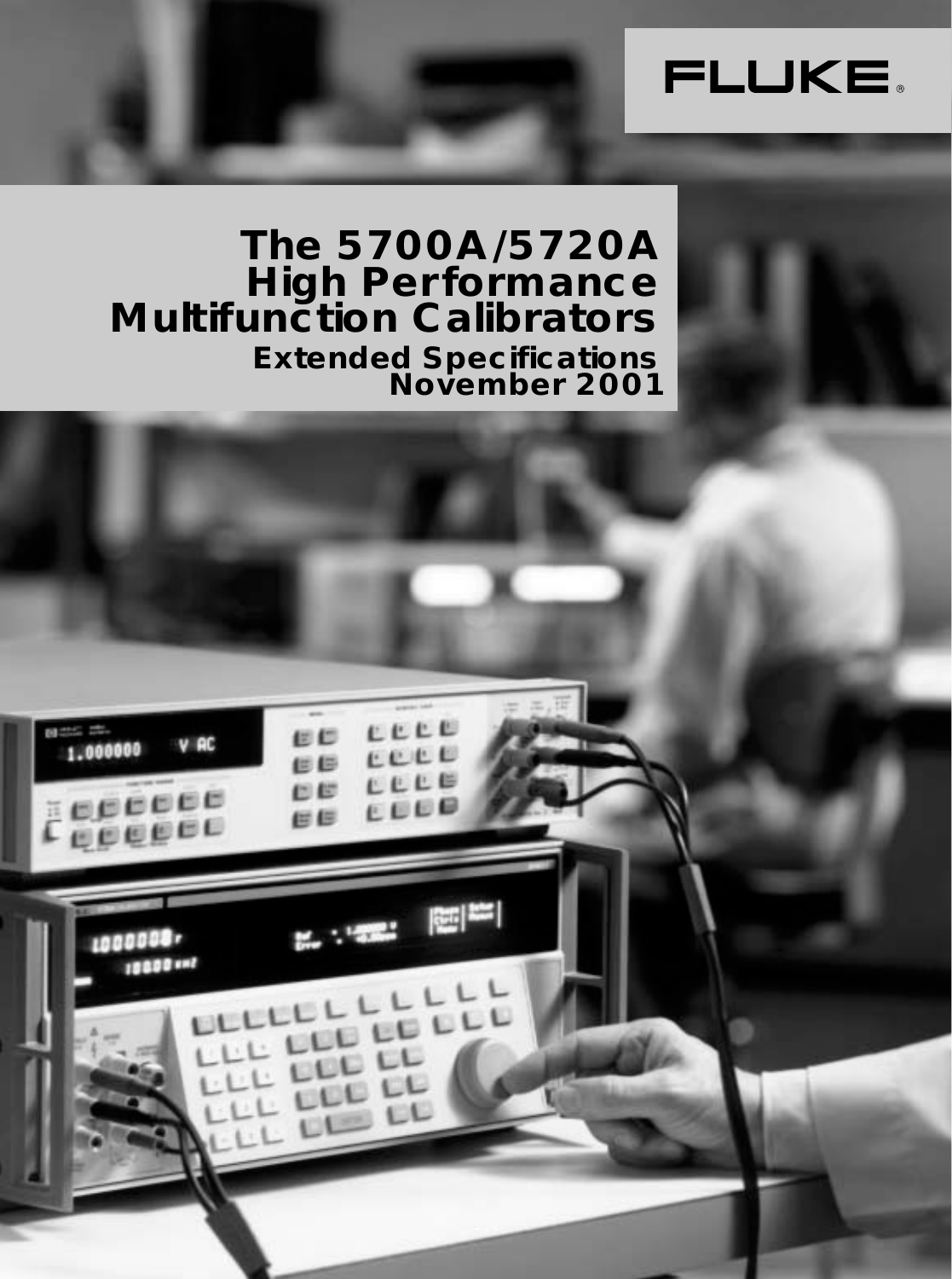# **DC Voltage Specifications**

| 5720A Calibrator      |                   |                              |                                                                                                 |             |             |             |             |  |  |  |  |
|-----------------------|-------------------|------------------------------|-------------------------------------------------------------------------------------------------|-------------|-------------|-------------|-------------|--|--|--|--|
|                       |                   |                              | Absolute uncertainty $\pm$ 5 °C from calibration temperature<br>Relative uncertainty $\pm$ 1 °C |             |             |             |             |  |  |  |  |
| Range                 | <b>Resolution</b> | 24 Hours                     | 90 Days                                                                                         | 180 Days    | 1 Year      | 24 Hours    | 90 Days     |  |  |  |  |
|                       |                   | $\pm$ (ppm output + $\mu$ V) |                                                                                                 |             |             |             |             |  |  |  |  |
| 95 % Confidence Level |                   |                              |                                                                                                 |             |             |             |             |  |  |  |  |
| 220 mV                | $10 \text{ nV}$   | $4 + 0.4$                    | $6 + 0.4$                                                                                       | $6.5 + .04$ | $7.5 + 0.4$ | $1.6 + 0.4$ | $2 + 0.4$   |  |  |  |  |
| 2.2V                  | $100 \text{ nV}$  | $3 + 0.7$                    | $3.5 + 0.7$                                                                                     | $4 + 0.7$   | $5 + 0.7$   | $1.6 + 0.7$ | $2 + 0.7$   |  |  |  |  |
| 11 V                  | $1 \mu V$         | $2 + 2.5$                    | $2.5 + 2.5$                                                                                     | $3 + 2.5$   | $3.5 + 2.5$ | $0.8 + 2.5$ | $1.2 + 2.5$ |  |  |  |  |
| 22 V                  | $1 \mu V$         | $2 + 4$                      | $2.5 + 4$                                                                                       | $3 + 4$     | $3.5 + 4$   | $0.8 + 4$   | $1.2 + 4$   |  |  |  |  |
| 220 V                 | $10 \mu V$        | $3 + 40$                     | $3.5 + 40$                                                                                      | $4 + 40$    | $5 + 40$    | $1.6 + 40$  | $2 + 40$    |  |  |  |  |
| 1100 V                | $100 \mu V$       | $4 + 400$                    | $4.5 + 400$                                                                                     | $6 + 400$   | $6.5 + 400$ | $2 + 400$   | $2.4 + 400$ |  |  |  |  |
| 99 % Confidence Level |                   |                              |                                                                                                 |             |             |             |             |  |  |  |  |
| 220 mV                | $10 \text{ nV}$   | $5 + 0.5$                    | $7 + 0.5$                                                                                       | $8 + 0.5$   | $9 + 0.5$   | $2 + 0.4$   | $2.5 + 0.4$ |  |  |  |  |
| 2.2V                  | $100 \text{ nV}$  | $3.5 + 0.8$                  | $4 + 0.8$                                                                                       | $6 + 0.8$   | $6 + 0.8$   | $2 + 0.8$   | $2.5 + 0.8$ |  |  |  |  |
| 11 V                  | $1 \mu V$         | $2.5 + 3$                    | $3 + 3$                                                                                         | $4 + 3$     | $4 + 3$     | $1 + 3$     | $1.5 + 3$   |  |  |  |  |
| 22 V                  | $1 \mu V$         | $2.5 + 5$                    | $3 + 5$                                                                                         | $4 + 5$     | $4 + 5$     | $1 + 5$     | $1.5 + 5$   |  |  |  |  |
| 220 V                 | $10 \mu V$        | $3.5 + 50$                   | $4 + 50$                                                                                        | $6 + 50$    | $6 + 50$    | $2 + 50$    | $2.5 + 50$  |  |  |  |  |
| 1100V                 | 100 uV            | $5 + 500$                    | $6 + 500$                                                                                       | $7 + 500$   | $8 + 500$   | $2.5 + 400$ | $3 + 400$   |  |  |  |  |

| 5700A Series II Calibrator |                   |                              |                                                                                                 |            |            |             |             |  |  |  |
|----------------------------|-------------------|------------------------------|-------------------------------------------------------------------------------------------------|------------|------------|-------------|-------------|--|--|--|
|                            |                   |                              | Absolute uncertainty $\pm$ 5 °C from calibration temperature<br>Relative uncertainty $\pm$ 1 °C |            |            |             |             |  |  |  |
| Range                      | <b>Resolution</b> | 24 Hours                     | 90 Days                                                                                         | 180 Days   | 1 Year     | 24 Hours    | 90 Days     |  |  |  |
|                            |                   | $\pm$ (ppm output + $\mu$ V) |                                                                                                 |            |            |             |             |  |  |  |
| 95 % Confidence Level      |                   |                              |                                                                                                 |            |            |             |             |  |  |  |
| 220 mV                     | 10 <sub>1</sub>   | $5.5 + 0.6$                  | $6 + 0.6$                                                                                       | $7 + 0.6$  | $8 + 0.6$  | $2 + 0.4$   | $3.5 + 0.4$ |  |  |  |
| 2.2V                       | $100 \text{ nV}$  | $3.5 + 1$                    | $5 + 1$                                                                                         | $6 + 1$    | $7 + 1$    | $2 + 1$     | $3.5 + 1$   |  |  |  |
| 11V                        | $1 \mu V$         | $3 + 3$                      | $4 + 3.5$                                                                                       | $6 + 3.5$  | $7 + 3.5$  | $1.2 + 3$   | $3 + 3.5$   |  |  |  |
| 22 V                       | $1 \mu V$         | $3 + 5.5$                    | $4 + 6.5$                                                                                       | $6 + 6.5$  | $7 + 6.5$  | $1.2 + 6$   | $3 + 7$     |  |  |  |
| 220 V                      | $10 \mu V$        | $4 + 80$                     | $5 + 80$                                                                                        | $7 + 80$   | $8 + 80$   | $2 + 80$    | $3.5 + 80$  |  |  |  |
| 1100 V                     | $100 \mu V$       | $6 + 500$                    | $7 + 500$                                                                                       | $8 + 500$  | $9 + 500$  | $2.4 + 500$ | $4 + 500$   |  |  |  |
| 99 % Confidence Level      |                   |                              |                                                                                                 |            |            |             |             |  |  |  |
| 220 mV                     | 10 <sub>1</sub>   | $6.5 + 0.75$                 | $7 + 0.75$                                                                                      | $8 + 0.75$ | $9 + 0.8$  | $2.5 + 0.5$ | $4 + 0.5$   |  |  |  |
| 2.2V                       | $100 \text{ nV}$  | $3.5 + 1.2$                  | $6 + 1.2$                                                                                       | $7 + 1.2$  | $8 + 1.2$  | $2.5 + 1.2$ | $4 + 1.2$   |  |  |  |
| 11V                        | $1 \mu V$         | $3.5 + 3$                    | $5 + 4$                                                                                         | $7 + 4$    | $8 + 4$    | $1.5 + 3$   | $3.5 + 4$   |  |  |  |
| 22 V                       | $1 \mu V$         | $3.5 + 6$                    | $5 + 8$                                                                                         | $7 + 8$    | $8 + 8$    | $1.5 + 6$   | $3.5 + 8$   |  |  |  |
| 220 V                      | $10 \mu V$        | $5 + 100$                    | $6 + 100$                                                                                       | $8 + 100$  | $9 + 100$  | $2.5 + 100$ | $4 + 100$   |  |  |  |
| 1100 V                     | $100 \mu V$       | $7 + 600$                    | $8 + 600$                                                                                       | $10 + 600$ | $11 + 600$ | $3 + 600$   | $4.5 + 600$ |  |  |  |

For field strengths  $> 1$  V/m but  $\leq 3$  V/m, add 0.01 % of range.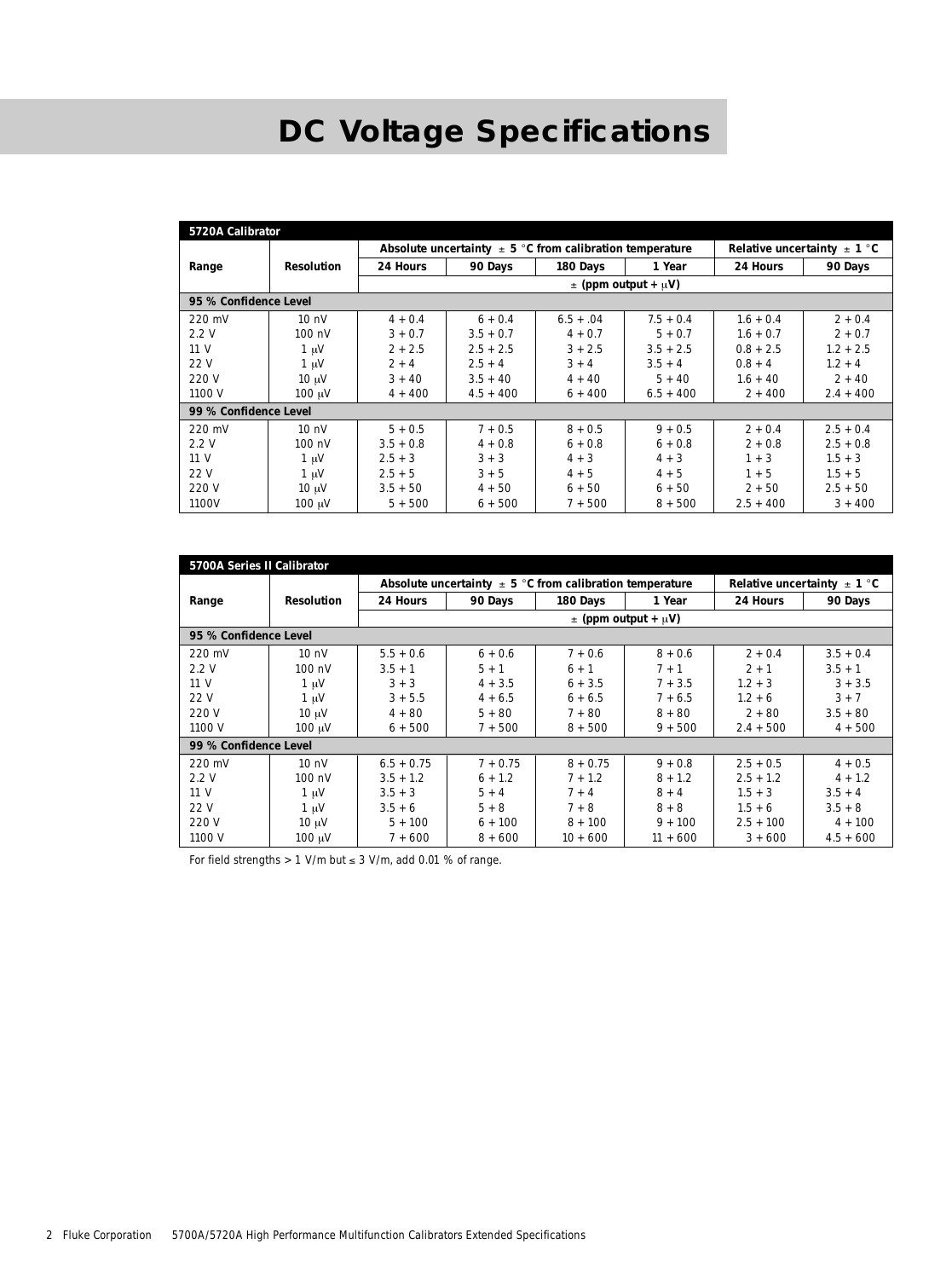| 5720A/5700A Series II secondary performance specifications and operating characteristics |                              |              |                                              |                              |                  |                  |  |  |
|------------------------------------------------------------------------------------------|------------------------------|--------------|----------------------------------------------|------------------------------|------------------|------------------|--|--|
|                                                                                          |                              |              |                                              |                              |                  | <b>Noise</b>     |  |  |
|                                                                                          | Stability <sup>1</sup>       |              | Temperature coefficient <sup>2</sup>         |                              | <b>Bandwidth</b> | <b>Bandwidth</b> |  |  |
|                                                                                          | $\pm 1$ °C                   |              | $0 °C-10 °C$                                 | Linearity                    | $0.1 - 10$ Hz    | 10 Hz-10 kHz     |  |  |
| Range                                                                                    | 24 Hours                     | 10 °C-40 °C  | and 40 °C-50 °C                              | $\pm 1$ °C                   | pk-pk            | rms              |  |  |
|                                                                                          | $\pm$ (ppm output + $\mu$ V) |              | $\pm$ (ppm output + $\mu$ V)/ <sup>o</sup> C | $\pm$ (ppm output + $\mu$ V) |                  | $\mu$ V          |  |  |
| $220 \text{ mV}$                                                                         | $0.3 + 0.3$                  | $0.4 + 0.1$  | $1.5 + 0.5$                                  | $1 + 0.2$                    | $0.15 + .1$      | 5                |  |  |
| 2.2 V                                                                                    | $0.3 + 1$                    | $0.3 + 0.1$  | $1.5 + 2$                                    | $1 + 0.6$                    | $0.15 + .4$      | 15               |  |  |
| 11V                                                                                      | $0.3 + 2.5$                  | $0.15 + 0.2$ | $1 + 1.5$                                    | $0.3 + 2$                    | $0.15 + 2$       | 50               |  |  |
| 22 V                                                                                     | $0.4 + 5$                    | $0.2 + 0.4$  | $1.5 + 3$                                    | $0.3 + 4$                    | $0.15 + 4$       | 50               |  |  |
| 220 V                                                                                    | $0.5 + 40$                   | $0.3 + 5$    | $1.5 + 40$                                   | $1 + 40$                     | $0.15 + 60$      | 150              |  |  |
| 1100 V                                                                                   | $0.5 + 200$                  | $0.5 + 10$   | $3 + 200$                                    | $1 + 200$                    | $0.15 + 300$     | 500              |  |  |

<sup>1</sup> Stability specifications are included in the absolute uncertainty values in the primary specification tables.<br><sup>2</sup> Temperature coefficient is an adder to uncertainty specifications that does not apply unless operating m

<sup>2</sup> Temperature coefficient is an adder to uncertainty specifications that does not apply unless operating more than  $\pm$  5 °C from calibration temperature.

**Minimum output:** 0 V for all ranges, except 100 V for 1100 V range

**Maximum load:** 50 mA for 2.2 V through 220 V ranges; 20 mA for 1100 V range; 50 Ω output impedance on 220 mV range; all ranges < 1000 pF,  $> 25 \Omega$ **Load regulation:**  $<$  (0.2 ppm of output + 0.1 ppm of range), full load to no load **Line regulation:**  $< 0.1$  ppm change,  $\pm 10 \%$  of

selected nominal line

**Settling time:** 3 seconds to full uncertainty; + 1 second for range or polarity change; + 1 second for

1100 V range

**Overshoot:** < 5 %

**Common mode rejection:** 140 dB, DC to 400 Hz

**Remote sensing:** Available 0 V to  $\pm$  1100 V, on 2.2 V

through 1100 V ranges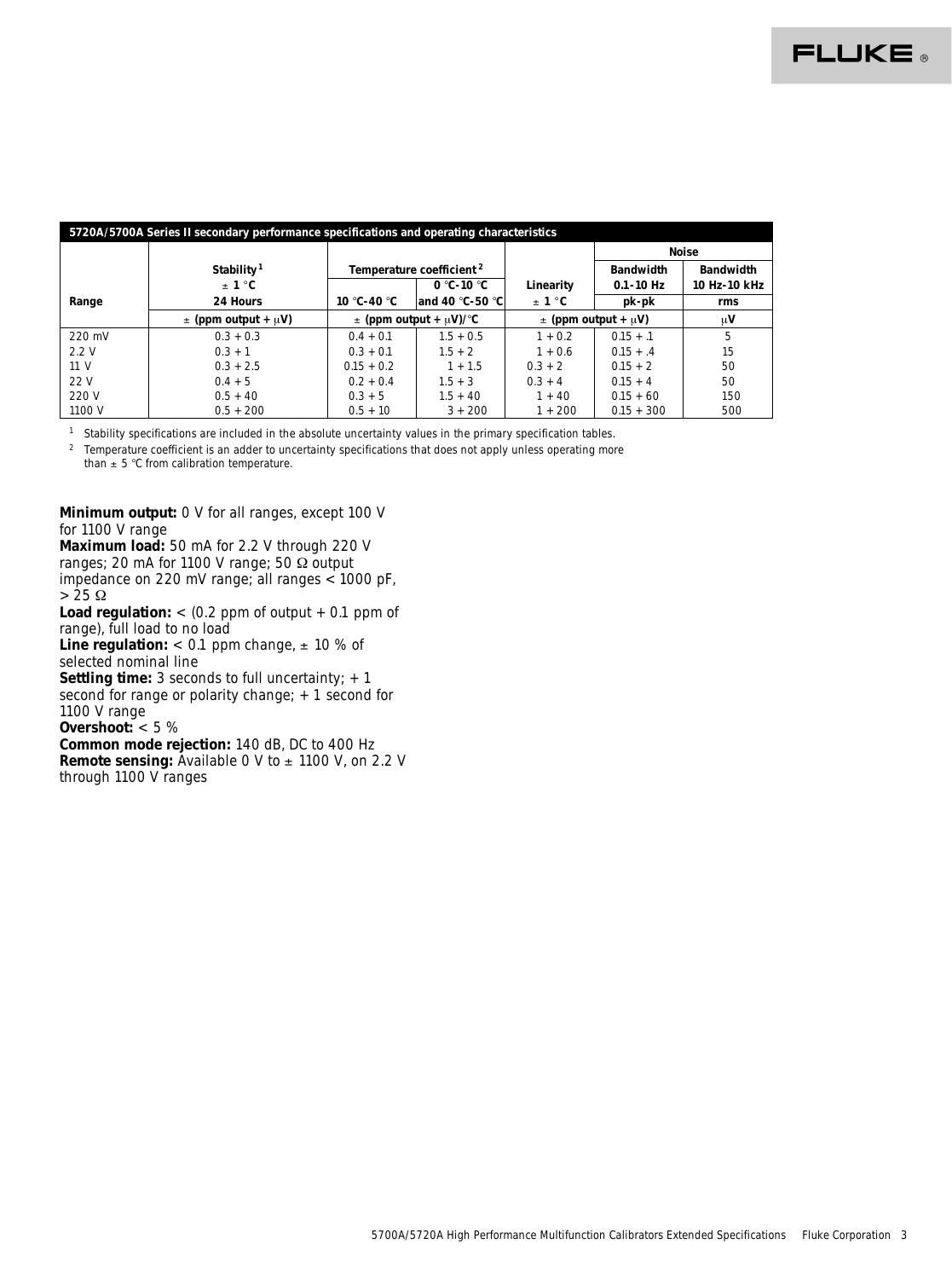# **AC Voltage Specifications**

|                       | 5720A Calibrator  |                                |                            |                            |                                                              |                              |                           |                                 |
|-----------------------|-------------------|--------------------------------|----------------------------|----------------------------|--------------------------------------------------------------|------------------------------|---------------------------|---------------------------------|
| 95 % Confidence Level |                   |                                |                            |                            |                                                              |                              |                           |                                 |
|                       |                   |                                |                            |                            | Absolute uncertainty $\pm$ 5 °C from calibration temperature |                              |                           | Relative uncertainty $\pm 1$ °C |
| Range                 | <b>Resolution</b> | <b>Frequency (Hz)</b>          | 24 Hours                   | 90 Days                    | 180 Days                                                     | 1 Year                       | 24 Hours                  | 90 Days                         |
|                       |                   |                                |                            |                            |                                                              | $\pm$ (ppm output + $\mu$ V) |                           |                                 |
| $2.2 \text{ mV}$      | $1 \text{ nV}$    | $10 - 20$                      | $200 + 4$                  | $220 + 4$                  | $230 + 4$                                                    | $240 + 4$                    | $200 + 4$                 | $220 + 4$                       |
|                       |                   | $20 - 40$                      | $80 + 4$                   | $85 + 4$                   | $87 + 4$                                                     | $90 + 4$                     | $80 + 4$                  | $85 + 4$                        |
|                       |                   | $40 - 20k$                     | $70 + 4$                   | $75 + 4$                   | $77 + 4$                                                     | $80 + 4$                     | $50 + 5$                  | $55 + 4$                        |
|                       |                   | $20 k - 50 k$                  | $170 + 4$                  | $180 + 4$                  | $190 + 4$                                                    | $200 + 4$                    | $70 + 5$                  | $80 + 4$                        |
|                       |                   | $50 k - 100 k$                 | $400 + 5$                  | $460 + 5$                  | $480 + 5$                                                    | $500 + 5$                    | $160 + 5$                 | $180 + 5$                       |
|                       |                   | $100 k - 300 k$                | $300 + 10$                 | $900 + 10$                 | $1000 + 10$                                                  | $1050 + 10$                  | $280 + 10$                | $320 + 10$                      |
|                       |                   | 300 k - 500 k                  | $1100 + 20$                | $1200 + 20$                | $1300 + 20$                                                  | $1400 + 20$                  | $650 + 20$                | $800 + 20$                      |
|                       |                   | $500 k - 1 M$                  | $2400 + 20$                | $2500 + 20$                | $2600 + 20$                                                  | $2700 + 20$                  | $2100 + 20$               | $2400 + 20$                     |
| 22 mV                 | 10 <sub>1</sub> V | $10 - 20$                      | $200 + 4$                  | $220 + 4$                  | $230 + 4$                                                    | $240 + 4$                    | $200 + 4$                 | $220 + 4$                       |
|                       |                   | $20 - 40$                      | $80 + 4$                   | $85 + 4$                   | $87 + 4$                                                     | $90 + 4$                     | $80 + 4$                  | $85 + 4$                        |
|                       |                   | $40 - 20k$                     | $70 + 4$                   | $75 + 4$                   | $77 + 4$                                                     | $80 + 4$                     | $50 + 5$                  | $55 + 4$                        |
|                       |                   | $20 k - 50 k$                  | $170 + 4$                  | $180 + 4$                  | $190 + 4$                                                    | $200 + 4$                    | $70 + 5$                  | $80 + 4$                        |
|                       |                   | $50 k - 100 k$                 | $400 + 5$                  | $460 + 5$                  | $480 + 5$                                                    | $500 + 5$                    | $160 + 5$                 | $180 + 5$                       |
|                       |                   | $100 k - 300 k$                | $300 + 10$                 | $900 + 10$                 | $1000 + 10$                                                  | $1050 + 10$                  | $280 + 10$                | $320 + 10$                      |
|                       |                   | 300 k - 500 k<br>$500 k - 1 M$ | $1100 + 20$<br>$2400 + 20$ | $1200 + 20$<br>$2500 + 20$ | $1300 + 20$<br>$2600 + 20$                                   | $1400 + 20$<br>$2700 + 20$   | $650 + 20$                | $800 + 20$<br>$2400 + 20$       |
| 220 mV                |                   | $10 - 20$                      |                            |                            | $230 + 12$                                                   |                              | $2100 + 20$               |                                 |
|                       | $100 \text{ nV}$  | $20 - 40$                      | $200 + 12$<br>$80 + 7$     | $220 + 12$<br>$85 + 7$     | $87 + 7$                                                     | $240 + 12$<br>$90 + 7$       | $200 + 12$<br>$80 + 7$    | $220 + 12$<br>$85 + 7$          |
|                       |                   | $40 - 20k$                     | $70 + 7$                   | $75 + 7$                   | $77 + 7$                                                     | $80 + 7$                     | $50 + 7$                  | $55 + 7$                        |
|                       |                   | $20 k - 50 k$                  | $170 + 7$                  | $180 + 7$                  | $190 + 7$                                                    | $200 + 7$                    | $70 + 7$                  | $80 + 7$                        |
|                       |                   | $50 k - 100 k$                 | $400 + 17$                 | $420 + 17$                 | $440 + 17$                                                   | $460 + 17$                   | $160 + 17$                | $180 + 17$                      |
|                       |                   | $100 k - 300 k$                | $700 + 20$                 | $750 + 20$                 | $800 + 20$                                                   | $900 + 20$                   | $280 + 20$                | $320 + 20$                      |
|                       |                   | 300 k - 500 k                  | $1100 + 25$                | $1200 + 25$                | $1300 + 25$                                                  | $1400 + 25$                  | $650 + 25$                | $800 + 25$                      |
|                       |                   | $500 k - 1 M$                  | $2400 + 45$                | $2500 + 45$                | $2600 + 45$                                                  | $2700 + 45$                  | $2100 + 45$               | $2400 + 45$                     |
| 2.2V                  | $1 \mu V$         | $10 - 20$                      | $200 + 40$                 | $220 + 40$                 | $230 + 40$                                                   | $240 + 40$                   | $200 + 40$                | $220 + 40$                      |
|                       |                   | $20 - 40$                      | $75 + 15$                  | $80 + 15$                  | $85 + 15$                                                    | $90 + 15$                    | $75 + 15$                 | $80 + 15$                       |
|                       |                   | $40 - 20k$                     | $37 + 8$                   | $40 + 8$                   | $42 + 8$                                                     | $45 + 8$                     | $25 + 8$                  | $35 + 8$                        |
|                       |                   | $20 k - 50 k$                  | $65 + 10$                  | $70 + 10$                  | $73 + 10$                                                    | $75 + 10$                    | $55 + 10$                 | $60 + 10$                       |
|                       |                   | $50 k - 100 k$                 | $100 + 30$                 | $105 + 30$                 | $107 + 30$                                                   | $110 + 300$                  | $80 + 30$                 | $85 + 30$                       |
|                       |                   | $100 k - 300 k$                | $300 + 80$                 | $340 + 80$                 | $380 + 80$                                                   | $420 + 80$                   | $230 + 80$                | $250 + 80$                      |
|                       |                   | $300 k - 500 k$                | $800 + 200$                | $900 + 200$                | $950 + 200$                                                  | $1000 + 200$                 | $700 + 200$               | $800 + 200$                     |
|                       |                   | 500 k - 1 M                    | $1300 + 300$               | $1500 + 300$               | $1600 + 300$                                                 | $1700 + 300$                 | $1000 + 300$              | $1100 + 300$                    |
| 22 V                  | $10 \mu V$        | $10 - 20$<br>$20 - 40$         | $200 + 400$<br>$75 + 150$  | $220 + 400$<br>$80 + 150$  | $230 + 400$<br>$85 + 150$                                    | $240 + 400$<br>$90 + 150$    | $200 + 400$<br>$75 + 150$ | $220 + 400$<br>$80 + 150$       |
|                       |                   | $40 - 20k$                     | $37 + 50$                  | $40 + 50$                  | $42 + 50$                                                    | $45 + 50$                    | $25 + 50$                 | $35 + 50$                       |
|                       |                   | $20 k - 50 k$                  | $65 + 100$                 | $70 + 100$                 | $73 + 100$                                                   | $75 + 100$                   | $55 + 100$                | $60 + 100$                      |
|                       |                   | $50 k - 100 k$                 | $90 + 200$                 | $95 + 200$                 | $97 + 200$                                                   | $100 + 200$                  | $80 + 200$                | $85 + 200$                      |
|                       |                   | $100 k - 300 k$                | $250 + 600$                | $260 + 600$                | $270 + 600$                                                  | $275 + 600$                  | $250 + 600$               | $270 + 600$                     |
|                       |                   | 300 k - 500 k                  | $800 + 2000$               | $900 + 2000$               | $900 + 2000$                                                 | $1000 + 2000$                | $700 + 2000$              | $800 + 2000$                    |
|                       |                   | $500 k - 1 M$                  | $1200 + 3200$              | $1300 + 3200$              | $1400 + 3200$                                                | $1500 + 3200$                | $1100 + 3200$             | $1200 + 3200$                   |
|                       |                   |                                |                            |                            |                                                              | $\pm$ (ppm output + mV)      |                           |                                 |
| $220 V^2$             | $100 \mu V$       | $10 - 20$                      | $200 + 4$                  | $220 + 4$                  | $230 + 4$                                                    | $240 + 4$                    | $200 + 4$                 | $220 + 4$                       |
|                       |                   | 20 - 40                        | $75 + 1.5$                 | $80 + 1.5$                 | $85 + 1.5$                                                   | $90 + 1.5$                   | $75 + 1.5$                | $80 + 1.5$                      |
|                       |                   | $40 - 20k$                     | $45 + 0.6$                 | $47 + 0.6$                 | $50 + 0.6$                                                   | $52 + 0.6$                   | $35 + 0.6$                | $40 + 0.6$                      |
|                       |                   | $20 k - 50 k$                  | $70 + 1$                   | $75 + 1$                   | $77 + 1$                                                     | $80 + 1$                     | $60 + 1$                  | $65 + 1$                        |
|                       |                   | $50 k - 100 k$                 | $120 + 2.5$                | $130 + 2.5$                | $140 + 2.5$                                                  | $150 + 2.5$                  | $110 + 2.5$               | $120 + 2.5$                     |
|                       |                   | $100 k - 300 k$                | $700 + 16$                 | $800 + 16$                 | $850 + 16$                                                   | $900 + 16$                   | $500 + 16$                | $600 + 16$                      |
|                       |                   | 300 k - 500 k                  | $4000 + 40$                | $4200 + 40$                | $4300 + 40$                                                  | $4400 + 40$                  | $3600 + 40$               | $3800 + 40$                     |
|                       |                   | 500 k - 1 M                    | $6000 + 80$                | $7000 + 80$                | $7500+80$                                                    | $8000 + 80$                  | $6500 + 80$               | $7000 + 80$                     |
| 1100 V                | $1 \text{ mV}$    | $15 - 50^1$                    | $240 + 16$                 | $260 + 16$                 | $280 + 16$                                                   | $300 + 16$                   | $240 + 16$                | $260 + 16$                      |
|                       |                   | $50 - 1 k$                     | $55 + 3.5$                 | $60 + 3.5$                 | $65 + 3.5$                                                   | $70 + 3.5$                   | $40 + 3.5$                | $45 + 3.5$                      |
| 5725A Amplifier       |                   |                                |                            |                            |                                                              |                              |                           |                                 |
| 1100 V                | $1 \text{ mV}$    | $40 - 1 k$                     | $75 + 4$                   | $80 + 4$                   | $85 + 4$                                                     | $90 + 4$                     | $50 + 4$                  | $55 + 4$                        |
|                       |                   | $1 k - 20 k$<br>20 k - 30 k    | $105 + 6$<br>$230 + 11$    | $125 + 6$<br>$360 + 11$    | $135 + 6$<br>$440 + 11$                                      | $165 + 6$<br>$600 + 11$      | $85 + 6$<br>$160 + 11$    | $105 + 6$<br>$320 + 11$         |
| 750 V                 | $1 \text{ mV}$    | $30 k - 50 k$                  | $230 + 11$                 | $360 + 11$                 | $440 + 11$                                                   | $600 + 11$                   | $160 + 11$                | $320 + 11$                      |
|                       |                   | $50 k - 100 k$                 | $600 + 45$                 | $1300 + 45$                | $1600 + 45$                                                  | $2300 + 45$                  | $380 + 45$                | $1200 + 45$                     |

<sup>1</sup> Maximum output 250 V from 15-50 Hz  $\,$  <sup>2</sup> See Volt-Hertz Capability on page 9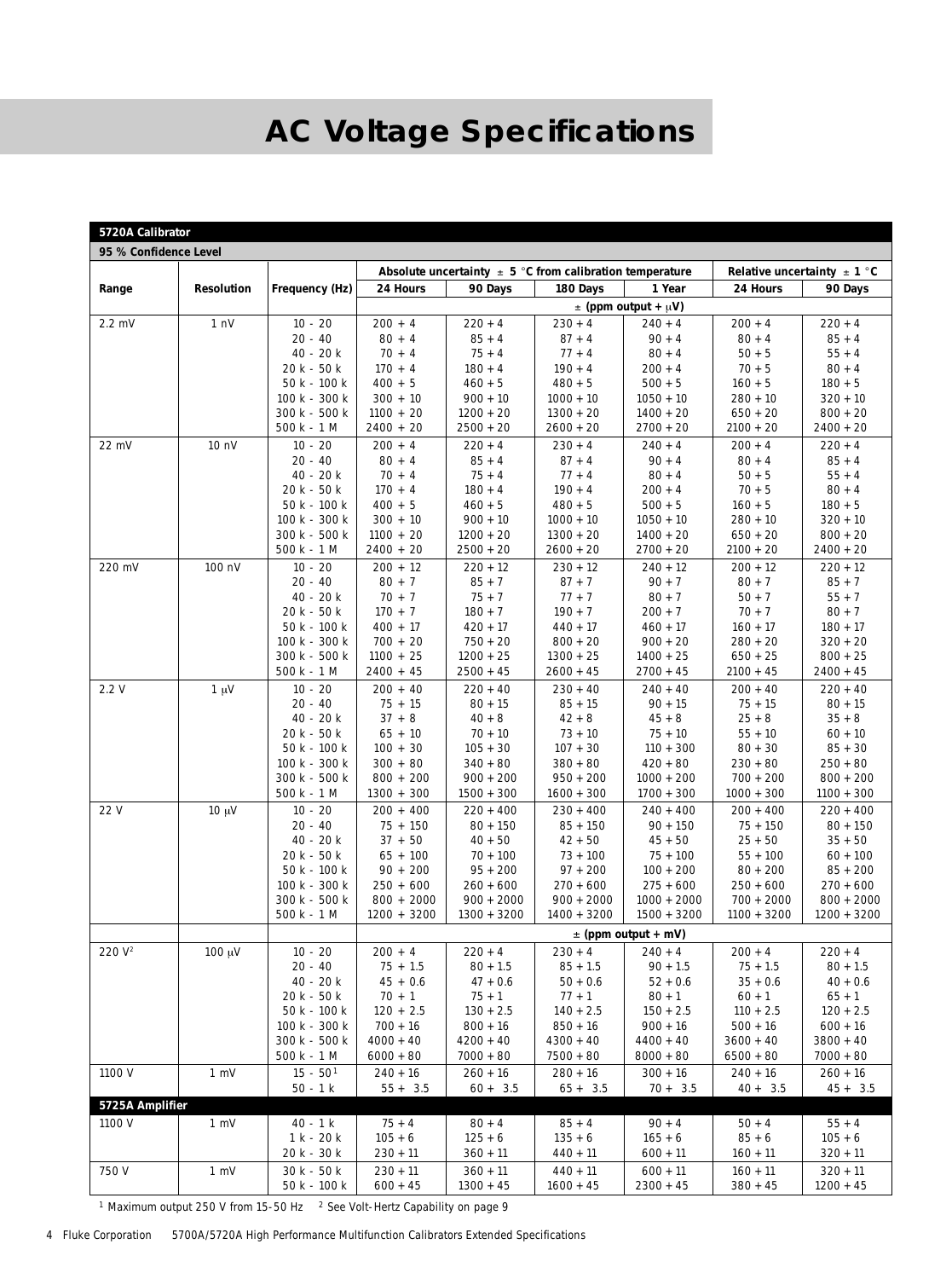### **5720A Calibrator**

**99 % Confidence Level**

| ээ % сошиенсе геуег |                   |                               |                           | Absolute uncertainty $\pm$ 5 °C from calibration temperature |                           |                              |                           | Relative uncertainty $\pm$ 1 °C |
|---------------------|-------------------|-------------------------------|---------------------------|--------------------------------------------------------------|---------------------------|------------------------------|---------------------------|---------------------------------|
| Range               | <b>Resolution</b> | <b>Frequency (Hz)</b>         | 24 Hours                  | 90 Days                                                      | 180 Days                  | 1 Year                       | 24 Hours                  | 90 Days                         |
|                     |                   |                               |                           |                                                              |                           | $\pm$ (ppm output + $\mu$ V) |                           |                                 |
|                     |                   |                               |                           |                                                              |                           |                              |                           |                                 |
| $2.2$ mV            | $1 \nN$           | $10 - 20$<br>$20 - 40$        | $250 + 5$<br>$100 + 5$    | $270 + 5$<br>$105 + 5$                                       | $290 + 5$<br>$110 + 5$    | $300 + 5$<br>$115 + 5$       | $250 + 5$<br>$100 + 5$    | $270 + 5$<br>$105 + 5$          |
|                     |                   | $40 - 20k$                    | $85 + 5$                  | $90 + 5$                                                     | $95 + 5$                  | $100 + 5$                    | $60 + 5$                  | $65 + 5$                        |
|                     |                   | 20 k - 50 k                   | $220 + 5$                 | $230 + 5$                                                    | $240 + 5$                 | $250 + 5$                    | $85 + 5$                  | $95 + 5$                        |
|                     |                   | 50 k - 100 k                  | $500 + 6$                 | $540 + 6$                                                    | $570 + 6$                 | $600 + 6$                    | $200 + 6$                 | $220 + 6$                       |
|                     |                   | $100 k - 300 k$               | $1000 + 12$               | $1200 + 12$                                                  | $1250 + 12$               | $1300 + 12$                  | $350 + 12$                | $400 + 12$                      |
|                     |                   | $300 k - 500 k$               | $1400 + 25$               | $1500 + 25$                                                  | $1600 + 25$               | $1700 + 25$                  | $800 + 25$                | $1000 + 25$                     |
|                     |                   | $500 k - 1 M$                 | $2900 + 25$               | $3100 + 25$                                                  | $3250 + 25$               | $3400 + 25$                  | $2700 + 25$               | $3000 + 25$                     |
| $22 \text{ mV}$     | 10 <sub>1</sub> V | $10 - 20$                     | $250 + 5$                 | $270 + 5$                                                    | $290 + 5$                 | $300 + 5$                    | $250 + 5$                 | $270 + 5$                       |
|                     |                   | $20 - 40$                     | $100 + 5$                 | $105 + 5$                                                    | $110 + 5$                 | $115 + 5$                    | $100 + 5$                 | $105 + 5$                       |
|                     |                   | $40 - 20k$                    | $85 + 5$                  | $90 + 5$                                                     | $95 + 5$                  | $100 + 5$                    | $60 + 5$                  | $65 + 5$                        |
|                     |                   | 20 k - 50 k                   | $220 + 5$                 | $230 + 5$                                                    | $240 + 5$                 | $250 + 5$                    | $85 + 5$                  | $95 + 5$                        |
|                     |                   | 50 k - 100 k                  | $500 + 6$                 | $540 + 6$                                                    | $570 + 6$                 | $600 + 6$                    | $200 + 6$                 | $220 + 6$                       |
|                     |                   | $100 k - 300 k$               | $1000 + 12$               | $1200 + 12$                                                  | $1250 + 12$               | $1300 + 12$                  | $350 + 12$                | $400 + 12$                      |
|                     |                   | 300 k - 500 k                 | $1400 + 25$               | $1500 + 25$                                                  | $1600 + 25$               | $1700 + 25$                  | $800 + 25$                | $1000 + 25$                     |
|                     |                   | $500 k - 1 M$                 | $2900 + 25$               | $3100 + 25$                                                  | $3250 + 25$               | $3400 + 25$                  | $2700 + 25$               | $3000 + 25$                     |
| 220 mV              | $100 \text{ nV}$  | $10 - 20$                     | $250 + 15$                | $270 + 15$                                                   | $290 + 15$                | $300 + 15$                   | $250 + 15$                | $270 + 15$                      |
|                     |                   | $20 - 40$<br>$40 - 20k$       | $100 + 8$<br>$85 + 8$     | $105 + 8$<br>$90 + 8$                                        | $110 + 8$<br>$95 + 8$     | $115 + 8$                    | $100 + 8$<br>$60 + 8$     | $105 + 8$<br>$65 + 8$           |
|                     |                   | 20 k - 50 k                   | $220 + 8$                 | $230 + 8$                                                    | $240 + 8$                 | $100 + 8$<br>$250 + 8$       | $85 + 8$                  | $95 + 8$                        |
|                     |                   | 50 k - 100 k                  | $500 + 20$                | $540 + 20$                                                   | $570 + 20$                | $600 + 20$                   | $200 + 20$                | $220 + 20$                      |
|                     |                   | $100 k - 300 k$               | $850 + 25$                | $900 + 25$                                                   | $1000 + 25$               | $1100 + 25$                  | $350 + 25$                | $400 + 25$                      |
|                     |                   | $300k - 500k$                 | $1400 + 30$               | $1500 + 30$                                                  | $1600 + 30$               | $1700 + 30$                  | $800 + 30$                | $1000 + 30$                     |
|                     |                   | $500k - 1 M$                  | $2700 + 60$               | $2900 + 60$                                                  | $3100 + 60$               | $3300 + 60$                  | $2600 + 60$               | $2800 + 60$                     |
| 2.2 V               | $1 \mu V$         | $10 - 20$                     | $250 + 50$                | $270 + 50$                                                   | $290 + 50$                | $300 + 50$                   | $250 + 50$                | $270 + 50$                      |
|                     |                   | $20 - 40$                     | $95 + 20$                 | $100 + 20$                                                   | $105 + 20$                | $110 + 20$                   | $95 + 20$                 | $100 + 20$                      |
|                     |                   | $40 - 20k$                    | $45 + 10$                 | $47 + 10$                                                    | $50 + 10$                 | $52 + 10$                    | $30 + 10$                 | $40 + 10$                       |
|                     |                   | $20 k - 50 k$                 | $80 + 12$                 | $85 + 12$                                                    | $87 + 12$                 | $90 + 12$                    | $70 + 12$                 | $75 + 12$                       |
|                     |                   | 50 k - 100 k                  | $120 + 40$                | $125 + 40$                                                   | $127 + 40$                | $130 + 40$                   | $100 + 40$                | $105 + 40$                      |
|                     |                   | $100 k - 300 k$               | $380 + 100$               | $420 + 100$                                                  | $460 + 100$               | $500 + 100$                  | $270 + 100$               | $290 + 100$                     |
|                     |                   | 300 k - 500 k                 | $1000 + 250$              | $1100 + 250$                                                 | $1150 + 250$              | $1200 + 250$                 | $900 + 250$               | $1000 + 250$                    |
|                     |                   | $500 k - 1 M$                 | $1600 + 400$              | $1800 + 400$                                                 | $1900 + 400$              | $2000 + 400$                 | $1200 + 400$              | $1300 + 400$                    |
| 22 V                | $10 \mu V$        | $10 - 20$                     | $250 + 500$               | $270 + 500$                                                  | $290 + 500$               | $300 + 500$                  | $250 + 500$               | $270 + 500$                     |
|                     |                   | $20 - 40$                     | $95 + 200$                | $100 + 200$                                                  | $105 + 200$               | $110 + 200$                  | $95 + 200$                | $100 + 200$                     |
|                     |                   | $40 - 20k$                    | $45 + 70$                 | $47 + 70$                                                    | $50 + 70$                 | $52 + 70$                    | $30 + 70$                 | $40 + 70$                       |
|                     |                   | $20 k - 50 k$<br>50 k - 100 k | $80 + 120$<br>$110 + 250$ | $85 + 120$<br>$115 + 250$                                    | $87 + 120$<br>$117 + 250$ | $90 + 120$<br>$120 + 250$    | $70 + 120$<br>$100 + 250$ | $75 + 120$<br>$105 + 250$       |
|                     |                   | $100 k - 300 k$               | $300 + 800$               | $310 + 800$                                                  | $320 + 800$               | $325 + 800$                  | $270 + 800$               | $290 + 800$                     |
|                     |                   | 300 k - 500 k                 | $1000 + 2500$             | $1100 + 2500$                                                | $1150 + 2500$             | $1200 + 2500$                | $900 + 2500$              | $1000 + 2500$                   |
|                     |                   | $500 k - 1 M$                 | $1500 + 4000$             | $1600 + 4000$                                                | $1700 + 4000$             | $1800 + 4000$                | $1300 + 4000$             | $1400 + 4000$                   |
|                     |                   |                               |                           |                                                              |                           | $\pm$ (ppm output + mV)      |                           |                                 |
| $220V^2$            | $100 \mu V$       | $10 - 20$                     | $250 + 5$                 | $270 + 5$                                                    | $290 + 5$                 | $300 + 5$                    | $250 + 5$                 | $270 + 5$                       |
|                     |                   | $20 - 40$                     | $95 + 2$                  | $100 + 2$                                                    | $105 + 2$                 | $110 + 2$                    | $95 + 2$                  | $100 + 2$                       |
|                     |                   | $40 - 20k$                    | $57 + 0.7$                | $60 + 0.7$                                                   | $62 + 0.7$                | $65 + 0.7$                   | $45 + 0.7$                | $50 + 0.7$                      |
|                     |                   | $20$ k - $50$ k               | $90 + 1.2$                | $95 + 1.2$                                                   | $97 + 1.2$                | $100 + 1.2$                  | $75 + 1.2$                | $80 + 1.2$                      |
|                     |                   | 50 k - 100 k                  | $160 + 3$                 | $170 + 3$                                                    | $175 + 3$                 | $180 + 3$                    | $140 + 3$                 | $150 + 3$                       |
|                     |                   | $100 k - 300 k$               | $900 + 20$                | $1000 + 20$                                                  | $1050 + 20$               | $1100 + 20$                  | $600 + 20$                | $700 + 20$                      |
|                     |                   | $300 k - 500 k$               | $5000 + 50$               | $5200 + 50$                                                  | $5300 + 50$               | $5400 + 50$                  | $4500 + 50$               | $4700 + 50$                     |
|                     |                   | $500 k - 1 M$                 | $8000 + 100$              | $9000 + 100$                                                 | $9500 + 100$              | $10000 + 100$                | $8000 + 100$              | $8500 + 100$                    |
| 1100 V              | $1 \text{ mV}$    | $15 - 50^1$                   | $300 + 20$                | $320 + 20$                                                   | $340 + 20$                | $360 + 20$                   | $300 + 20$                | $320 + 20$                      |
|                     |                   | $50 - 1 k$                    | $70 + 4$                  | $75 + 4$                                                     | $80 + 4$                  | $85 + 4$                     | $50 + 4$                  | $55 + 4$                        |
| 5725A Amplifier     |                   |                               |                           |                                                              |                           |                              |                           |                                 |
| 1100 V              | $1 \text{ mV}$    | $40 - 1 k$                    | $75 + 4$                  | $80 + 4$                                                     | $85 + 4$                  | $90 + 4$                     | $50 + 4$                  | $55 + 4$                        |
|                     |                   | 1 k - 20 k                    | $105 + 6$                 | $125 + 6$                                                    | $135 + 6$                 | $165 + 6$                    | $85 + 6$                  | $105 + 6$                       |
|                     |                   | 20 k - 30 k                   | $230 + 11$                | $360 + 11$                                                   | $440 + 11$                | $600 + 11$                   | $160 + 11$                | $320 + 11$                      |
| 750 V               | $1 \text{ mV}$    | 30 k - 50 k                   | $230 + 11$                | $360 + 11$                                                   | $440 + 11$                | $600 + 11$                   | $160 + 11$                | $320 + 11$                      |
|                     |                   | 50 k - 100 k                  | $600 + 45$                | $1300 + 45$                                                  | $1600 + 45$               | $2300 + 45$                  | $380 + 45$                | $1200 + 45$                     |

 $^{\rm 1}$  Maximum output 250 V from 15-50 Hz  $^{\rm -2}$  See Volt-Hertz Capability on page 9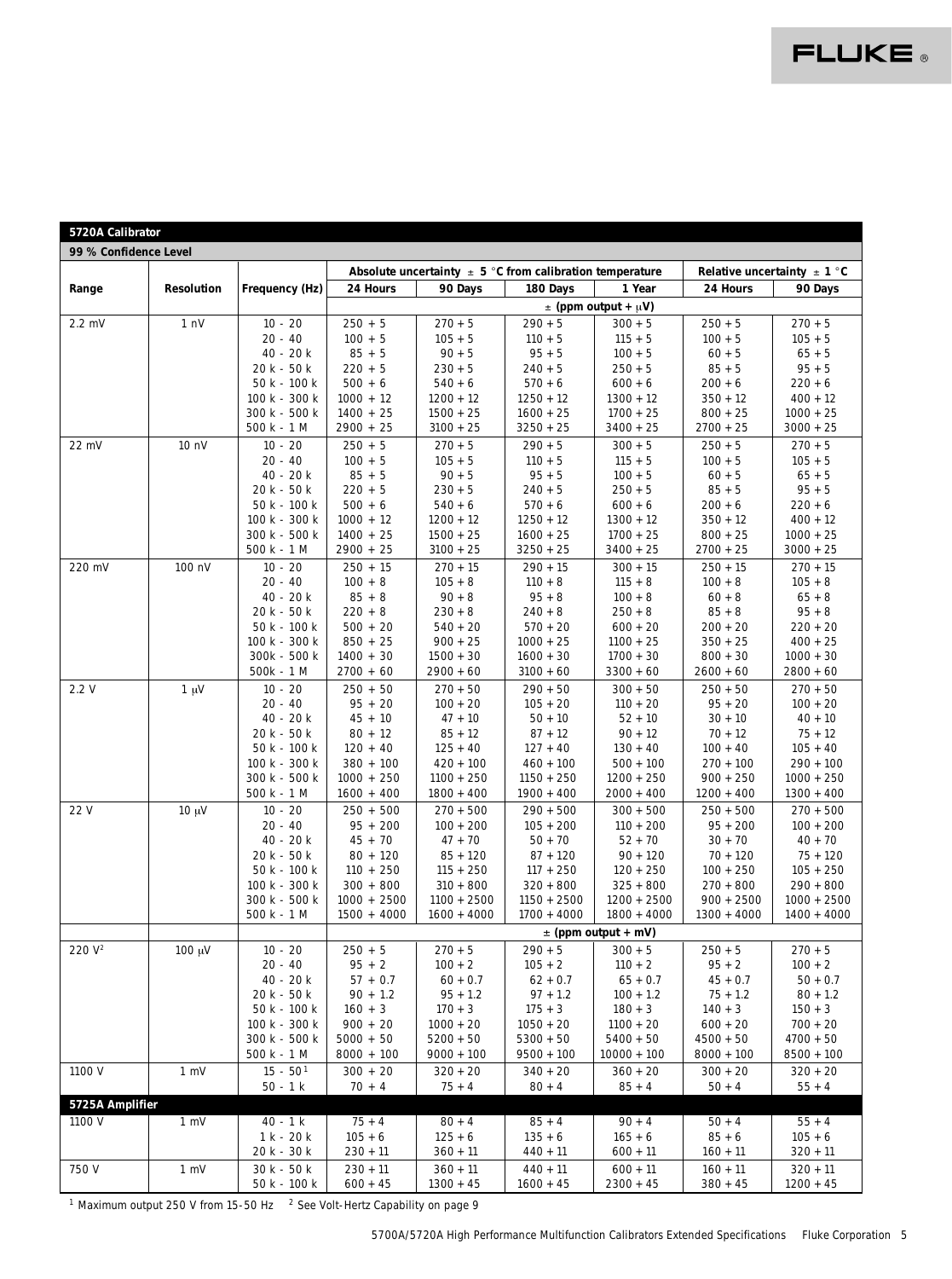# **AC Voltage Specifications**

| <b>5700A Series II Calibrator</b> |                   |                             |                           |                                                              |                           |                              |                                 |                          |
|-----------------------------------|-------------------|-----------------------------|---------------------------|--------------------------------------------------------------|---------------------------|------------------------------|---------------------------------|--------------------------|
| 95 % Confidence Level             |                   |                             |                           |                                                              |                           |                              |                                 |                          |
|                                   |                   |                             |                           | Absolute uncertainty $\pm$ 5 °C from calibration temperature |                           |                              | Relative uncertainty $\pm 1$ °C |                          |
| Range                             | <b>Resolution</b> | <b>Frequency (Hz)</b>       | 24 Hours                  | 90 Davs                                                      | 180 Days                  | 1 Year                       | 24 Hours                        | 90 Days                  |
|                                   |                   |                             |                           |                                                              |                           | $\pm$ (ppm output + $\mu$ V) |                                 |                          |
| $2.2$ mV                          | $1 \nN$           | $10 - 20$                   | $400 + 4.5$               | $500 + 4.5$                                                  | $530 + 4.5$               | $550 + 4.5$                  | $400 + 4.5$                     | $500 + 4.5$              |
|                                   |                   | $20 - 40$                   | $170 + 4.5$               | $190 + 4.5$                                                  | $200 + 4.5$               | $210 + 4.5$                  | $170 + 4.5$                     | $190 + 4.5$              |
|                                   |                   | $40 - 20k$                  | $85 + 4.5$                | $95 + 4.5$                                                   | $100 + 4.5$               | $105 + 4.5$                  | $55 + 4.5$                      | $60 + 4.5$               |
|                                   |                   | 20 k - 50 k<br>50 k - 100 k | $300 + 4.5$<br>$700 + 7$  | $330 + 4.5$<br>$750 + 7$                                     | $350 + 4.5$<br>$800 + 7$  | $370 + 4.5$<br>$850 + 7$     | $90 + 4.5$<br>$210 + 7$         | $100 + 4.5$<br>$230 + 7$ |
|                                   |                   | $100 k - 300 k$             | $900 + 13$                | $1000 + 13$                                                  | $1050 + 13$               | $1100 + 13$                  | $380 + 13$                      | $420 + 13$               |
|                                   |                   | $300 k - 500 k$             | $1300 + 25$               | $1500 + 25$                                                  | $1600 + 25$               | $1700 + 25$                  | $900 + 25$                      | $1000 + 25$              |
|                                   |                   | $500 k - 1 M$               | $2800 + 25$               | $3100 + 25$                                                  | $3300 + 25$               | $3400 + 25$                  | $2900 + 25$                     | $3200 + 25$              |
| $22 \text{ mV}$                   | 10 <sub>1</sub> V | $10 - 20$                   | $400 + 5$                 | $500 + 5$                                                    | $530 + 5$                 | $550 + 5$                    | $400 + 5$                       | $500 + 5$                |
|                                   |                   | $20 - 40$                   | $170 + 5$                 | $190 + 5$                                                    | $200 + 5$                 | $210 + 5$                    | $170 + 5$                       | $190 + 5$                |
|                                   |                   | $40 - 20k$                  | $85 + 5$                  | $95 + 5$                                                     | $100 + 5$                 | $105 + 5$                    | $55 + 5$                        | $60 + 5$                 |
|                                   |                   | 20 k - 50 k                 | $300 + 5$                 | $330 + 5$                                                    | $350 + 5$                 | $370 + 5$                    | $90 + 5$                        | $100 + 5$                |
|                                   |                   | 50 k - 100 k                | $700 + 7$                 | $750 + 7$                                                    | $800 + 7$                 | $850 + 7$                    | $210 + 7$                       | $230 + 7$                |
|                                   |                   | $100 k - 300 k$             | $900 + 12$                | $1000 + 12$                                                  | $1050 + 12$               | $1100 + 12$                  | $380 + 12$                      | $420 + 12$               |
|                                   |                   | $300 k - 500 k$             | $1300 + 25$               | $1500 + 25$                                                  | $1600 + 25$               | $1700 + 25$                  | $900 + 25$                      | $1000 + 25$              |
|                                   |                   | $500 k - 1 M$               | $2800 + 25$               | $3100 + 25$                                                  | $3300 + 25$               | $3400 + 25$                  | $2900 + 25$                     | $3200 + 25$              |
| 220 mV                            | $100 \text{ nV}$  | $10 - 20$                   | $400 + 13$                | $500 + 13$                                                   | $530 + 13$                | $550 + 13$                   | $400 + 13$                      | $500 + 13$               |
|                                   |                   | $20 - 40$                   | $170 + 8$                 | $190 + 8$                                                    | $200 + 8$                 | $210 + 8$                    | $170 + 8$                       | $190 + 8$                |
|                                   |                   | $40 - 20k$                  | $85 + 8$                  | $95 + 8$                                                     | $100 + 8$                 | $105 + 8$                    | $55 + 8$                        | $60 + 8$                 |
|                                   |                   | $20 k - 50 k$               | $250 + 8$                 | $280 + 8$                                                    | $300 + 8$                 | $320 + 8$                    | $90 + 8$                        | $100 + 8$                |
|                                   |                   | 50 k - 100 k                | $700 + 25$                | $750 + 25$                                                   | $800 + 25$                | $850 + 25$                   | $210 + 25$                      | $230 + 25$               |
|                                   |                   | $100 k - 300 k$             | $900 + 25$                | $1000 + 25$                                                  | $1050 + 25$               | $1100 + 25$                  | $380 + 25$                      | $420 + 25$               |
|                                   |                   | $300 k - 500 k$             | $1300 + 35$               | $1500 + 35$                                                  | $1600 + 35$               | $1700 + 35$                  | $900 + 35$                      | $1000 + 35$              |
|                                   |                   | $500 k - 1 M$               | $2800 + 80$               | $3100 + 80$                                                  | $3300 + 80$               | $3400 + 80$                  | $2900 + 80$                     | $3200 + 80$              |
| 2.2V                              | $1 \mu V$         | $10 - 20$                   | $400 + 80$                | $450 + 80$<br>$140 + 25$                                     | $480 + 80$                | $500 + 80$                   | $400 + 80$                      | $450 + 80$               |
|                                   |                   | $20 - 40$<br>$40 - 20k$     | $130 + 25$<br>$60 + 6$    | $65 + 6$                                                     | $150 + 25$<br>$70 + 6$    | $160 + 25$<br>$75 + 6$       | $130 + 25$<br>$35 + 6$          | $140 + 25$<br>$40 + 6$   |
|                                   |                   | 20 k - 50 k                 | $105 + 16$                | $110 + 16$                                                   | $115 + 16$                | $120 + 16$                   | $85 + 16$                       | $95 + 16$                |
|                                   |                   | 50 k - 100 k                | $190 + 70$                | $210 + 70$                                                   | $230 + 70$                | $250 + 70$                   | $170 + 70$                      | $190 + 70$               |
|                                   |                   | $100 k - 300 k$             | $350 + 130$               | $390 + 130$                                                  | $420 + 130$               | $430 + 130$                  | $340 + 130$                     | $380 + 130$              |
|                                   |                   | $300 k - 500 k$             | $850 + 350$               | $950 + 350$                                                  | $1000 + 350$              | $1050 + 350$                 | $850 + 350$                     | $950 + 350$              |
|                                   |                   | $500 k - 1 M$               | $1700 + 850$              | $1900 + 850$                                                 | $2100 + 850$              | $2200 + 850$                 | $1700 + 850$                    | $1900 + 850$             |
| 22 V                              | $10 \mu V$        | $10 - 20$                   | $400 + 800$               | $450 + 800$                                                  | $480 + 800$               | $500 + 800$                  | $400 + 800$                     | $450 + 800$              |
|                                   |                   | $20 - 40$                   | $130 + 250$               | $140 + 250$                                                  | $150 + 250$               | $160 + 250$                  | $130 + 250$                     | $140 + 250$              |
|                                   |                   | $40 - 20k$                  | $60 + 60$                 | $65 + 60$                                                    | $70 + 60$                 | $75 + 60$                    | $35 + 60$                       | $40 + 60$                |
|                                   |                   | 20 k - 50 k                 | $105 + 160$               | $110 + 160$                                                  | $115 + 160$               | $120 + 160$                  | $85 + 160$                      | $95 + 160$               |
|                                   |                   | 50 k - 100 k                | $190 + 350$               | $210 + 350$                                                  | $230 + 350$               | $250 + 350$                  | $170 + 350$                     | $190 + 350$              |
|                                   |                   | $100 k - 300 k$             | $400 + 1500$              | $450 + 1500$                                                 | $470 + 1500$              | $500 + 1500$                 | $400 + 1500$                    | $450 + 1500$             |
|                                   |                   | $300 k - 500 k$             | $1050 + 4300$             | $1150 + 4300$                                                | $1200 + 4300$             | $1250 + 4300$                | $1000 + 4300$                   | $1100 + 4300$            |
|                                   |                   | $500 k - 1 M$               | $2300 + 8500$             | $2500 + 8500$                                                | $2600 + 8500$             | $2700 + 8500$                | $2200 + 8500$                   | $2400 + 8500$            |
|                                   |                   |                             |                           |                                                              |                           | $\pm$ (ppm output + mV)      |                                 |                          |
| 220 V <sup>2</sup>                | $100 \mu V$       | $10 - 20$                   | $400 + 8$                 | $450 + 8$                                                    | $480 + 8$                 | $500 + 8$                    | $400 + 8$                       | $450 + 8$                |
|                                   |                   | $20 - 40$                   | $130 + 2.5$               | $140 + 2.5$<br>$70 + 0.8$                                    | $150 + 2.5$               | $160 + 2.5$<br>$80 + 0.8$    | $130 + 2.5$<br>$40 + 0.8$       | $140 + 2.5$              |
|                                   |                   | $40 - 20k$<br>20 k - 50 k   | $65 + 0.8$<br>$170 + 3.5$ | $190 + 3.5$                                                  | $75 + 0.8$<br>$210 + 3.5$ | $220 + 3.5$                  | $85 + 3.5$                      | $45 + 0.8$<br>$95 + 3.5$ |
|                                   |                   | $50k - 100k$                | $400 + 8$                 | $450 + 8$                                                    | $480 + 8$                 | $500 + 8$                    | $270 + 8$                       | $300 + 8$                |
|                                   |                   | $100 k - 300 k$             | $1300 + 90$               | $1400 + 90$                                                  | $1450 + 90$               | $1500 + 90$                  | $1200 + 90$                     | $1300 + 90$              |
|                                   |                   | 300 k - 500 k               | $4300 + 90$               | $4500 + 90$                                                  | $4600 + 90$               | $4700 + 90$                  | $4200 + 90$                     | $4500 + 90$              |
|                                   |                   | 500 k - 1 M                 | $10500 + 190$             | $11000 + 190$                                                | $11300 + 190$             | $11500 + 190$                | $10500 + 190$                   | $11000 + 190$            |
| 1100 V                            | $1 \, \text{mV}$  | $15 - 50^1$                 | $340 + 16$                | $360 + 16$                                                   | $380 + 16$                | $400 + 16$                   | $340 + 16$                      | $360 + 16$               |
|                                   |                   | $50 - 1 k$                  | $65 + 3.5$                | $70 + 3.5$                                                   | $75 + 3.5$                | $80 + 3.5$                   | $45 + 3.5$                      | $50 + 3.5$               |
| 5725A Amplifier                   |                   |                             |                           |                                                              |                           |                              |                                 |                          |
| 1100 V                            | $1 \text{ mV}$    | $40 - 1 k$                  | $75 + 4$                  | $80 + 4$                                                     | $85 + 4$                  | $90 + 4$                     | $50 + 4$                        | $55 + 4$                 |
|                                   |                   | 1 k - 20 k                  | $105 + 6$                 | $125 + 6$                                                    | $135 + 6$                 | $165 + 6$                    | $85 + 6$                        | $105 + 6$                |
|                                   |                   | 20 k - 30 k                 | $230 + 11$                | $360 + 11$                                                   | $440 + 11$                | $600 + 11$                   | $160 + 11$                      | $320 + 11$               |
| 750 V                             | $1 \, \text{mV}$  | 30 k - 50 k                 | $230 + 11$                | $360 + 11$                                                   | $440 + 11$                | $600 + 11$                   | $160 + 11$                      | $320 + 11$               |
|                                   |                   | 50 k - 100 k                | $600 + 45$                | $1300 + 45$                                                  | $1600 + 45$               | $2300 + 45$                  | $380 + 45$                      | $1200 + 45$              |

<sup>1</sup> Maximum output 250 V from 15-50 Hz  $\,$  <sup>2</sup> See Volt-Hertz Capability on page 9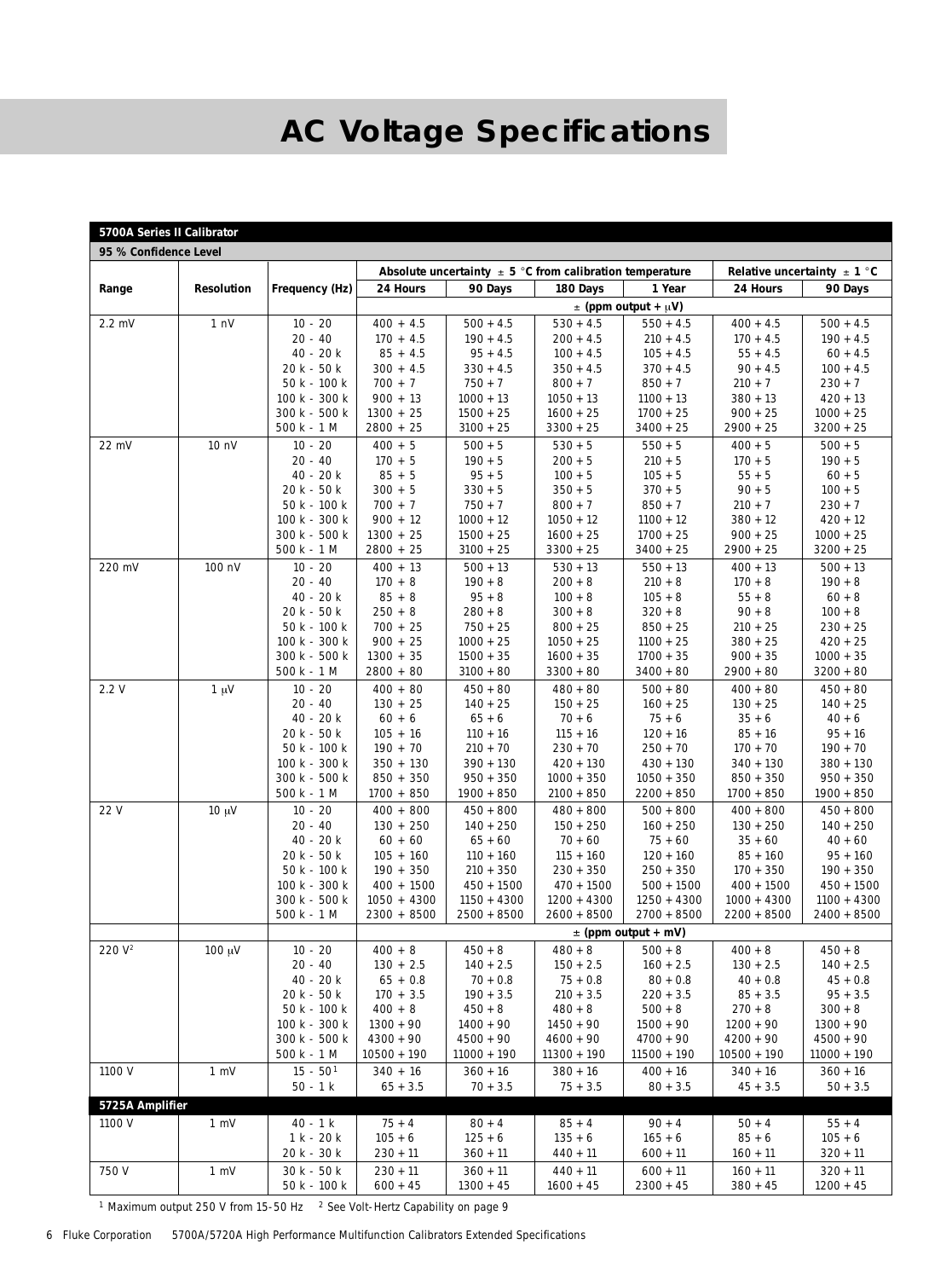### **5700A Series II Calibrator**

**99 % Confidence Level**

| <b><i>JJ 70 COMMUCHUE LEVEL</i></b> |                   |                                  |                               | Absolute uncertainty $\pm$ 5 °C from calibration temperature |                               |                               |                               | Relative uncertainty $\pm 1$ °C |  |
|-------------------------------------|-------------------|----------------------------------|-------------------------------|--------------------------------------------------------------|-------------------------------|-------------------------------|-------------------------------|---------------------------------|--|
| Range                               | <b>Resolution</b> | <b>Frequency (Hz)</b>            | 24 Hours                      | 90 Days                                                      | 180 Days                      | 1 Year                        | 24 Hours                      | 90 Days                         |  |
|                                     |                   |                                  |                               |                                                              |                               | $\pm$ (ppm output + $\mu$ V)  |                               |                                 |  |
| $2.2$ mV                            | $1 \nN$           | $10 - 20$                        | $500 + 5$                     | $550 + 5$                                                    | $600 + 5$                     | $600 + 5$                     | $500 + 5$                     | $550 + 5$                       |  |
|                                     |                   | $20 - 40$                        | $200 + 5$                     | $220 + 5$                                                    | $230 + 5$                     | $240 + 5$                     | $200 + 5$                     | $220 + 5$                       |  |
|                                     |                   | $40 - 20k$                       | $100 + 5$                     | $110 + 5$                                                    | $120 + 5$                     | $120 + 5$                     | $60 + 5$                      | $65 + 5$                        |  |
|                                     |                   | $20 k - 50 k$                    | $340 + 5$                     | $370 + 5$                                                    | $390 + 5$                     | $410 + 5$                     | $100 + 5$                     | $110 + 5$                       |  |
|                                     |                   | 50 k - 100 k                     | $800 + 8$                     | $900 + 8$                                                    | $950 + 8$                     | $950 + 8$                     | $220 + 8$                     | $240 + 8$                       |  |
|                                     |                   | $100 k - 300 k$                  | $1100 + 15$                   | $1200 + 15$                                                  | $1300 + 15$                   | $1300 + 15$                   | $400 + 15$                    | $440 + 15$                      |  |
|                                     |                   | 300 k - 500 k                    | $1500 + 30$                   | $1700 + 30$                                                  | $1700 + 30$                   | $1800 + 30$                   | $1000 + 30$                   | $1100 + 30$                     |  |
|                                     |                   | 500 k - 1 M                      | $4000 + 40$                   | $4400 + 40$                                                  | $4700 + 40$                   | $4800 + 40$                   | $4000 + 30$                   | $4400 + 30$                     |  |
| $22 \text{ mV}$                     | 10 <sub>1</sub>   | $10 - 20$<br>$20 - 40$           | $500 + 6$<br>$200 + 6$        | $550 + 6$<br>$220 + 6$                                       | $600 + 6$<br>$230 + 6$        | $600 + 6$<br>$240 + 6$        | $500 + 6$<br>$200 + 6$        | $550 + 6$<br>$220 + 6$          |  |
|                                     |                   | $40 - 20k$                       | $100 + 6$                     | $110 + 6$                                                    | $120 + 6$                     | $120 + 6$                     | $60 + 6$                      | $65 + 6$                        |  |
|                                     |                   | $20 k - 50 k$                    | $340 + 6$                     | $370 + 6$                                                    | $390 + 6$                     | $410 + 6$                     | $100 + 6$                     | $110 + 6$                       |  |
|                                     |                   | $50 k - 100 k$                   | $800 + 8$                     | $900 + 8$                                                    | $950 + 8$                     | $950 + 8$                     | $220 + 8$                     | $240 + 8$                       |  |
|                                     |                   | $100 k - 300 k$                  | $1100 + 15$                   | $1200 + 15$                                                  | $1300 + 15$                   | $1300 + 15$                   | $400 + 15$                    | $440 + 15$                      |  |
|                                     |                   | 300 k - 500 k                    | $1500 + 30$                   | $1700 + 30$                                                  | $1700 + 30$                   | $1800 + 30$                   | $1000 + 30$                   | $1100 + 30$                     |  |
|                                     |                   | 500 k - 1 M                      | $4000 + 40$                   | $4400 + 40$                                                  | $4700 + 40$                   | $4800 + 40$                   | $4000 + 30$                   | $4400 + 30$                     |  |
| 220 mV                              | $100 \text{ nV}$  | $10 - 20$                        | $500 + 16$                    | $550 + 16$                                                   | $600 + 16$                    | $600 + 16$                    | $500 + 16$                    | $550 + 16$                      |  |
|                                     |                   | $20 - 40$                        | $200 + 10$                    | $220 + 10$                                                   | $230 + 10$                    | $240 + 10$                    | $200 + 10$                    | $220 + 10$                      |  |
|                                     |                   | $40 - 20k$                       | $95 + 10$                     | $100 + 10$                                                   | $110 + 10$                    | $110 + 10$                    | $60 + 10$                     | $65 + 10$                       |  |
|                                     |                   | $20 k - 50 k$                    | $300 + 10$                    | $330 + 10$                                                   | $350 + 10$                    | $360 + 10$                    | $100 + 10$                    | $110 + 10$                      |  |
|                                     |                   | 50 k - 100 k                     | $750 + 30$                    | $800 + 30$                                                   | $850 + 30$                    | $900 + 30$                    | $220 + 30$                    | $240 + 30$                      |  |
|                                     |                   | $100 k - 300 k$                  | $940 + 30$                    | $1000 + 30$                                                  | $1100 + 30$                   | $1100 + 30$                   | $400 + 30$                    | $440 + 30$                      |  |
|                                     |                   | 300 k - 500 k                    | $1500 + 40$<br>$3000 + 100$   | $1700 + 40$                                                  | $1700 + 40$                   | $1800 + 40$<br>$3600 + 100$   | $1000 + 40$<br>$3000 + 100$   | $1100 + 40$<br>$3300 + 100$     |  |
|                                     |                   | 500 k - 1 M                      |                               | $3300 + 100$                                                 | $3500 + 100$                  |                               |                               |                                 |  |
| 2.2 V                               | $1 \mu V$         | $10 - 20$<br>$20 - 40$           | $500 + 100$                   | $550 + 100$                                                  | $600 + 100$                   | $600 + 100$                   | $500 + 100$                   | $550 + 100$                     |  |
|                                     |                   | $40 - 20k$                       | $150 + 30$<br>$70 + 7$        | $170 + 30$<br>$75 + 7$                                       | $170 + 30$<br>$80 + 7$        | $180 + 30$<br>$85 + 7$        | $150 + 30$<br>$40 + 7$        | $170 + 30$<br>$45 + 7$          |  |
|                                     |                   | $20 k - 50 k$                    | $120 + 20$                    | $130 + 20$                                                   | $140 + 20$                    | $140 + 20$                    | $100 + 20$                    | $110 + 20$                      |  |
|                                     |                   | 50 k - 100 k                     | $230 + 80$                    | $250 + 80$                                                   | $270 + 80$                    | $280 + 80$                    | $200 + 80$                    | $220 + 80$                      |  |
|                                     |                   | $100 k - 300 k$                  | $400 + 150$                   | $440 + 150$                                                  | $470 + 150$                   | $480 + 150$                   | $400 + 150$                   | $440 + 150$                     |  |
|                                     |                   | 300 k - 500 k                    | $1000 + 400$                  | $1100 + 400$                                                 | $1200 + 400$                  | $1200 + 400$                  | $1000 + 400$                  | $1100 + 400$                    |  |
|                                     |                   | $500 k - 1 M$                    | $2000 + 1000$                 | $2200 + 1000$                                                | $2300 + 1000$                 | $2400 + 1000$                 | $2000 + 1000$                 | $2200 + 1000$                   |  |
| 22 V                                | $10 \mu V$        | $10 - 20$                        | $500 + 1000$                  | $550 + 1000$                                                 | $600 + 1000$                  | $600 + 1000$                  | $500 + 1000$                  | $550 + 1000$                    |  |
|                                     |                   | $20 - 40$                        | $150 + 300$                   | $170 + 300$                                                  | $170 + 300$                   | $180 + 300$                   | $150 + 300$                   | $170 + 300$                     |  |
|                                     |                   | $40 - 20k$                       | $70 + 70$                     | $75 + 70$                                                    | $80 + 70$                     | $85 + 70$                     | $40 + 70$                     | $45 + 70$                       |  |
|                                     |                   | $20 k - 50 k$                    | $120 + 200$                   | $130 + 200$                                                  | $140 + 200$                   | $140 + 200$                   | $100 + 200$                   | $110 + 200$                     |  |
|                                     |                   | 50 k - 100 k                     | $230 + 400$                   | $250 + 400$                                                  | $270 + 400$                   | $280 + 400$                   | $200 + 400$                   | $220 + 400$                     |  |
|                                     |                   | $100 k - 300 k$<br>300 k - 500 k | $500 + 1700$<br>$1200 + 5000$ | $550 + 1700$<br>$1300 + 5000$                                | $550 + 1700$<br>$1300 + 5000$ | $600 + 1700$<br>$1400 + 5000$ | $500 + 1700$<br>$1200 + 5000$ | $550 + 1700$<br>$1300 + 5000$   |  |
|                                     |                   | $500 k - 1 M$                    | $2600 + 9000$                 | $2800 + 9000$                                                | $2900 + 9000$                 | $3000 + 9000$                 | $2600 + 9000$                 | $2800 + 9000$                   |  |
|                                     |                   |                                  |                               |                                                              |                               | $\pm$ (ppm output + mV)       |                               |                                 |  |
| 220 V <sup>2</sup>                  | $100 \mu V$       | $10 - 20$                        | $500 + 10$                    | $550 + 10$                                                   | $600 + 10$                    | $600 + 10$                    | $500 + 10$                    | $550 + 10$                      |  |
|                                     |                   | $20 - 40$                        | $150 + 3$                     | $170 + 3$                                                    | $170 + 3$                     | $180 + 3$                     | $150 + 3$                     | $170 + 3$                       |  |
|                                     |                   | $40 - 20k$                       | $75 + 1$                      | $80 + 1$                                                     | $85 + 1$                      | $90 + 1$                      | $45 + 1$                      | $50 + 1$                        |  |
|                                     |                   | $20 k - 50 k$                    | $200 + 4$                     | $220 + 4$                                                    | $240 + 4$                     | $250 + 4$                     | $100 + 1$                     | $110 + 1$                       |  |
|                                     |                   | $50 k - 100 k$                   | $500 + 10$                    | $550 + 10$                                                   | $600 + 10$                    | $600 + 10$                    | $300 + 10$                    | $330 + 10$                      |  |
|                                     |                   | $100 k - 300 k$                  | $1500 + 110$                  | $1500 + 110$                                                 | $1600 + 110$                  | $1600 + 110$                  | $1500 + 110$                  | $1500 + 100$                    |  |
|                                     |                   | 300 k - 500 k                    | $5000 + 110$                  | $5200 + 110$                                                 | $5300 + 110$                  | $5400 + 110$                  | $5000 + 110$                  | $5200 + 110$                    |  |
|                                     |                   | 500 k - 1 M                      | $12000 + 220$                 | $12500 + 220$                                                | $12500 + 220$                 | $13000 + 220$                 | $12000 + 220$                 | $12000 + 220$                   |  |
| 1100 V                              | $1 \text{ mV}$    | $15 - 50^1$                      | $400 + 20$                    | $420 + 20$                                                   | $440 + 20$                    | $460 + 20$                    | $400 + 20$                    | $420 + 20$                      |  |
|                                     |                   | $50 - 1 k$                       | $75 + 4$                      | $80 + 4$                                                     | $85 + 4$                      | $90 + 4$                      | $50 + 4$                      | $55 + 4$                        |  |
| 5725A Amplifier                     |                   |                                  |                               |                                                              |                               |                               |                               |                                 |  |
| 1100 V                              | $1 \text{ mV}$    | $40 - 1 k$                       | $75 + 4$                      | $80 + 4$                                                     | $85 + 4$                      | $90 + 4$                      | $50 + 4$                      | $55 + 4$                        |  |
|                                     |                   | 1 k - 20 k                       | $105 + 6$                     | $125 + 6$                                                    | $135 + 6$                     | $165 + 6$                     | $85 + 6$                      | $105 + 6$                       |  |
|                                     |                   | 20 k - 30 k                      | $230 + 11$                    | $360 + 11$                                                   | $440 + 11$                    | $600 + 11$                    | $160 + 11$                    | $320 + 11$                      |  |
| 750 V                               | $1 \text{ mV}$    | $30k - 50k$                      | $230 + 11$                    | $360 + 11$                                                   | $440 + 11$                    | $600 + 11$                    | $160 + 11$                    | $320 + 11$                      |  |
|                                     |                   | $50 k - 100 k$                   | $600 + 45$                    | $1300 + 45$                                                  | $1600 + 45$                   | $2300 + 45$                   | $380 + 45$                    | $1200 + 45$                     |  |

<sup>1</sup> Maximum output 250 V from 15-50 Hz  $\,$  <sup>2</sup> See Volt-Hertz Capability on page 9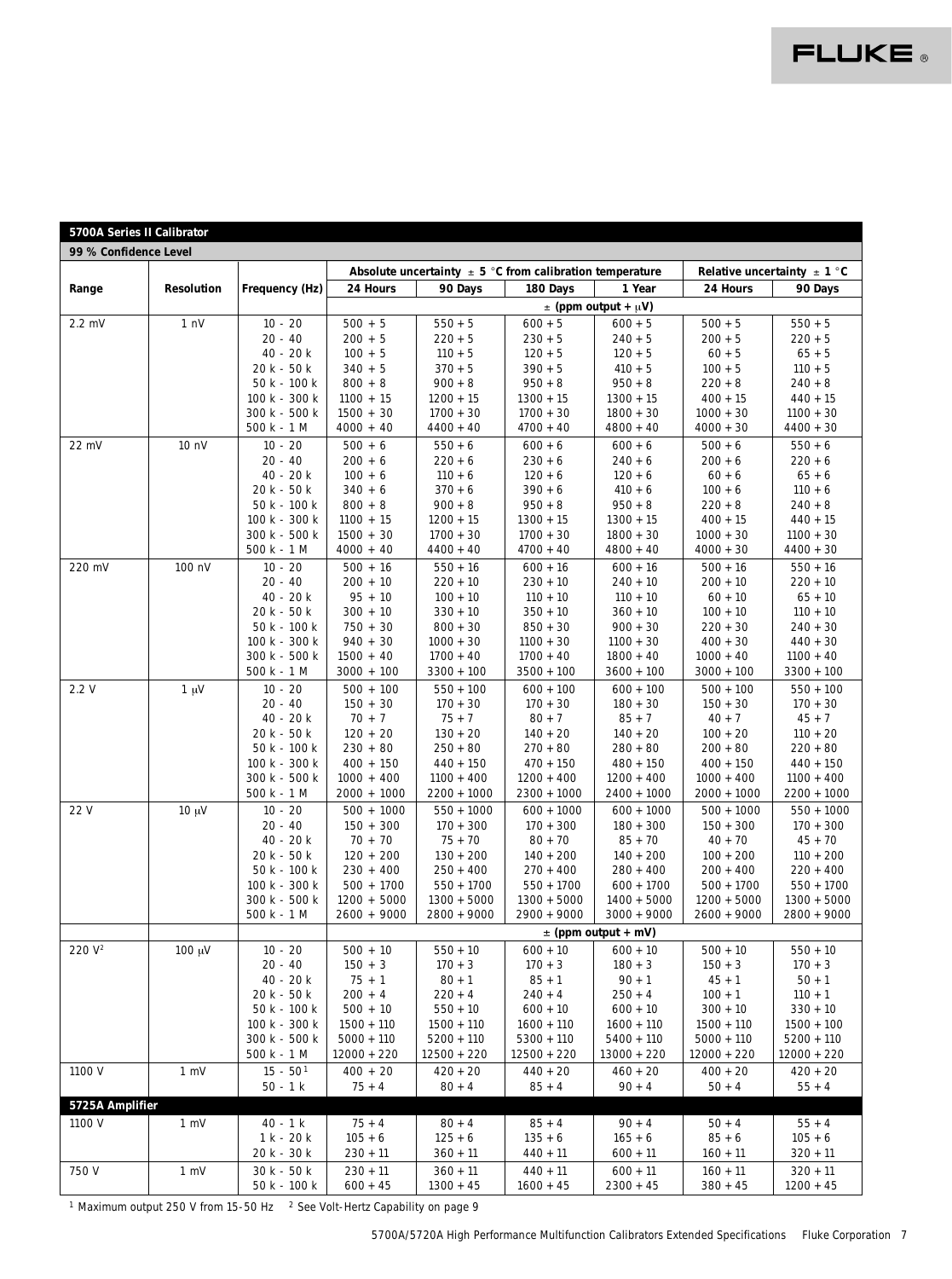# **AC Voltage Specifications**

| <b>Temperature coefficient</b><br>Stability <sup>1</sup><br>Max distortion<br>$\pm 1$ °C<br>bandwidth<br>Range<br><b>Frequency</b><br>$0 °C-10 °C$<br>24 Hours<br>$10^{\circ}$ C-40 $^{\circ}$ C<br>and 40 °C-50 °C<br>(Hz)<br><b>Output impedance</b><br><b>10 Hz-10 MHz</b><br>$\pm \mu V$<br>$\pm \mu V$ <sup>o</sup> C<br>$\Omega$<br>$\pm$ (% output+µV)<br>$10 - 20$<br>$\,$ 5<br>0.05<br>0.05<br>$0.05 + 10$<br>$2.2 \text{ mV}$<br>$20 - 40$<br>$\mathbf 5$<br>0.05<br>0.05<br>$0.035 + 10$<br>$\boldsymbol{2}$<br>$40 - 20k$<br>0.05<br>0.05<br>$0.035 + 10$<br>$\boldsymbol{2}$<br>$20k - 50k$<br>0.1<br>0.1<br>50<br>$0.035 + 10$<br>$\,3$<br>0.2<br>0.2<br>50 k - 100 k<br>$0.035 + 10$<br>3<br>0.3<br>0.3<br>$100 k - 300 k$<br>$0.3 + 30$<br>$\mathbf 5$<br>0.4<br>0.4<br>$300 k - 500 k$<br>$0.3 + 30$<br>$\overline{5}$<br>0.5<br>0.5<br>$500 k - 1 M$<br>$1 + 30$<br>$\overline{5}$<br>0.2<br>0.3<br>$10 - 20$<br>$0.05 + 11$<br>$22 \text{ mV}$<br>$20 - 40$<br>$\mathbf 5$<br>0.2<br>0.3<br>$0.035 + 11$<br>$\sqrt{2}$<br>0.2<br>0.3<br>$40 - 20k$<br>$0.035 + 11$<br>$\boldsymbol{2}$<br>0.4<br>0.5<br>50<br>20 k - 50 k<br>$0.035 + 11$<br>3<br>0.5<br>0.5<br>50 k - 100 k<br>$0.035 + 11$<br>$\overline{5}$<br>0.6<br>0.6<br>$100 k - 300 k$<br>$0.3 + 30$<br>10<br>$300 k - 500 k$<br>$\mathbf{1}$<br>$\mathbf{1}$<br>$0.3 + 30$<br>$\mathbf{1}$<br>$500 k - 1 M$<br>15<br>$\mathbf{1}$<br>$1 + 30$<br>$\pm$ (ppm output + $\mu$ V/°C)<br>$\pm$ (ppm output + $\mu$ V)<br>$10 - 20$<br>220 mV<br>$150 + 20$<br>$2 + 1$<br>$2 + 1$<br>$0.05 + 16$<br>$20 - 40$<br>$80 + 15$<br>$2 + 1$<br>$2 + 1$<br>$0.035 + 16$<br>$40 - 20k$<br>$12 + 2$<br>$2 + 1$<br>$2 + 1$<br>$0.035 + 16$<br>$10 + 2$<br>50<br>$0.035 + 16$<br>20 k - 50 k<br>$15 + 2$<br>$15 + 2$<br>$10 + 2$<br>$0.035 + 16$<br>50 k - 100 k<br>$15 + 4$<br>$15 + 4$ |               |
|------------------------------------------------------------------------------------------------------------------------------------------------------------------------------------------------------------------------------------------------------------------------------------------------------------------------------------------------------------------------------------------------------------------------------------------------------------------------------------------------------------------------------------------------------------------------------------------------------------------------------------------------------------------------------------------------------------------------------------------------------------------------------------------------------------------------------------------------------------------------------------------------------------------------------------------------------------------------------------------------------------------------------------------------------------------------------------------------------------------------------------------------------------------------------------------------------------------------------------------------------------------------------------------------------------------------------------------------------------------------------------------------------------------------------------------------------------------------------------------------------------------------------------------------------------------------------------------------------------------------------------------------------------------------------------------------------------------------------------------------------------------------------------------------------------------------------------------------------|---------------|
|                                                                                                                                                                                                                                                                                                                                                                                                                                                                                                                                                                                                                                                                                                                                                                                                                                                                                                                                                                                                                                                                                                                                                                                                                                                                                                                                                                                                                                                                                                                                                                                                                                                                                                                                                                                                                                                      |               |
|                                                                                                                                                                                                                                                                                                                                                                                                                                                                                                                                                                                                                                                                                                                                                                                                                                                                                                                                                                                                                                                                                                                                                                                                                                                                                                                                                                                                                                                                                                                                                                                                                                                                                                                                                                                                                                                      |               |
|                                                                                                                                                                                                                                                                                                                                                                                                                                                                                                                                                                                                                                                                                                                                                                                                                                                                                                                                                                                                                                                                                                                                                                                                                                                                                                                                                                                                                                                                                                                                                                                                                                                                                                                                                                                                                                                      |               |
|                                                                                                                                                                                                                                                                                                                                                                                                                                                                                                                                                                                                                                                                                                                                                                                                                                                                                                                                                                                                                                                                                                                                                                                                                                                                                                                                                                                                                                                                                                                                                                                                                                                                                                                                                                                                                                                      |               |
|                                                                                                                                                                                                                                                                                                                                                                                                                                                                                                                                                                                                                                                                                                                                                                                                                                                                                                                                                                                                                                                                                                                                                                                                                                                                                                                                                                                                                                                                                                                                                                                                                                                                                                                                                                                                                                                      |               |
|                                                                                                                                                                                                                                                                                                                                                                                                                                                                                                                                                                                                                                                                                                                                                                                                                                                                                                                                                                                                                                                                                                                                                                                                                                                                                                                                                                                                                                                                                                                                                                                                                                                                                                                                                                                                                                                      |               |
|                                                                                                                                                                                                                                                                                                                                                                                                                                                                                                                                                                                                                                                                                                                                                                                                                                                                                                                                                                                                                                                                                                                                                                                                                                                                                                                                                                                                                                                                                                                                                                                                                                                                                                                                                                                                                                                      |               |
|                                                                                                                                                                                                                                                                                                                                                                                                                                                                                                                                                                                                                                                                                                                                                                                                                                                                                                                                                                                                                                                                                                                                                                                                                                                                                                                                                                                                                                                                                                                                                                                                                                                                                                                                                                                                                                                      |               |
|                                                                                                                                                                                                                                                                                                                                                                                                                                                                                                                                                                                                                                                                                                                                                                                                                                                                                                                                                                                                                                                                                                                                                                                                                                                                                                                                                                                                                                                                                                                                                                                                                                                                                                                                                                                                                                                      |               |
|                                                                                                                                                                                                                                                                                                                                                                                                                                                                                                                                                                                                                                                                                                                                                                                                                                                                                                                                                                                                                                                                                                                                                                                                                                                                                                                                                                                                                                                                                                                                                                                                                                                                                                                                                                                                                                                      |               |
|                                                                                                                                                                                                                                                                                                                                                                                                                                                                                                                                                                                                                                                                                                                                                                                                                                                                                                                                                                                                                                                                                                                                                                                                                                                                                                                                                                                                                                                                                                                                                                                                                                                                                                                                                                                                                                                      |               |
|                                                                                                                                                                                                                                                                                                                                                                                                                                                                                                                                                                                                                                                                                                                                                                                                                                                                                                                                                                                                                                                                                                                                                                                                                                                                                                                                                                                                                                                                                                                                                                                                                                                                                                                                                                                                                                                      |               |
|                                                                                                                                                                                                                                                                                                                                                                                                                                                                                                                                                                                                                                                                                                                                                                                                                                                                                                                                                                                                                                                                                                                                                                                                                                                                                                                                                                                                                                                                                                                                                                                                                                                                                                                                                                                                                                                      |               |
|                                                                                                                                                                                                                                                                                                                                                                                                                                                                                                                                                                                                                                                                                                                                                                                                                                                                                                                                                                                                                                                                                                                                                                                                                                                                                                                                                                                                                                                                                                                                                                                                                                                                                                                                                                                                                                                      |               |
|                                                                                                                                                                                                                                                                                                                                                                                                                                                                                                                                                                                                                                                                                                                                                                                                                                                                                                                                                                                                                                                                                                                                                                                                                                                                                                                                                                                                                                                                                                                                                                                                                                                                                                                                                                                                                                                      |               |
|                                                                                                                                                                                                                                                                                                                                                                                                                                                                                                                                                                                                                                                                                                                                                                                                                                                                                                                                                                                                                                                                                                                                                                                                                                                                                                                                                                                                                                                                                                                                                                                                                                                                                                                                                                                                                                                      |               |
|                                                                                                                                                                                                                                                                                                                                                                                                                                                                                                                                                                                                                                                                                                                                                                                                                                                                                                                                                                                                                                                                                                                                                                                                                                                                                                                                                                                                                                                                                                                                                                                                                                                                                                                                                                                                                                                      |               |
|                                                                                                                                                                                                                                                                                                                                                                                                                                                                                                                                                                                                                                                                                                                                                                                                                                                                                                                                                                                                                                                                                                                                                                                                                                                                                                                                                                                                                                                                                                                                                                                                                                                                                                                                                                                                                                                      |               |
|                                                                                                                                                                                                                                                                                                                                                                                                                                                                                                                                                                                                                                                                                                                                                                                                                                                                                                                                                                                                                                                                                                                                                                                                                                                                                                                                                                                                                                                                                                                                                                                                                                                                                                                                                                                                                                                      |               |
|                                                                                                                                                                                                                                                                                                                                                                                                                                                                                                                                                                                                                                                                                                                                                                                                                                                                                                                                                                                                                                                                                                                                                                                                                                                                                                                                                                                                                                                                                                                                                                                                                                                                                                                                                                                                                                                      |               |
|                                                                                                                                                                                                                                                                                                                                                                                                                                                                                                                                                                                                                                                                                                                                                                                                                                                                                                                                                                                                                                                                                                                                                                                                                                                                                                                                                                                                                                                                                                                                                                                                                                                                                                                                                                                                                                                      |               |
|                                                                                                                                                                                                                                                                                                                                                                                                                                                                                                                                                                                                                                                                                                                                                                                                                                                                                                                                                                                                                                                                                                                                                                                                                                                                                                                                                                                                                                                                                                                                                                                                                                                                                                                                                                                                                                                      |               |
|                                                                                                                                                                                                                                                                                                                                                                                                                                                                                                                                                                                                                                                                                                                                                                                                                                                                                                                                                                                                                                                                                                                                                                                                                                                                                                                                                                                                                                                                                                                                                                                                                                                                                                                                                                                                                                                      |               |
|                                                                                                                                                                                                                                                                                                                                                                                                                                                                                                                                                                                                                                                                                                                                                                                                                                                                                                                                                                                                                                                                                                                                                                                                                                                                                                                                                                                                                                                                                                                                                                                                                                                                                                                                                                                                                                                      |               |
|                                                                                                                                                                                                                                                                                                                                                                                                                                                                                                                                                                                                                                                                                                                                                                                                                                                                                                                                                                                                                                                                                                                                                                                                                                                                                                                                                                                                                                                                                                                                                                                                                                                                                                                                                                                                                                                      |               |
|                                                                                                                                                                                                                                                                                                                                                                                                                                                                                                                                                                                                                                                                                                                                                                                                                                                                                                                                                                                                                                                                                                                                                                                                                                                                                                                                                                                                                                                                                                                                                                                                                                                                                                                                                                                                                                                      |               |
| $20 + 4$<br>$100 k - 300 k$<br>$80 + 5$<br>$80 + 5$<br>$0.3 + 30$                                                                                                                                                                                                                                                                                                                                                                                                                                                                                                                                                                                                                                                                                                                                                                                                                                                                                                                                                                                                                                                                                                                                                                                                                                                                                                                                                                                                                                                                                                                                                                                                                                                                                                                                                                                    |               |
| $100 + 10$<br>$300 k - 500 k$<br>$80 + 5$<br>$80 + 5$<br>$0.3 + 30$                                                                                                                                                                                                                                                                                                                                                                                                                                                                                                                                                                                                                                                                                                                                                                                                                                                                                                                                                                                                                                                                                                                                                                                                                                                                                                                                                                                                                                                                                                                                                                                                                                                                                                                                                                                  |               |
| $500 k - 1 M$<br>$200 + 20$<br>$80 + 5$<br>$80 + 5$<br>$1 + 30$                                                                                                                                                                                                                                                                                                                                                                                                                                                                                                                                                                                                                                                                                                                                                                                                                                                                                                                                                                                                                                                                                                                                                                                                                                                                                                                                                                                                                                                                                                                                                                                                                                                                                                                                                                                      |               |
| <b>Load regulation</b>                                                                                                                                                                                                                                                                                                                                                                                                                                                                                                                                                                                                                                                                                                                                                                                                                                                                                                                                                                                                                                                                                                                                                                                                                                                                                                                                                                                                                                                                                                                                                                                                                                                                                                                                                                                                                               |               |
| $\pm$ (ppm output + $\mu$ V)                                                                                                                                                                                                                                                                                                                                                                                                                                                                                                                                                                                                                                                                                                                                                                                                                                                                                                                                                                                                                                                                                                                                                                                                                                                                                                                                                                                                                                                                                                                                                                                                                                                                                                                                                                                                                         |               |
| $10 - 20$<br>2.2 V<br>$150 + 20$<br>$50 + 10$<br>$10 + 2$<br>$0.05 + 80$<br>$50 + 10$                                                                                                                                                                                                                                                                                                                                                                                                                                                                                                                                                                                                                                                                                                                                                                                                                                                                                                                                                                                                                                                                                                                                                                                                                                                                                                                                                                                                                                                                                                                                                                                                                                                                                                                                                                |               |
| $20 - 40$<br>$80 + 15$<br>$15 + 5$<br>$10 + 2$<br>$15 + 5$<br>$0.035 + 80$                                                                                                                                                                                                                                                                                                                                                                                                                                                                                                                                                                                                                                                                                                                                                                                                                                                                                                                                                                                                                                                                                                                                                                                                                                                                                                                                                                                                                                                                                                                                                                                                                                                                                                                                                                           |               |
| $12 + 4$<br>$5 + 2$<br>$10 + 4$<br>$40 - 20k$<br>$2 + 1$<br>$0.035 + 80$                                                                                                                                                                                                                                                                                                                                                                                                                                                                                                                                                                                                                                                                                                                                                                                                                                                                                                                                                                                                                                                                                                                                                                                                                                                                                                                                                                                                                                                                                                                                                                                                                                                                                                                                                                             |               |
| $30 + 10$<br>20 k - 50 k<br>$15 + 5$<br>$10 + 2$<br>$15 + 4$<br>$0.035 + 80$                                                                                                                                                                                                                                                                                                                                                                                                                                                                                                                                                                                                                                                                                                                                                                                                                                                                                                                                                                                                                                                                                                                                                                                                                                                                                                                                                                                                                                                                                                                                                                                                                                                                                                                                                                         |               |
| $15 + 5$<br>$20 + 4$<br>$120 + 16$<br>50 k - 100 k<br>$10 + 4$<br>$0.035 + 80$                                                                                                                                                                                                                                                                                                                                                                                                                                                                                                                                                                                                                                                                                                                                                                                                                                                                                                                                                                                                                                                                                                                                                                                                                                                                                                                                                                                                                                                                                                                                                                                                                                                                                                                                                                       |               |
| $80 + 15$<br>$100 k - 300 k$<br>$30 + 10$<br>$80 + 15$<br>300 ppm<br>$0.3 + 110$                                                                                                                                                                                                                                                                                                                                                                                                                                                                                                                                                                                                                                                                                                                                                                                                                                                                                                                                                                                                                                                                                                                                                                                                                                                                                                                                                                                                                                                                                                                                                                                                                                                                                                                                                                     |               |
| $70 + 20$<br>$80 + 40$<br>$80 + 40$<br>$0.3 + 110$<br>$300 k - 500 k$<br>$600$ ppm                                                                                                                                                                                                                                                                                                                                                                                                                                                                                                                                                                                                                                                                                                                                                                                                                                                                                                                                                                                                                                                                                                                                                                                                                                                                                                                                                                                                                                                                                                                                                                                                                                                                                                                                                                   |               |
| $150 + 50$<br>$80 + 100$<br>$80 + 100$<br>$1 + 110$<br>500 k - 1 M<br>$1200$ ppm                                                                                                                                                                                                                                                                                                                                                                                                                                                                                                                                                                                                                                                                                                                                                                                                                                                                                                                                                                                                                                                                                                                                                                                                                                                                                                                                                                                                                                                                                                                                                                                                                                                                                                                                                                     |               |
| $150 + 20$<br>$0.05 + 700$<br>22 V<br>$10 - 20$<br>$50 + 100$<br>$50 + 100$<br>$10 + 20$                                                                                                                                                                                                                                                                                                                                                                                                                                                                                                                                                                                                                                                                                                                                                                                                                                                                                                                                                                                                                                                                                                                                                                                                                                                                                                                                                                                                                                                                                                                                                                                                                                                                                                                                                             |               |
| $20 - 40$<br>$15 + 30$<br>$15 + 40$<br>$10 + 20$<br>$0.035 + 700$<br>$80 + 15$                                                                                                                                                                                                                                                                                                                                                                                                                                                                                                                                                                                                                                                                                                                                                                                                                                                                                                                                                                                                                                                                                                                                                                                                                                                                                                                                                                                                                                                                                                                                                                                                                                                                                                                                                                       |               |
| $12 + 8$<br>$10 + 30$<br>$40 - 20k$<br>$2 + 10$<br>$4 + 15$<br>$0.035 + 700$                                                                                                                                                                                                                                                                                                                                                                                                                                                                                                                                                                                                                                                                                                                                                                                                                                                                                                                                                                                                                                                                                                                                                                                                                                                                                                                                                                                                                                                                                                                                                                                                                                                                                                                                                                         |               |
| $20 + 20$<br>20 k - 50 k<br>$15 + 10$<br>$10 + 20$<br>$30 + 50$<br>$0.035 + 700$                                                                                                                                                                                                                                                                                                                                                                                                                                                                                                                                                                                                                                                                                                                                                                                                                                                                                                                                                                                                                                                                                                                                                                                                                                                                                                                                                                                                                                                                                                                                                                                                                                                                                                                                                                     |               |
| $15 + 10$<br>$20 + 40$<br>$80 + 80$<br>$50 k - 100 k$<br>$10 + 40$<br>$0.035 + 700$<br>$30 + 15$                                                                                                                                                                                                                                                                                                                                                                                                                                                                                                                                                                                                                                                                                                                                                                                                                                                                                                                                                                                                                                                                                                                                                                                                                                                                                                                                                                                                                                                                                                                                                                                                                                                                                                                                                     |               |
| $100 k - 300 k$<br>$80 + 150$<br>$80 + 150$<br>$100 + 700$<br>$0.3 + 800$<br>$300 k - 500 k$<br>$70 + 100$<br>$80 + 300$<br>$80 + 300$<br>$200 + 1100$<br>$0.3 + 800$                                                                                                                                                                                                                                                                                                                                                                                                                                                                                                                                                                                                                                                                                                                                                                                                                                                                                                                                                                                                                                                                                                                                                                                                                                                                                                                                                                                                                                                                                                                                                                                                                                                                                |               |
| $500~\mathrm{k}$ - $1~\mathrm{M}$<br>$80 + 500$<br>$600 + 3000$<br>$150 + 100$<br>$80 + 500$                                                                                                                                                                                                                                                                                                                                                                                                                                                                                                                                                                                                                                                                                                                                                                                                                                                                                                                                                                                                                                                                                                                                                                                                                                                                                                                                                                                                                                                                                                                                                                                                                                                                                                                                                         | $2 + 800$     |
|                                                                                                                                                                                                                                                                                                                                                                                                                                                                                                                                                                                                                                                                                                                                                                                                                                                                                                                                                                                                                                                                                                                                                                                                                                                                                                                                                                                                                                                                                                                                                                                                                                                                                                                                                                                                                                                      |               |
| 220 V<br>$10 - 20$<br>$150 + 200$<br>$50 + 1000$<br>$50 + 1000$<br>$10 + 200$<br>$0.05 + 10000$                                                                                                                                                                                                                                                                                                                                                                                                                                                                                                                                                                                                                                                                                                                                                                                                                                                                                                                                                                                                                                                                                                                                                                                                                                                                                                                                                                                                                                                                                                                                                                                                                                                                                                                                                      |               |
| $20 - 40$<br>$80 + 150$<br>$15 + 300$<br>$15 + 300$<br>$10 + 200$<br>$0.05 + 10000$<br>$40 - 20k$<br>$12 + 80$<br>$2 + 80$<br>$4 + 80$<br>$10 + 300$<br>$0.05 + 10000$                                                                                                                                                                                                                                                                                                                                                                                                                                                                                                                                                                                                                                                                                                                                                                                                                                                                                                                                                                                                                                                                                                                                                                                                                                                                                                                                                                                                                                                                                                                                                                                                                                                                               |               |
| 20 k - 50 k<br>$15 + 100$<br>$10 + 100$<br>$20 + 100$<br>$30 + 600$<br>$0.05 + 10000$                                                                                                                                                                                                                                                                                                                                                                                                                                                                                                                                                                                                                                                                                                                                                                                                                                                                                                                                                                                                                                                                                                                                                                                                                                                                                                                                                                                                                                                                                                                                                                                                                                                                                                                                                                |               |
| 50 k - 100 k<br>$15 + 10$<br>$10 + 500$<br>$20 + 500$<br>$80 + 3000$                                                                                                                                                                                                                                                                                                                                                                                                                                                                                                                                                                                                                                                                                                                                                                                                                                                                                                                                                                                                                                                                                                                                                                                                                                                                                                                                                                                                                                                                                                                                                                                                                                                                                                                                                                                 | $0.1 + 13000$ |
| $100 k - 300 k$<br>$30 + 400$<br>$80 + 600$<br>$80 + 600$<br>$250 + 25000$<br>$1.5 + 50000$                                                                                                                                                                                                                                                                                                                                                                                                                                                                                                                                                                                                                                                                                                                                                                                                                                                                                                                                                                                                                                                                                                                                                                                                                                                                                                                                                                                                                                                                                                                                                                                                                                                                                                                                                          |               |
| $300 k - 500 k$<br>$100 + 10000$<br>$80 + 800$<br>$80 + 800$<br>$500 + 50000$<br>$1.5 + 50000$                                                                                                                                                                                                                                                                                                                                                                                                                                                                                                                                                                                                                                                                                                                                                                                                                                                                                                                                                                                                                                                                                                                                                                                                                                                                                                                                                                                                                                                                                                                                                                                                                                                                                                                                                       |               |
| $200 + 20000$<br>$80 + 1000$<br>$80 + 1000$<br>$1000 + 110000$<br>500 k - 1 M<br>$3.5 + 100000$                                                                                                                                                                                                                                                                                                                                                                                                                                                                                                                                                                                                                                                                                                                                                                                                                                                                                                                                                                                                                                                                                                                                                                                                                                                                                                                                                                                                                                                                                                                                                                                                                                                                                                                                                      |               |
| $\pm$ (ppm output)/ <sup>o</sup> C<br>$\pm$ (% output)<br>$\pm$ (ppm output + mV)                                                                                                                                                                                                                                                                                                                                                                                                                                                                                                                                                                                                                                                                                                                                                                                                                                                                                                                                                                                                                                                                                                                                                                                                                                                                                                                                                                                                                                                                                                                                                                                                                                                                                                                                                                    |               |
| 1100 V<br>$10 + 2$<br>$15 - 50$<br>$150 + 0.5$<br>50<br>50<br>0.15                                                                                                                                                                                                                                                                                                                                                                                                                                                                                                                                                                                                                                                                                                                                                                                                                                                                                                                                                                                                                                                                                                                                                                                                                                                                                                                                                                                                                                                                                                                                                                                                                                                                                                                                                                                   |               |
| $50 - 1 k$<br>$20 + 0.5$<br>2<br>5<br>$10 + 1$<br>0.07                                                                                                                                                                                                                                                                                                                                                                                                                                                                                                                                                                                                                                                                                                                                                                                                                                                                                                                                                                                                                                                                                                                                                                                                                                                                                                                                                                                                                                                                                                                                                                                                                                                                                                                                                                                               |               |

 $^{\rm 1}$  Stability specifications are included in absolute uncertainty values for the primary specifications.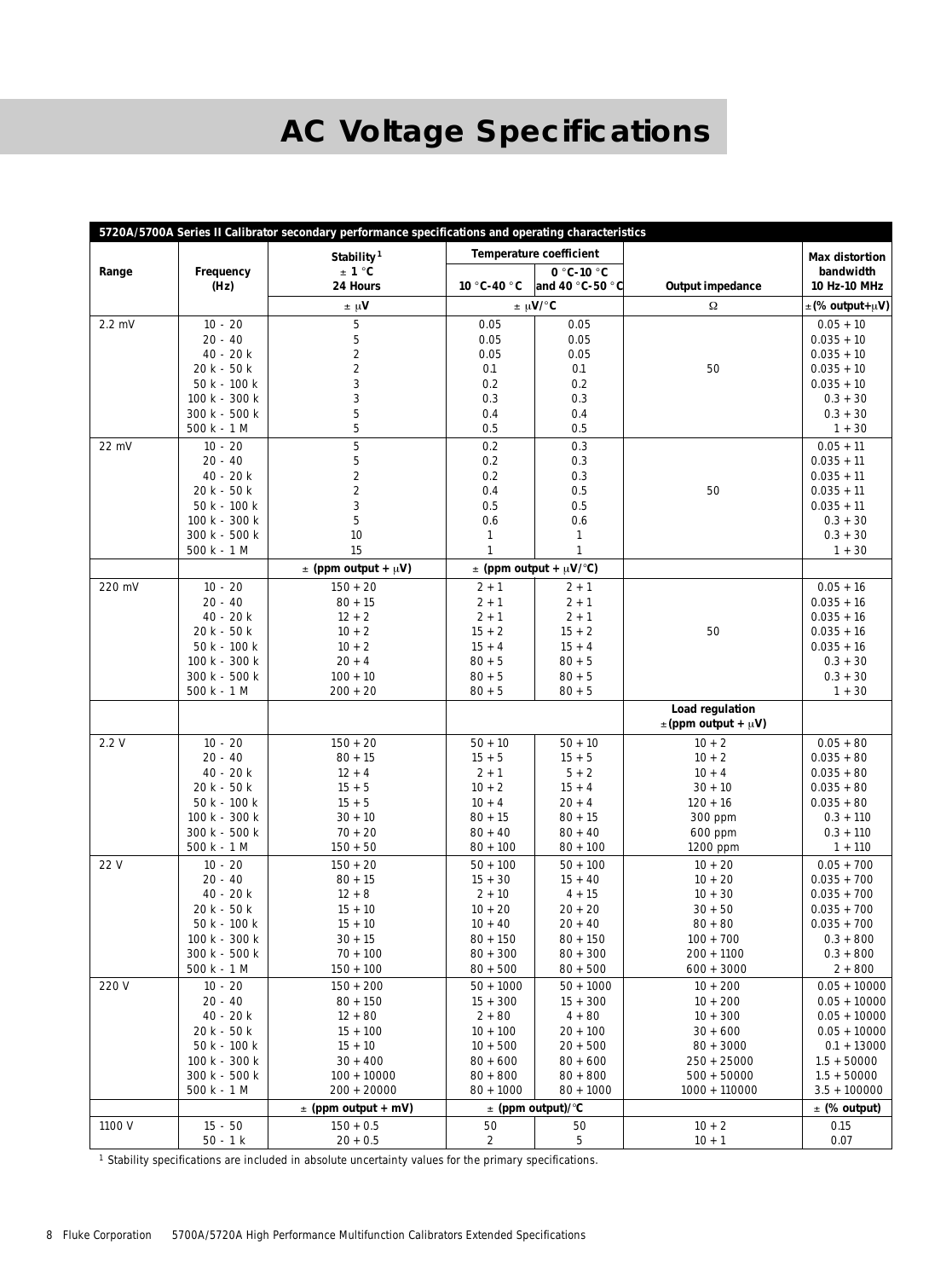| 5725A Amplifier |                                |                         |             |                                                                             |                                 |            |                                  |  |
|-----------------|--------------------------------|-------------------------|-------------|-----------------------------------------------------------------------------|---------------------------------|------------|----------------------------------|--|
|                 |                                | Stability <sup>1</sup>  |             | <b>Temperature coefficient</b>                                              |                                 |            | <b>Max distortion</b>            |  |
|                 | Frequency                      | $\pm 1$ °C<br>24 Hours  | 10 °C-40 °C | $0^{\circ}$ C-10 $^{\circ}$ C<br>and 40 $^{\circ}$ C-50 $^{\circ}$ C $\mid$ | Load<br>regulation <sup>2</sup> |            | bandwidth<br><b>10 Hz-10 MHz</b> |  |
| Range           | (Hz)                           |                         |             |                                                                             | $\pm$ (ppm output               | (% output) |                                  |  |
|                 |                                | $\pm$ (ppm output + mV) |             | $\pm$ (ppm output)/ <sup>o</sup> C                                          | $+$ mV)                         | 150pF      | $1000$ pF                        |  |
| 1100 V          | $40 - 1k$                      | $10 + 0.5$              |             |                                                                             | $10 + 1$                        | 0.10       | 0.10                             |  |
|                 | $1k - 20k$                     | $15 + 2$                |             | 5                                                                           | $90 + 6$                        | 0.10       | 0.15                             |  |
|                 | $20 k - 50 k$                  | $40 + 2$                | 10          | 10                                                                          | $275 + 11$                      | 0.30       | 0.30                             |  |
|                 | $50 \text{ k} - 100 \text{ k}$ | $130 + 2$               | 30          | 30                                                                          | $500 + 30$                      | 0.40       | 0.40                             |  |

| Voltage range                       | <b>Maximum current limits</b> |                                         | <b>Load limits</b>          |  |  |
|-------------------------------------|-------------------------------|-----------------------------------------|-----------------------------|--|--|
| 2.2 V <sup>3</sup><br>22 V<br>220 V |                               | 50 mA, 0 °C-40 °C<br>20 mA. 40 °C-50 °C | $>50$ $\Omega$<br>$1000$ pF |  |  |
| 1100 V                              | 6 mA                          |                                         | 600 pF                      |  |  |
| 5725A Amplifier                     |                               |                                         | 1000 pF <sup>2</sup>        |  |  |
|                                     | $40$ Hz-5 kHz                 | 50 mA                                   |                             |  |  |
| 1100 V                              | 5 kHz-30 kHz                  | 70 mA                                   | $300$ pF                    |  |  |
|                                     | 30 kHz-100 kHz                | $70 \text{ mA}^4$                       | 150 pF                      |  |  |

- <sup>1</sup> Stability specifications are included in the absolute uncertainty values for the primary specifications.
- $^{\rm 2}$  The 5725A will drive up to 1000 pF of load capacitance. Uncertainty specifications include loads to 300 pF and 150 pF as shown under load limits. For capacitances up to the maximum of 1000 pF, add load regulation.
- <sup>3</sup> 2.2 V range, 100 kHz-1.2 MHz only; uncertainty specifications cover loads to 10 mA or 1000 pF. For higher loads, load regulation is added
- <sup>4</sup> Applies from 0 °C to 40 °C.



**Output display formats:** Voltage or dBm, dBm reference 600 Ω

**Minimum output:** 10% on each range **External sense:** Selectable for 2.2 V, 22 V, 220 V and 1100 V ranges; 5700A/5720A <100 kHz, 5725A < 30 kHz

#### **Settling time to full uncertainty**

| <b>Settling time (seconds)</b> |
|--------------------------------|
|                                |
|                                |
|                                |
|                                |

+ 1 second for amplitude or frequency range change;  $+ 2$  seconds for 5700A/5720A 1100V range; + 4 seconds for 5725A 1100 V range

#### **Overshoot:** < 10%

### **Common mode rejection:** 140 dB, dc to 400 Hz **Frequency:**

Ranges (Hz): 10.00-119.99 0.1200 k-1.1999 kHz, 1.200 k-11.999 k 12.00 k-119.99 k, 0.1200 M-1.1999 M Uncertainty:  $\pm 0.01\%$ Resolution: 11,999 counts **Phase lock:** Selectable rear panel BNC input Phase uncertainty (except 1100V range):  $>$  30 Hz:  $\pm$  1 ° + 0.05 °/kHz), < 30 Hz:  $\pm$  3 ° Input voltage: 1 V to 10 V rms sine wave (do not exceed 1V for mV ranges) Frequency range: 10 Hz to 1.1999 MHz Lock range:  $\pm$  2% of frequency Lock-in time: Larger of 10/frequency or 10 msec **Phase reference:** Selectable, rear panel BNC output Range:  $\pm$  180  $^{\circ}$ Phase uncertainty (except 1100V range):  $\pm$  1 ° at quadrature points (0 °,  $\pm$  90 °,  $\pm$  180 °) elsewhere  $\pm$  2  $^{\circ}$ Stability:  $\pm$  0.1  $\degree$ Resolution: 1 ° Output level:  $2.5$  V rms  $\pm$  0.2 V Frequency range: 50 Hz to 1 kHz, usable 10 Hz to 1.1999 MHz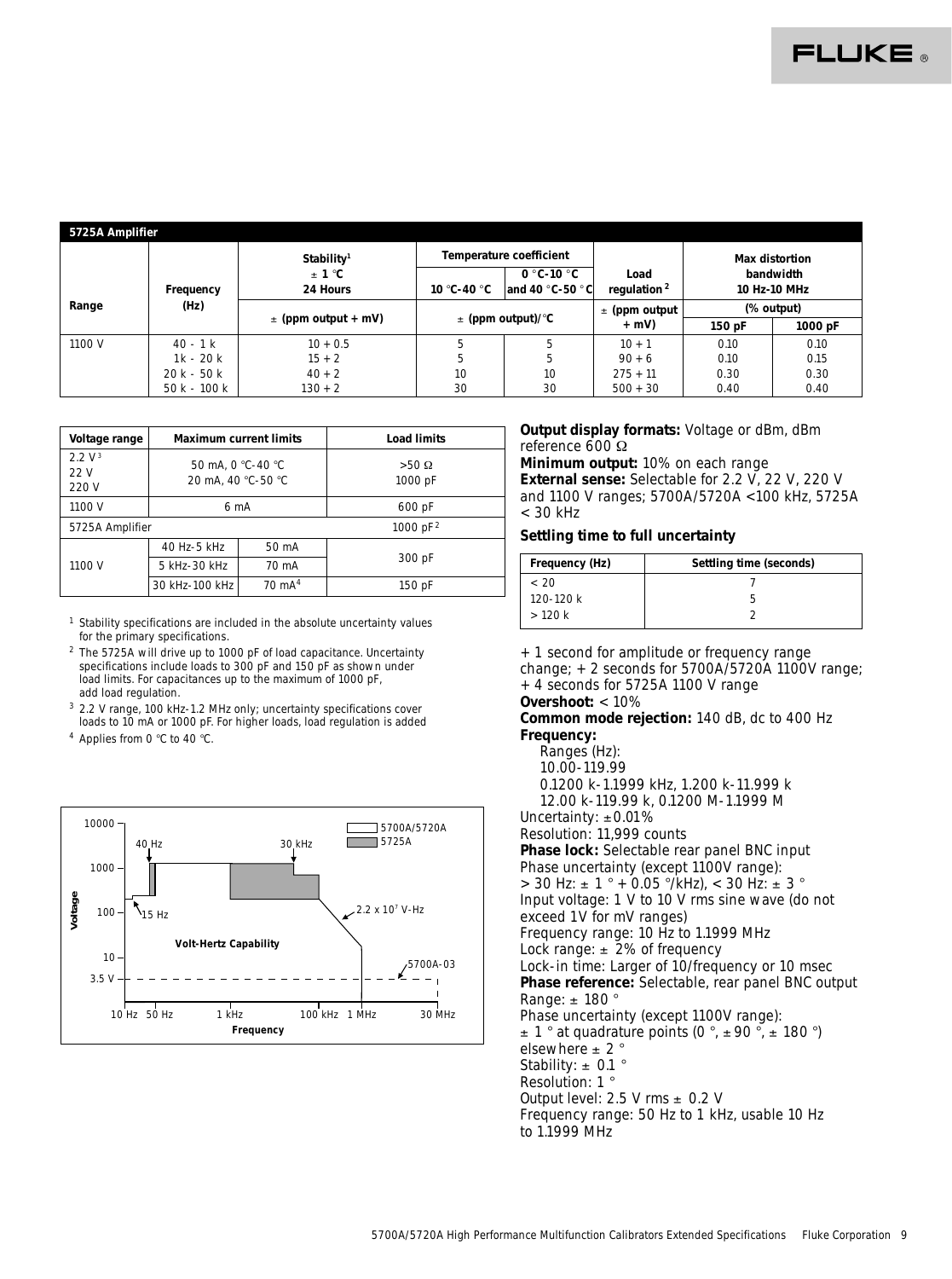# **Resistance Specifications**

| 5720A Calibrator     |                  |                  |                                                             |                |                         |                                       |
|----------------------|------------------|------------------|-------------------------------------------------------------|----------------|-------------------------|---------------------------------------|
|                      |                  |                  | Absolute uncertainty of characterized value                 |                |                         |                                       |
| <b>Nominal</b>       |                  |                  | $\pm 5^{\circ}$ C from calibration temperature <sup>1</sup> |                |                         | Relative uncertainty $\pm 1^{\circ}C$ |
| value                | 24 Hours         | 90 Days          | 180 Days                                                    | 1 Year         | 24 Hours                | 90 Days                               |
| Ω                    |                  |                  |                                                             | $±$ ppm        |                         |                                       |
| 95% Confidence Level |                  |                  |                                                             |                |                         |                                       |
| $\mathbf{0}$         | $40 \mu\Omega$   | $40 \mu\Omega$   | $40 \mu\Omega$                                              | $40 \mu\Omega$ | $40 \mu\Omega$          | $40 \mu\Omega$                        |
| $\mathbf{1}$         | 70               | 80               | 85                                                          | 95             | 27                      | 35                                    |
| 1.9                  | 70               | 80               | 85                                                          | 95             | 20                      | 26                                    |
| 10                   | 20               | 21               | 22                                                          | 23             | $\overline{\mathbf{4}}$ | $\tau$                                |
| 19                   | 20               | 21               | 22                                                          | 23             | 3.5                     | $6\phantom{1}$                        |
| 100                  | 8                | $\boldsymbol{9}$ | 9.5                                                         | 10             | 1.6                     | 3.5                                   |
| 190                  | 8                | $\boldsymbol{9}$ | 9.5                                                         | 10             | 1.6                     | 3.5                                   |
| 1 <sup>k</sup>       | 6.5              | 7.5              | 8                                                           | 8.5            | 1.6                     | 2.5                                   |
| 1.9k                 | 6.5              | 7.5              | 8                                                           | 8.5            | 1.6                     | 2.5                                   |
| 10 <sub>k</sub>      | 6.5              | 7.5              | 8                                                           | 8.5            | 1.6                     | 2.5                                   |
| 19k                  | 7.5              | 7.5              | 8                                                           | 8.5            | 1.6                     | 2.5                                   |
| 100k                 | 7.5              | 9                | 10                                                          | 11             | 1.6                     | 2.5                                   |
| 190k                 | 7.5              | $\boldsymbol{9}$ | 10                                                          | 11             | 1.6                     | 2.5                                   |
| 1M                   | 13               | 15               | 17                                                          | 20             | $\mathbf{2}$            | $\overline{4}$                        |
| 1.9M                 | 14               | 16               | 18                                                          | 21             | 2.5                     | $\overline{4}$                        |
| <b>10M</b>           | 27               | 31               | 34                                                          | 40             | 8                       | 12                                    |
| 19M                  | 35               | 39               | 42                                                          | 47             | 16                      | 20                                    |
| 100M                 | 85               | 95               | 100                                                         | 100            | 40                      | 50                                    |
| 99% Confidence Level |                  |                  |                                                             |                |                         |                                       |
| $\bf{0}$             | $50 \mu\Omega$   | $50 \mu\Omega$   | $50 \mu\Omega$                                              | $50 \mu\Omega$ | $50 \mu\Omega$          | $50 \mu\Omega$                        |
| $\mathbf{1}$         | 85               | 95               | 100                                                         | 110            | 32                      | 40                                    |
| 1.9                  | 85               | 95               | 100                                                         | 110            | 25                      | 33                                    |
| 10                   | 23               | 25               | 26                                                          | 27             | 5                       | 8                                     |
| 19                   | 23               | 25               | 26                                                          | 27             | $\overline{\mathbf{4}}$ | $\boldsymbol{7}$                      |
| 100                  | 10               | 11               | 11.5                                                        | 12             | $\boldsymbol{2}$        | $\overline{4}$                        |
| 190                  | 10               | 11               | 11.5                                                        | 12             | $\boldsymbol{2}$        | $\overline{\mathbf{4}}$               |
| 1 <sup>k</sup>       | 8                | 9                | 9.5                                                         | 10             | $\sqrt{2}$              | 3                                     |
| 1.9k                 | 8                | $\boldsymbol{9}$ | 9.5                                                         | 10             | $\boldsymbol{2}$        | 3                                     |
| 10k                  | 8                | 9                | 9.5                                                         | 10             | $\boldsymbol{2}$        | 3                                     |
| 19k                  | 9                | 9                | 9.5                                                         | 10             | $\boldsymbol{2}$        | $\,3$                                 |
| 100k                 | 9                | 11               | 12                                                          | 13             | $\boldsymbol{2}$        | 3                                     |
| 190k                 | $\boldsymbol{9}$ | 11               | 12                                                          | 13             | $\boldsymbol{2}$        | 3                                     |
| 1M                   | 16               | 18               | 20                                                          | 23             | 2.5                     | 5                                     |
| 1.9M                 | 17               | 19               | 21                                                          | 24             | 3                       | $\boldsymbol{6}$                      |
| <b>10M</b>           | 33               | 37               | 40                                                          | 46             | 10                      | 14                                    |
| 19M                  | 43               | 47               | 50                                                          | 55             | 20                      | 24                                    |
| 100M                 | 100              | 110              | 115                                                         | 120            | 50                      | 60                                    |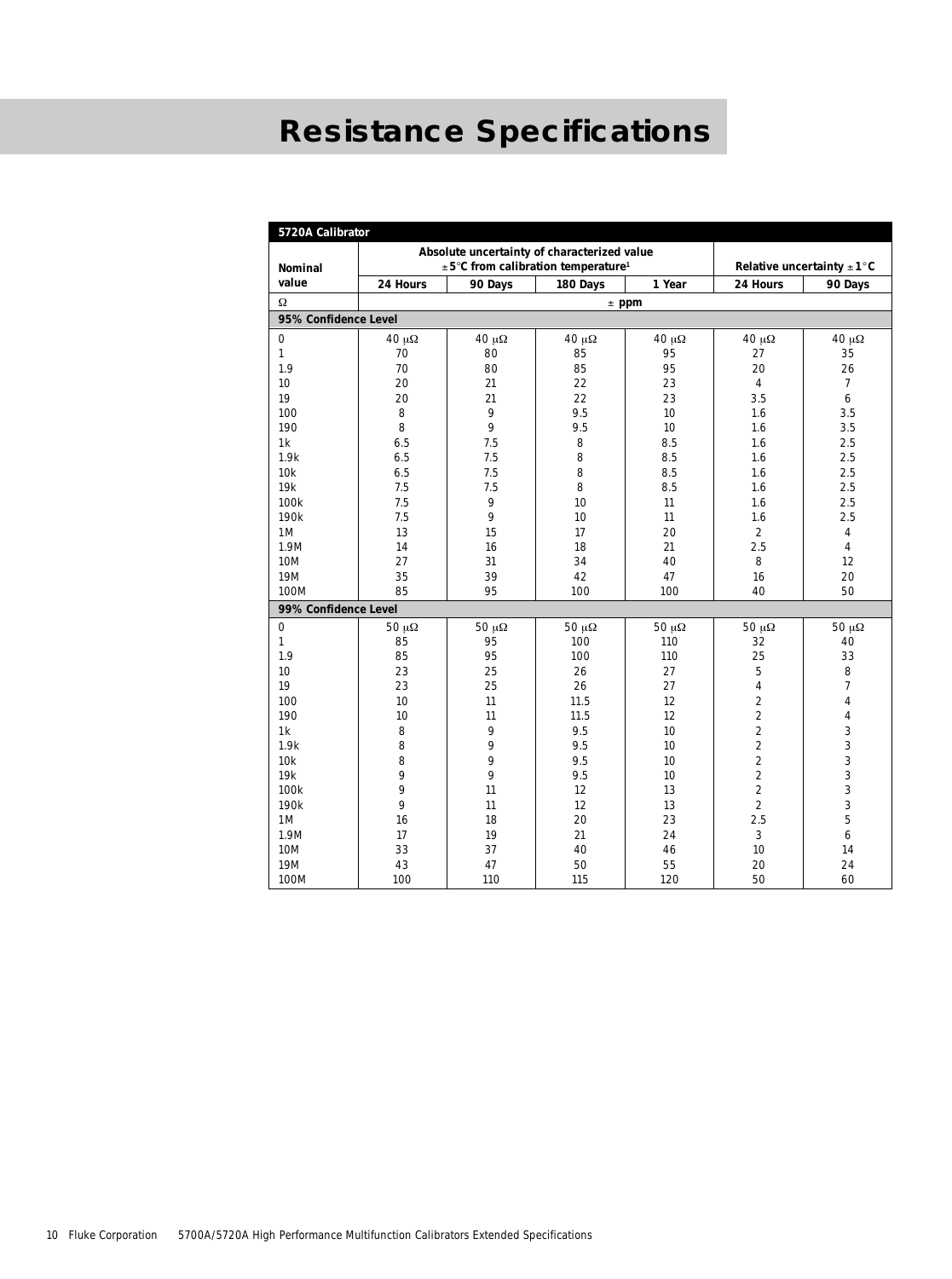| <b>5700A Series II Calibrator</b> |                  |                                                             |                |                |                         |                                       |
|-----------------------------------|------------------|-------------------------------------------------------------|----------------|----------------|-------------------------|---------------------------------------|
|                                   |                  | Absolute uncertainty of characterized value                 |                |                |                         |                                       |
| <b>Nominal</b>                    |                  | $\pm 5^{\circ}$ C from calibration temperature <sup>1</sup> |                |                |                         | Relative uncertainty $\pm 1^{\circ}C$ |
| value                             | 24 Hours         | 90 Days                                                     | 180 Days       | 1 Year         | 24 Hours                | 90 Days                               |
| Ω                                 |                  |                                                             |                | $±$ ppm        |                         |                                       |
| 95% Confidence Level              |                  |                                                             |                |                |                         |                                       |
| $\bf{0}$                          | $50 \mu\Omega$   | $50 \mu\Omega$                                              | $50 \mu\Omega$ | $50 \mu\Omega$ | $50 \mu\Omega$          | $50 \mu\Omega$                        |
| $\mathbf{1}$                      | 70               | 80                                                          | 85             | 95             | 32                      | 40                                    |
| 1.9                               | 70               | 80                                                          | 85             | 95             | 25                      | 33                                    |
| 10                                | 21               | 23                                                          | 27             | 28             | $\overline{5}$          | 8                                     |
| 19                                | 20               | 22                                                          | 24             | 27             | $\overline{\mathbf{4}}$ | $\overline{7}$                        |
| 100                               | 13               | 14                                                          | 15             | 17             | $\boldsymbol{2}$        | $\overline{\mathbf{4}}$               |
| 190                               | 13               | 14                                                          | 15             | 17             | $\boldsymbol{2}$        | $\overline{4}$                        |
| 1 <sup>k</sup>                    | 9                | 10                                                          | 11             | 13             | $\overline{c}$          | 3.5                                   |
| 1.9k                              | $\boldsymbol{9}$ | 10                                                          | 11             | 13             | $\boldsymbol{2}$        | 3.5                                   |
| 10 <sub>k</sub>                   | 7.5              | 9.5                                                         | 10.5           | 12             | $\sqrt{2}$              | 3.5                                   |
| 19k                               | 7.5              | 9.5                                                         | 10.5           | 12             | $\boldsymbol{2}$        | 3.5                                   |
| 100k                              | $\boldsymbol{9}$ | 11                                                          | 12             | 14             | $\sqrt{2}$              | 3.5                                   |
| 190k                              | 9                | 11                                                          | 12             | 14             | $\boldsymbol{2}$        | 3.5                                   |
| 1 M                               | 13               | 15                                                          | 17             | 20             | 2.5                     | 5                                     |
| 1.9M                              | 14               | 16                                                          | 18             | 21             | $\,3$                   | 6                                     |
| 10M                               | 27               | 31                                                          | 34             | 40             | 10                      | 14                                    |
| 19M                               | 35               | 39                                                          | 42             | 47             | 20                      | 24                                    |
| 100M                              | 90               | 100                                                         | 105            | 110            | 50                      | 60                                    |
| 99% Confidence Level              |                  |                                                             |                |                |                         |                                       |
| $\mathbf{0}$                      | $50 \mu\Omega$   | $50 \mu\Omega$                                              | $50 \mu\Omega$ | $50 \mu\Omega$ | $50 \mu\Omega$          | $50 \mu\Omega$                        |
| $\mathbf{1}$                      | 85               | 95                                                          | 100            | 110            | 32                      | 40                                    |
| 1.9                               | 85               | 95                                                          | 100            | 110            | 25                      | 33                                    |
| 10                                | 26               | 28                                                          | 30             | 33             | $\overline{5}$          | 8                                     |
| 19                                | 24               | 26                                                          | 28             | 31             | $\overline{\mathbf{4}}$ | $\overline{7}$                        |
| 100                               | 15               | 17                                                          | 18             | 20             | $\boldsymbol{2}$        | $\overline{\mathbf{4}}$               |
| 190                               | 15               | 17                                                          | 18             | 20             | $\boldsymbol{2}$        | $\overline{\mathbf{4}}$               |
| 1k                                | 11               | 12                                                          | 13             | 15             | $\boldsymbol{2}$        | 3.5                                   |
| 1.9k                              | 11               | 12                                                          | 13             | 15             | $\boldsymbol{2}$        | 3.5                                   |
| 10k                               | 9                | 11                                                          | 12             | 14             | $\boldsymbol{2}$        | 3.5                                   |
| 19k                               | $\overline{9}$   | 11                                                          | 12             | 14             | $\overline{c}$          | 3.5                                   |
| 100k                              | 11               | 13                                                          | 14             | 16             | $\boldsymbol{2}$        | 3.5                                   |
| 190k                              | 11               | 13                                                          | 14             | 16             | $\sqrt{2}$              | 3.5                                   |
| 1 M                               | 16               | 18                                                          | 20             | 23             | 2.5                     | $\mathbf 5$                           |
| 1.9M                              | 17               | 19                                                          | 21             | 24             | 3.5                     | 6                                     |
| 10M                               | 33               | 37                                                          | 40             | 46             | 10                      | 14                                    |
| 19M                               | 43               | 47                                                          | 50             | 55             | 20                      | 24                                    |
| 100M                              | 110              | 120                                                         | 125            | 130            | 50                      | 60                                    |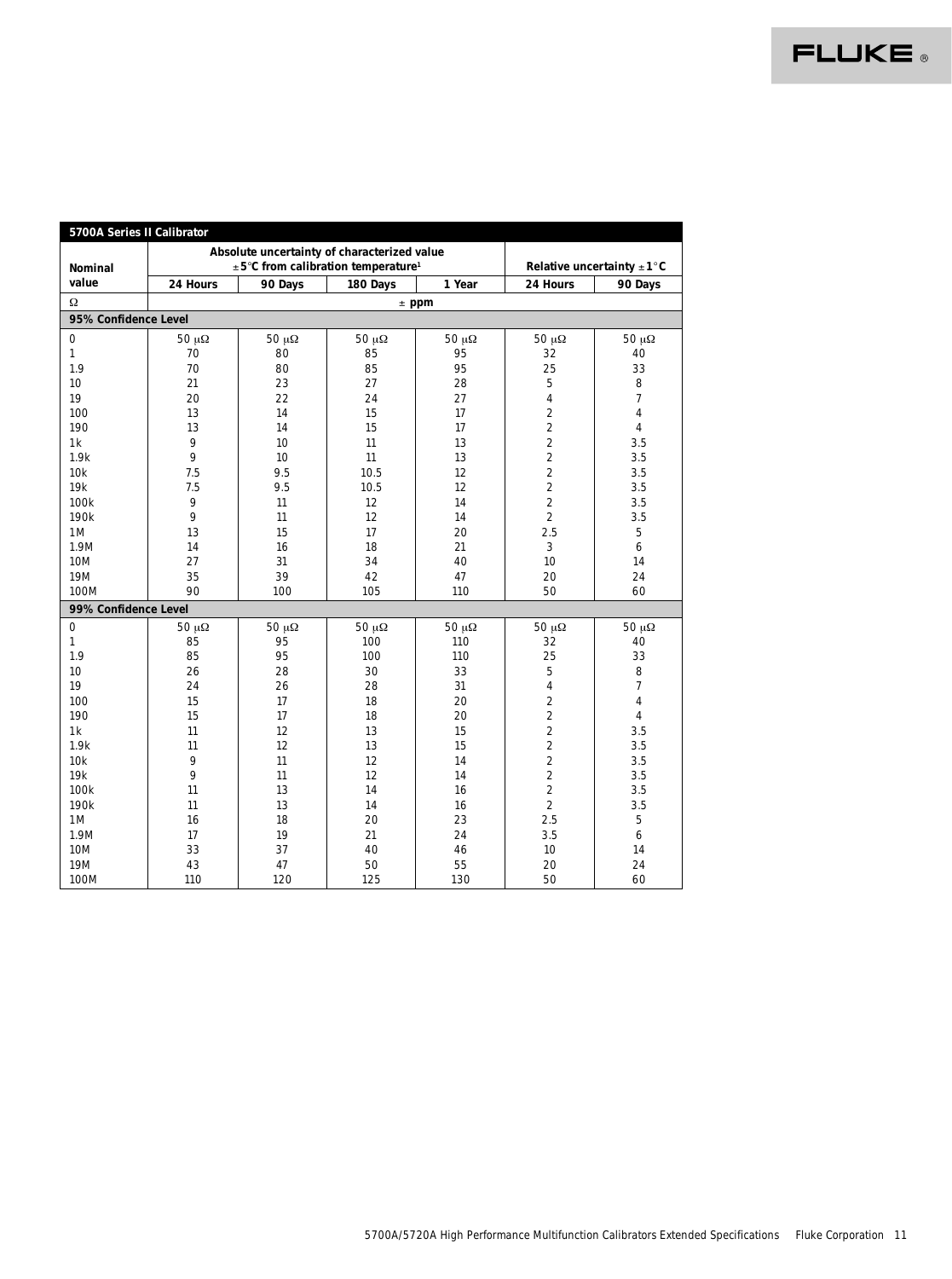### **Resistance Specifications**

|                | 5720A/5700A Series II Calibrator secondary performance specifications and operating characteristics |                               |                                      |                         |                |                                 |                               |                                                    |
|----------------|-----------------------------------------------------------------------------------------------------|-------------------------------|--------------------------------------|-------------------------|----------------|---------------------------------|-------------------------------|----------------------------------------------------|
|                |                                                                                                     |                               | Temperature coefficient <sup>2</sup> |                         |                | <b>Maximum</b><br>difference of |                               | Two-wire adder active<br>compensation <sup>4</sup> |
| <b>Nominal</b> | <b>Stability</b><br>±1°C <sup>1</sup>                                                               |                               | $0^\circ$ C-10 $^\circ$ C            | <b>Full spec</b>        | <b>Maximum</b> | characterized<br>to nominal     |                               | <b>Lead resistance</b>                             |
| value          | 24 hours                                                                                            | $10^{\circ}$ -40 $^{\circ}$ C | $40^\circ$ C-50 $^\circ$ C           | load range <sup>3</sup> | peak current   | value                           | $0.1\Omega$                   | $1\Omega$                                          |
| $\Omega$       | $±$ ppm                                                                                             |                               | $\pm$ ppm/°C                         | mA                      | mA             | $±$ ppm                         |                               | $\pm$ m $\Omega$                                   |
| $\bf{0}$       |                                                                                                     |                               |                                      | $8 - 500$               | 500            |                                 | $2+\frac{4 \mu V}{Im}$        | $4+\frac{4 \mu V}{\text{Im}}$                      |
| 1              | 32                                                                                                  | $\overline{4}$                | 5                                    | $8 - 100$               | 700            | 500                             | $2 + \frac{4 \mu V}{m}$       | $4+\;\frac{4\;\mu\text{V}}{\text{Im}}$             |
| 1.9            | 25                                                                                                  | 6                             | 7                                    | $8 - 100$               | 500            | 500                             | $2+\frac{4 \mu V}{\text{Im}}$ | $4 + \frac{4 \mu V}{\text{Im}}$                    |
| 10             | 5                                                                                                   | $\boldsymbol{2}$              | 3                                    | $8 - 11$                | 220            | 300                             | $2 + \frac{4 \mu V}{Im}$      | $4+\frac{4\;\mu\text{V}}{\text{Im}}$               |
| 19             | 4                                                                                                   | $\boldsymbol{2}$              | 3                                    | $8 - 11$                | 160            | 300                             | $2 + \frac{4 \mu V}{Im}$      | $4+\frac{4\ \mu V}{lm}$                            |
| 100            | 2                                                                                                   | $\boldsymbol{2}$              | 3                                    | $8 - 11$                | 70             | 150                             | $2+\frac{4 \mu V}{\text{Im}}$ | $4 + \frac{4 \mu V}{Im}$                           |
| 190            | $\boldsymbol{2}$                                                                                    | $\boldsymbol{2}$              | 3                                    | $8 - 11$                | 50             | 150                             | $2+\frac{4 \mu V}{Im}$        | $4+\frac{4 \mu V}{\text{Im}}$                      |
| 1 <sub>k</sub> | $\boldsymbol{2}$                                                                                    | $\boldsymbol{2}$              | 3                                    | $1 - 2$                 | 22             | 150                             | 10                            | 15                                                 |
| 1.9k           | 2                                                                                                   | $\boldsymbol{2}$              | 3                                    | $1 - 1.5$               | 16             | 150                             | 10                            | 15                                                 |
| 10k            | 2                                                                                                   | $\boldsymbol{2}$              | 3                                    | 100-500 uA              | $\tau$         | 150                             | 50                            | 60                                                 |
| 19k            | $\boldsymbol{2}$                                                                                    | $\boldsymbol{2}$              | 3                                    | 50-250 µA               | $\mathbf 5$    | 150                             | 100                           | 120                                                |
| 100k           | $\boldsymbol{2}$                                                                                    | $\boldsymbol{2}$              | 3                                    | $10-100 \mu A$          | $\mathbf{1}$   | 150                             |                               | Im=Current Produced by Ohmmeter                    |
| 190k           | $\overline{\mathbf{2}}$                                                                             | $\overline{2}$                | 3                                    | $5-50$ $\mu$ A          | $500 \mu A$    | 150                             |                               |                                                    |
| 1M             | 2.5                                                                                                 | 2.5                           | 6                                    | $5-20 \mu A$            | 100 µA         | 200                             |                               |                                                    |
| 1.9M           | 3.5                                                                                                 | 3                             | 10                                   | $2.5 - 10 \mu A$        | $50 \mu A$     | 200                             |                               |                                                    |
| 10M            | 10                                                                                                  | 5                             | 20                                   | $0.5 - 2 \mu A$         | $10 \mu A$     | 300                             |                               |                                                    |
| 19M            | 20                                                                                                  | 8                             | 40                                   | $0.25 - 1 \mu A$        | $5 \mu A$      | 300                             |                               |                                                    |
| 100M           | 50                                                                                                  | 12                            | 100                                  | 50-200 nA               | $1 \mu A$      | 500                             |                               |                                                    |

 $^{\rm 1}$  Stability specifications are included in the Absolute Uncertainty values in the primary specification tables.

<sup>2</sup> Temperature coefficient is an adder to uncertainty specifications that does not apply unless operated more than 5°C from calibration temperature, or calibrated outside the range 19°C to 24°C.

Two examples:

• Calibrate at 20°C: Temperature coefficient adder is not required unless operated below 15°C or above 25°C.

• Calibrate at 26°C: Add 2°C temperature coefficient adder. Additional temperature coefficient adder is not

required unless operated below 21°C or above 31°C.

<sup>3</sup> Refer to current derating factors table for loads outside of this range.

<sup>4</sup> Active two-wire compensation may be selected for values less than 100 kΩ, with either the front panel or the meter input terminals as reference plane. Active compensation is limited to 11 mA load, and to 2V burden. Two wire compensation can be used only with Ω meters that source continuous (not pulsed) dc current.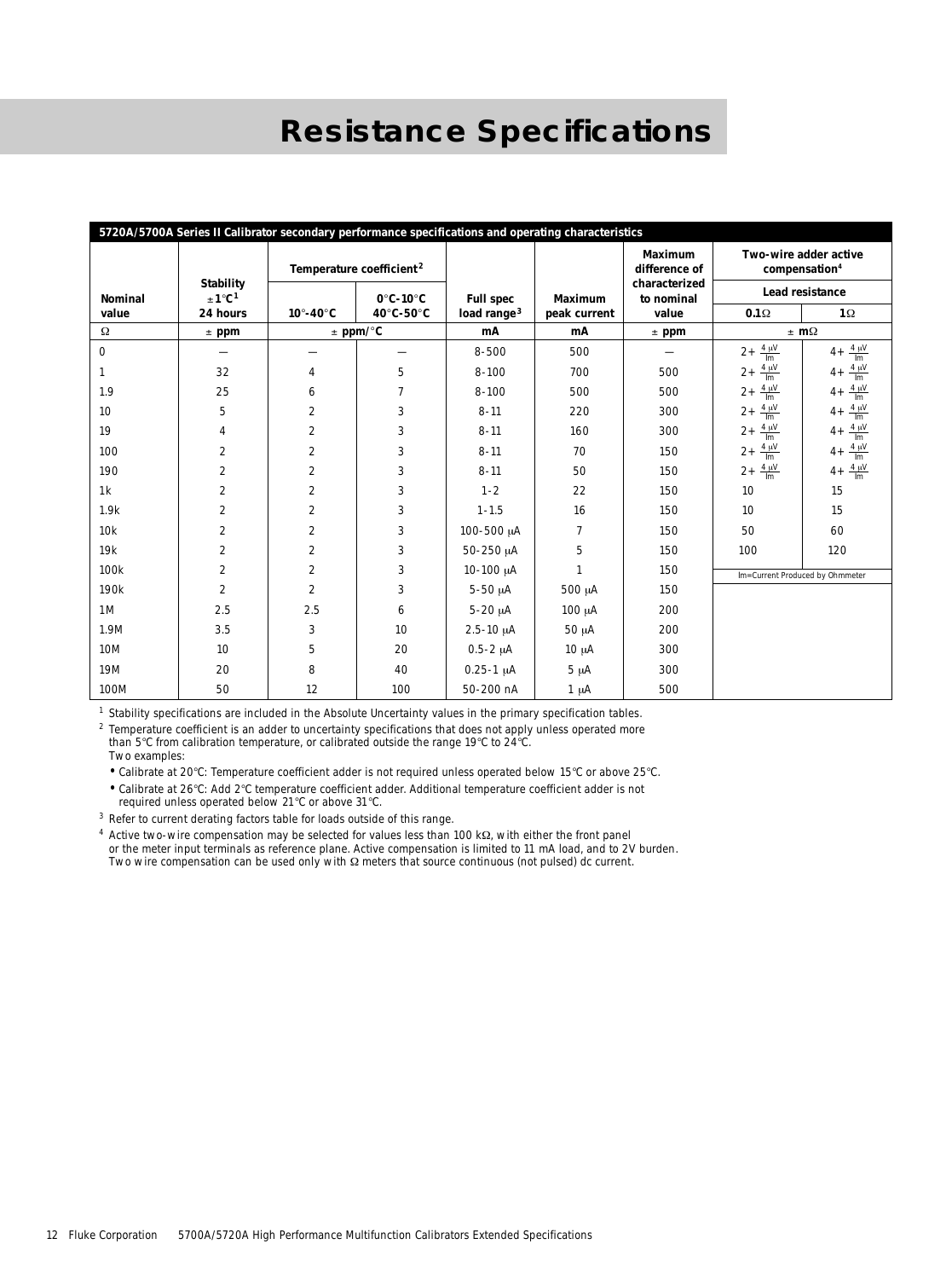|                      | 5720A/5700A Series II Calibrator current derating factors |                                                      |                           |
|----------------------|-----------------------------------------------------------|------------------------------------------------------|---------------------------|
| <b>Nominal value</b> |                                                           | Value of derating Factor K for over or under current |                           |
|                      | Two-Wire Comp <sup>1</sup>                                | Four-Wire <sup>1</sup>                               | Four-Wire <sup>2</sup>    |
| Ω                    | $I < I_L$                                                 | I < I <sub>r</sub>                                   | $I_{U}$ < $I$ < $K_{MAX}$ |
| Short                | 4.4                                                       | 0.3                                                  |                           |
| 1                    | 4.4                                                       | 300                                                  | $4 \times 10^{-5}$        |
| 1.9                  | 4.4                                                       | 160                                                  | $1.5 \times 10^{-4}$      |
| 10                   | 4.4                                                       | 30                                                   | $1.6 \times 10^{-3}$      |
| 19                   | 4.4                                                       | 16                                                   | $3 \times 10^{-3}$        |
| 100                  | 4.4                                                       | 3.5                                                  | $1 \times 10^{-2}$        |
| 190                  | 4.4                                                       | 2.5                                                  | $1.9 \times 10^{-2}$      |
| 1k                   | 4.4                                                       | 0.4                                                  | 0.1                       |
| 1.9k                 | 4.4                                                       | 0.4                                                  | 0.19                      |
| 10k                  | 5000                                                      | 50                                                   | 2.0                       |
| 19k                  | 5000                                                      | 50                                                   | 3.8                       |
| 100k                 |                                                           | 7.5                                                  | $2 \times 10^{-5}$        |
| 190k                 |                                                           | 4.0                                                  | $3.8 \times 10^{-5}$      |
| 1M                   |                                                           | 1.0                                                  | $1.5 \times 10^{-4}$      |
| 1.9M                 |                                                           | 0.53                                                 | $2.9 \times 10^{-4}$      |
| 10M                  |                                                           | 0.2                                                  | $1 \times 10^{-3}$        |
| 19M                  |                                                           | 0.53                                                 | $1.9 \times 10^{-3}$      |
| 100M                 |                                                           | 0.1                                                  |                           |

 $^{\rm 1}$  For I<II, errors occur due to thermally generated voltages within the calibrator. Use the following equation to determine the error, and add this error to the corresponding uncertainty or stability specification.

 $\text{Error} = K(I_L - I)/(I_L \; X \; I)$ 

Where: Error is in mΩ for all two-wire comp values and four-wire short, and in ppm for the remaining four-wire values.

K is the constant from the above table;<br>I and I<sub>L</sub> are expressed in mA for short to 1.9 kΩ;<br>I and I<sub>L</sub> are expressed in μA for 10 kΩ to 100 MΩ

<sup>2</sup> For  $I_U < I < I_{MAX}$  errors occur due to self-heating of the resistors in the calibrator. Use the following equation to determine the error in ppm and add this error to the corresponding uncertainty or stability specificat

Error in  $ppm = K(I^2-I_U^2)$ 

Where: K is the constant from the above table;<br>I and I<sub>U</sub> are expressed in mA for short to 19 kΩ;<br>I and I<sub>U</sub> are expressed in µA for 100 kΩ to 100 MΩ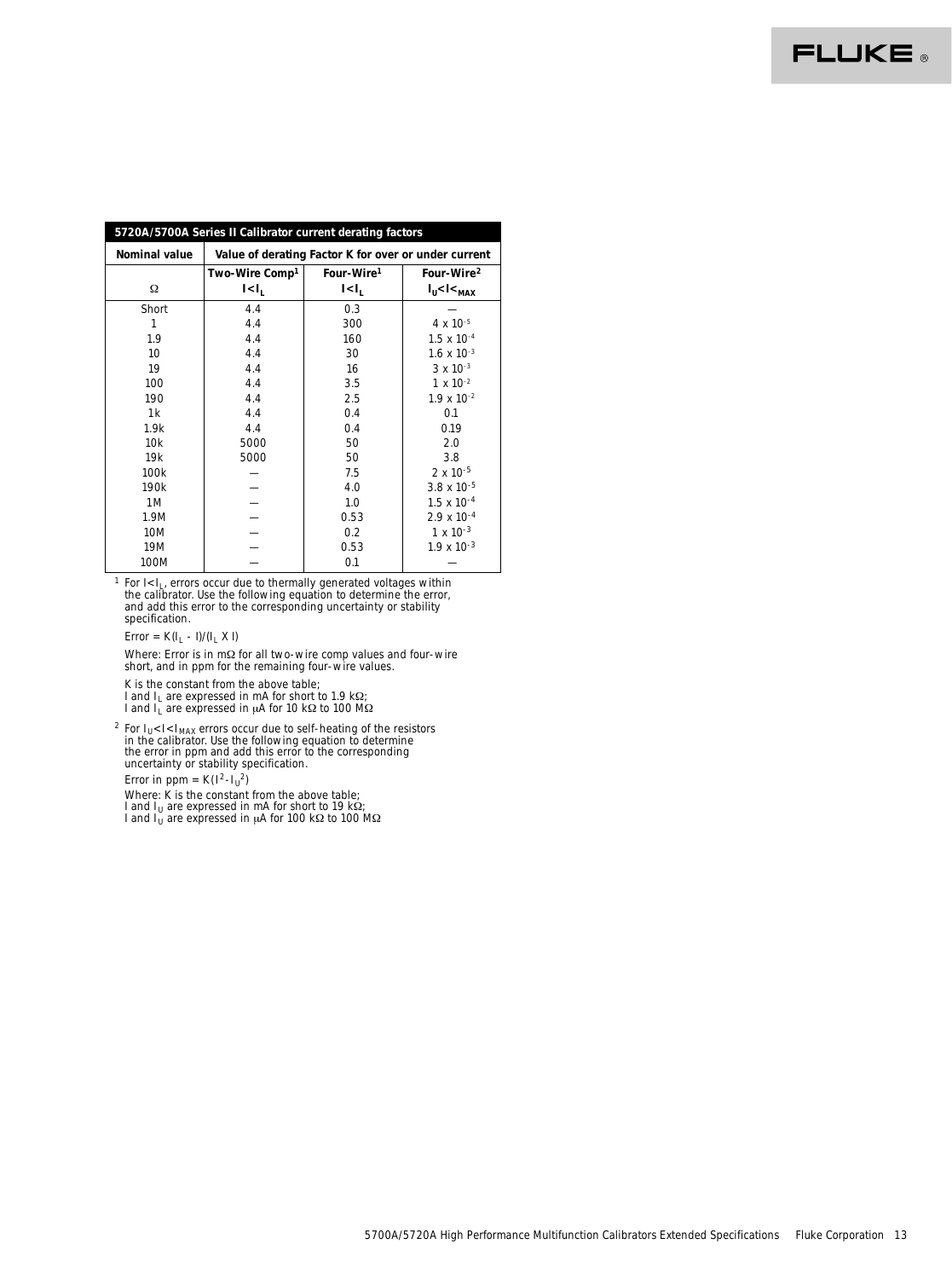## **DC Current Specifications**

|                      | 5720A Calibrator  |             |                                                                     |             |                              |             |                                        |  |  |  |  |  |
|----------------------|-------------------|-------------|---------------------------------------------------------------------|-------------|------------------------------|-------------|----------------------------------------|--|--|--|--|--|
|                      |                   |             | Absolute uncertainty $\pm 5^{\circ}$ C from calibration temperature |             |                              |             | Relative uncertainty $\pm 1^{\circ}$ C |  |  |  |  |  |
| Range                | <b>Resolution</b> | 24 Hours    | 90 Days                                                             | 180 Days    | 1 Year                       | 24 Hours    | 90 Days                                |  |  |  |  |  |
| 95% Confidence Level |                   |             |                                                                     |             |                              |             |                                        |  |  |  |  |  |
|                      | nA                |             |                                                                     |             | $\pm$ (ppm output + nA)      |             |                                        |  |  |  |  |  |
| $220 \mu A$          | 0.1               | $32 + 6$    | $35 + 6$                                                            | $37 + 6$    | $40 + 6$                     | $20 + 6$    | $22+6$                                 |  |  |  |  |  |
| $2.2 \text{ mA}$     | 1                 | $25 + 7$    | $30 + 7$                                                            | $33 + 7$    | $35 + 7$                     | $20 + 7$    | $22 + 7$                               |  |  |  |  |  |
| $22 \text{ mA}$      | 10                | $25 + 40$   | $30 + 40$                                                           | $33 + 40$   | $35 + 40$                    | $20 + 40$   | $22 + 40$                              |  |  |  |  |  |
|                      | $\mu$ <b>A</b>    |             | $\pm$ (ppm output + $\mu$ A)                                        |             |                              |             |                                        |  |  |  |  |  |
| $220 \text{ mA}^1$   | 0.1               | $35 + 0.7$  | $40 + 0.7$                                                          | $42 + 0.7$  | $45 + 0.7$                   | $20 + 0.7$  | $25 + 0.7$                             |  |  |  |  |  |
| 2.2A <sup>1</sup>    | 1                 | $50 + 12$   | $60 + 12$                                                           | $70 + 12$   | $80 + 12$                    | $32 + 12$   | $40 + 12$                              |  |  |  |  |  |
| 5725A Amplifier      |                   |             |                                                                     |             |                              |             |                                        |  |  |  |  |  |
| 11 A                 | 10                | $330 + 470$ | $340 + 480$                                                         | $350 + 480$ | $360 + 480$                  | $100 + 130$ | $110 + 130$                            |  |  |  |  |  |
| 99% Confidence Level |                   |             |                                                                     |             |                              |             |                                        |  |  |  |  |  |
|                      | nA                |             |                                                                     |             | $\pm$ (ppm output + nA)      |             |                                        |  |  |  |  |  |
| $220 \mu A$          | 0.1               | $40 + 7$    | $42 + 7$                                                            | $45 + 7$    | $50 + 7$                     | $24 + 7$    | $26 + 7$                               |  |  |  |  |  |
| $2.2 \text{ mA}$     | 1                 | $30 + 8$    | $35 + 8$                                                            | $37 + 8$    | $40 + 8$                     | $24 + 8$    | $26 + 8$                               |  |  |  |  |  |
| $22 \text{ mA}$      | 10                | $30 + 50$   | $35 + 50$                                                           | $37 + 50$   | $40 + 50$                    | $24 + 50$   | $26 + 50$                              |  |  |  |  |  |
|                      | $\mu$ <b>A</b>    |             |                                                                     |             | $\pm$ (ppm output + $\mu$ A) |             |                                        |  |  |  |  |  |
| $220 \text{ mA}^1$   | 0.1               | $40 + 0.8$  | $45 + 0.8$                                                          | $47 + 0.8$  | $50 + 0.8$                   | $26 + 0.5$  | $30 + 0.5$                             |  |  |  |  |  |
| 2.2A <sup>1</sup>    | 1                 | $60 + 15$   | $70 + 15$                                                           | $80 + 15$   | $90 + 15$                    | $40 + 12$   | $45 + 12$                              |  |  |  |  |  |
| 5725A Amplifier      |                   |             |                                                                     |             |                              |             |                                        |  |  |  |  |  |
| 11 A                 | 10                | $330 + 470$ | $340 + 480$                                                         | $350 + 480$ | $360 + 480$                  | $100 + 130$ | $110 + 130$                            |  |  |  |  |  |

|                      | <b>5700A Series II Calibrator</b> |             |                                                                     |             |                              |                                       |             |  |  |  |  |  |
|----------------------|-----------------------------------|-------------|---------------------------------------------------------------------|-------------|------------------------------|---------------------------------------|-------------|--|--|--|--|--|
|                      |                                   |             | Absolute uncertainty $\pm 5^{\circ}$ C from calibration temperature |             |                              | Relative uncertainty $\pm 1^{\circ}C$ |             |  |  |  |  |  |
| Range                | <b>Resolution</b>                 | 24 Hours    | 90 Days                                                             | 180 Days    | 1 Year                       | 24 Hours                              | 90 Days     |  |  |  |  |  |
| 95% Confidence Level |                                   |             |                                                                     |             |                              |                                       |             |  |  |  |  |  |
|                      | nA                                |             |                                                                     |             | $\pm$ (ppm output + nA)      |                                       |             |  |  |  |  |  |
| $220 \mu A$          | 0.1                               | $35 + 8$    | $40 + 8$                                                            | $45 + 8$    | $50 + 8$                     | $20 + 1.6$                            | $22 + 1.6$  |  |  |  |  |  |
| $2.2 \text{ mA}$     | 1                                 | $35 + 8$    | $40 + 8$                                                            | $45 + 8$    | $50 + 8$                     | $20 + 4$                              | $22 + 4$    |  |  |  |  |  |
| $22 \text{ mA}$      | 10 <sup>2</sup>                   | $35 + 80$   | $40 + 80$                                                           | $45 + 80$   | $50 + 80$                    | $20 + 80$                             | $22 + 80$   |  |  |  |  |  |
|                      | $\mu$ A                           |             | $\pm$ (ppm output + $\mu$ A)                                        |             |                              |                                       |             |  |  |  |  |  |
| $220 \text{ mA}^1$   | 0.1                               | $45 + 0.8$  | $50 + 0.8$                                                          | $55 + 0.8$  | $60 + 0.8$                   | $22 + 0.25$                           | $25 + 0.25$ |  |  |  |  |  |
| 2.2A1 <sup>1</sup>   | 1                                 | $60 + 25$   | $65 + 25$                                                           | $75 + 25$   | $80 + 25$                    | $35 + 6$                              | $40 + 6$    |  |  |  |  |  |
| 5725A Amplifier      |                                   |             |                                                                     |             |                              |                                       |             |  |  |  |  |  |
| 11 A                 | 10 <sup>10</sup>                  | $330 + 470$ | $340 + 480$                                                         | $350 + 480$ | $360 + 480$                  | $100 + 130$                           | $110 + 130$ |  |  |  |  |  |
| 99% Confidence Level |                                   |             |                                                                     |             |                              |                                       |             |  |  |  |  |  |
|                      | nA                                |             |                                                                     |             | $\pm$ (ppm output + nA)      |                                       |             |  |  |  |  |  |
| $220 \mu A$          | 0.1                               | $45 + 10$   | $50 + 10$                                                           | $55 + 10$   | $60 + 10$                    | $24 + 2$                              | $26 + 2$    |  |  |  |  |  |
| $2.2 \text{ mA}$     | 1                                 | $45 + 10$   | $50 + 10$                                                           | $55 + 10$   | $60 + 10$                    | $24 + 5$                              | $26 + 5$    |  |  |  |  |  |
| $22 \text{ mA}$      | 10                                | $45 + 100$  | $50 + 100$                                                          | $55 + 100$  | $60 + 100$                   | $24 + 50$                             | $26 + 50$   |  |  |  |  |  |
|                      | $\mu$ A                           |             |                                                                     |             | $\pm$ (ppm output + $\mu$ A) |                                       |             |  |  |  |  |  |
| $220 \text{ mA}^1$   | 0.1                               | $55 + 1$    | $60 + 1$                                                            | $65 + 1$    | $70 + 1$                     | $26 + 0.3$                            | $30 + 0.3$  |  |  |  |  |  |
| 2.2A <sup>1</sup>    | 1                                 | $75 + 30$   | $80 + 30$                                                           | $90 + 30$   | $95 + 30$                    | $40 + 7$                              | $45 + 7$    |  |  |  |  |  |
| 5725A Amplifier      |                                   |             |                                                                     |             |                              |                                       |             |  |  |  |  |  |
| 11 A                 | 10 <sup>10</sup>                  | $330 + 470$ | $340 + 480$                                                         | $350 + 480$ | $360 + 480$                  | $100 + 130$                           | $110 + 130$ |  |  |  |  |  |

Maximum output from the calibrator's terminals is 2.2A. Uncertainty specifications for 220 mA and 2.2 mA ranges are increased by 1.3 x when suppled through 5725A terminals.

Specifications are otherwise identical for all output locations.

<sup>1</sup> Add to uncertainty specifications:

 $\pm 200$  x I<sup>2</sup> ppm for >100 mA on 220 mA range<br> $\pm 10$  x I<sup>2</sup> ppm for >1A on 2.2A range

For field strengths >0.4V/m but ≤3V/m, add 1% of range.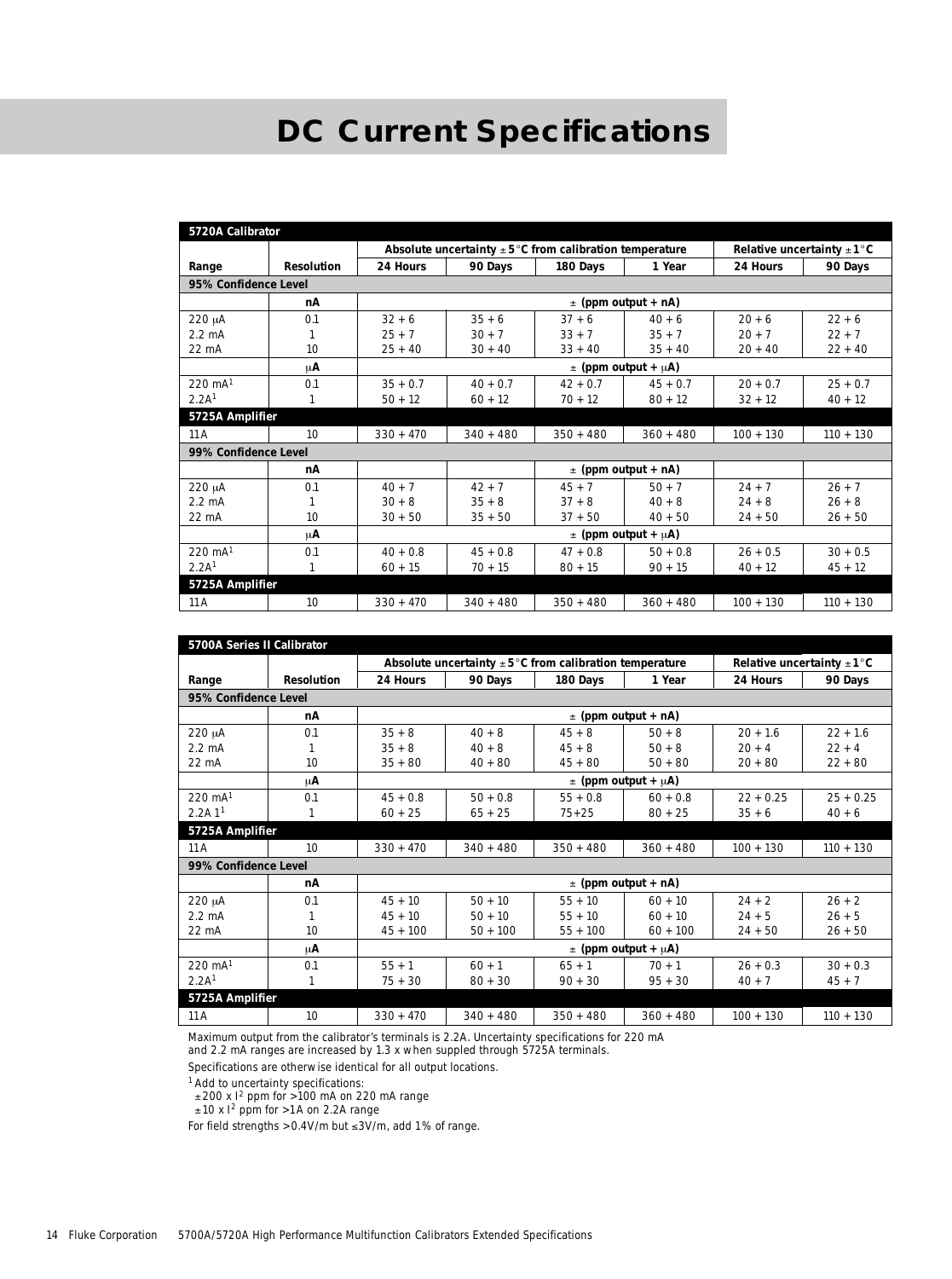|                  | 5720A/5700A Series II Calibrator secondary performance specifications and operating characteristics |                                      |                                                         |                      |                                             |                                            |                               |                     |  |  |  |
|------------------|-----------------------------------------------------------------------------------------------------|--------------------------------------|---------------------------------------------------------|----------------------|---------------------------------------------|--------------------------------------------|-------------------------------|---------------------|--|--|--|
|                  |                                                                                                     | Temperature coefficient <sup>2</sup> |                                                         |                      |                                             |                                            | <b>Noise bandwidth</b>        |                     |  |  |  |
| Range            | Stability $\pm 1^{\circ}C^1$<br>24 hours                                                            | $10^{\circ}$ C-40 $^{\circ}$ C       | $0^\circ$ C-10 $^\circ$ C<br>$40^\circ$ C-50 $^\circ$ C | Compliance<br>limits | <b>Burden voltage</b><br>adder <sup>3</sup> | Max load for<br>full accuracy <sup>4</sup> | $0.1 - 10$ Hz<br>pk-pk        | 10 Hz-10 kHz<br>rms |  |  |  |
|                  | $\pm$ (ppm<br>output $+ nA$                                                                         |                                      | $\pm$ (ppm output + nA)/°C                              |                      | $\pm$ nA/V                                  | Ω                                          | $±$ ppm<br>$output + nA$      | nA                  |  |  |  |
| $220 \mu A$      | $5 + 1$                                                                                             | $1 + 0.40$                           | $3 + 1$                                                 | 10                   | 0.2                                         | 20 <sub>k</sub>                            | $6 + 0.9$                     | 10                  |  |  |  |
| $2.2 \text{ mA}$ | $5 + 5$                                                                                             | $1 + 2$                              | $3 + 10$                                                | 10                   | 0.2                                         | 2k                                         | $6 + 5$                       | 10                  |  |  |  |
| $22 \text{ mA}$  | $5 + 50$                                                                                            | $1 + 20$                             | $3 + 100$                                               | 10                   | 10                                          | 200                                        | $6 + 50$                      | 50                  |  |  |  |
| $220 \text{ mA}$ | $8 + 300$                                                                                           | $1 + 200$                            | $3 + 1$ $\mu$ A                                         | 10                   | 100                                         | 20                                         | $9 + 300$                     | 500                 |  |  |  |
| 2.2A             | $9 + 7 \mu A$                                                                                       | $1 + 2.5 \mu A$                      | $3 + 10 \mu A$                                          | 3 <sup>5</sup>       | $2 \mu A$                                   | $\mathbf{2}$                               | $12 + 1.5 \mu A$              | $20 \mu A$          |  |  |  |
| 5725A Amplifier  |                                                                                                     |                                      |                                                         |                      |                                             |                                            |                               |                     |  |  |  |
|                  | $\pm$ (ppm<br>output + $\mu$ A)                                                                     |                                      | $\pm$ (ppm output + $\mu$ A)/ <sup>o</sup> C            |                      |                                             |                                            | $\pm$ ppm<br>output $+ \mu A$ | $\mu$ A             |  |  |  |
| 11 A             | $25 + 100$                                                                                          | $20 + 75$                            | $30 + 120$                                              | 4                    | $\bf{0}$                                    | 4                                          | $15 + 70$                     | 175                 |  |  |  |

Maximum output from the calibrator's terminals is 2.2A. Uncertainty specifications for 220 mA and 2.2 mA

ranges are increased by 1.3x when supplied through 5725A terminals.

 $<sup>1</sup>$  Stability specifications are included in the Absolute Uncertainty values for the primary specifications.</sup> 2 Temperature coefficient is an adder to uncertainty specifications. It does not apply unless operating

more than  $\pm 5^{\circ}$ C from calibration temperature.

 $^3$  Burden voltage adder is an adder to uncertainty specifications that does not apply unless burden voltage is greater than 0.5V.

<sup>4</sup> For higher loads, multiply uncertainty specification by:  $1 + \frac{0.1 \text{ x actual load}}{\text{maximum load for full accuracy}}$ 

<sup>5</sup> The calibrator's compliance limit is 2V for outputs from 1A to 2.2A. 5725A Amplifier may be used in range-lock mode down to 0A.

**Minimum output:** 0 for all ranges, including 5725A. **Settling time to full accuracy:** 1 second for µA and mA ranges; 3 seconds for 2.2A range; 6 seconds for 11A range; + 1 second for range or polarity change **Overshoot:** <5%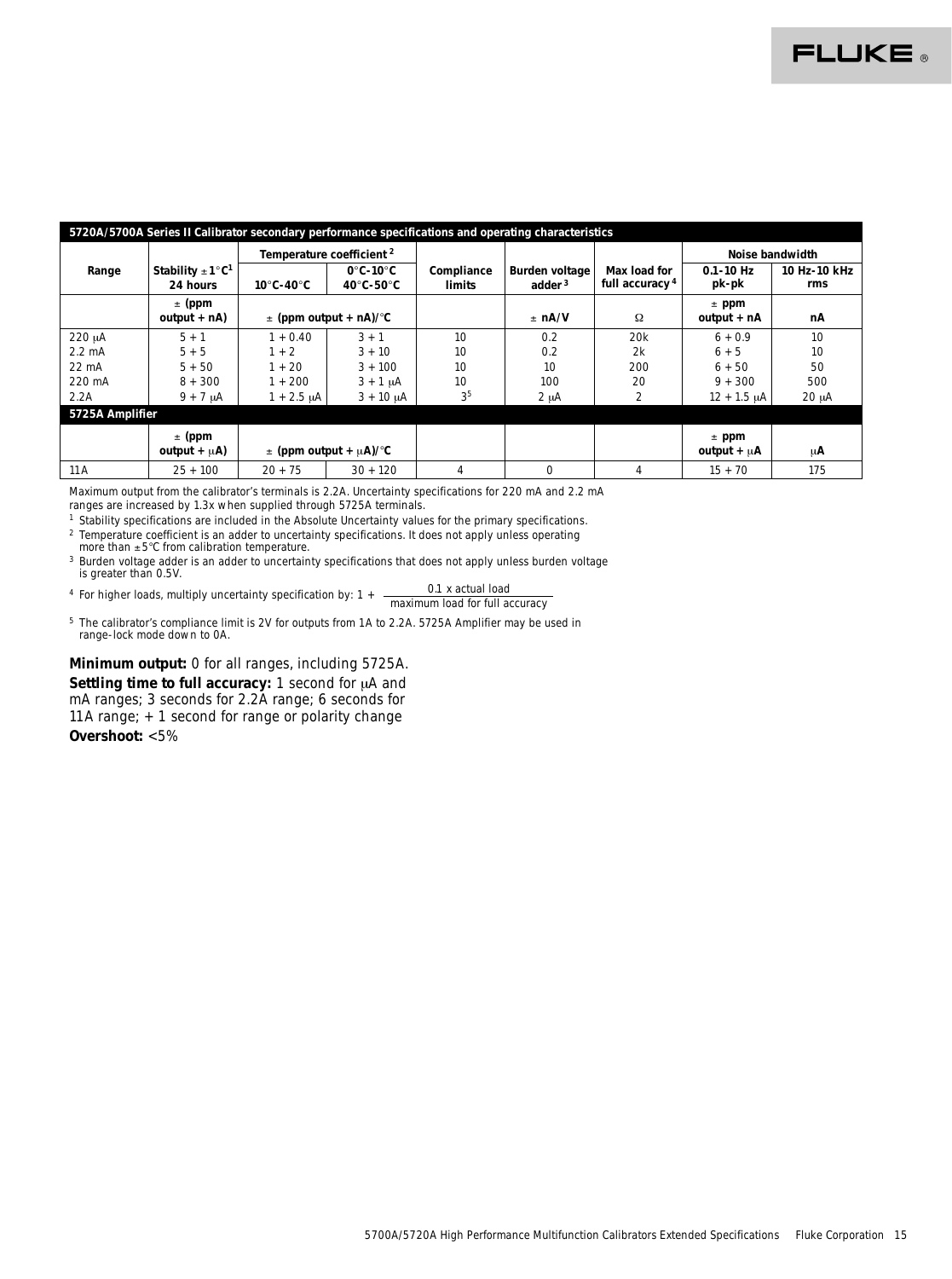# **AC Current Specifications**

| 5720A Calibrator     |                   |            |              |              |                                                                     |                              |              |                                       |
|----------------------|-------------------|------------|--------------|--------------|---------------------------------------------------------------------|------------------------------|--------------|---------------------------------------|
| 95% Confidence Level |                   |            |              |              |                                                                     |                              |              |                                       |
|                      |                   |            |              |              | Absolute uncertainty $\pm 5^{\circ}$ C from calibration temperature |                              |              | Relative uncertainty $\pm 1^{\circ}C$ |
| Range                | <b>Resolution</b> | Frequency  | 24 Hours     | 90 Days      | 180 Days                                                            | 1 Year                       | 24 Hours     | 90 Days                               |
|                      |                   | (Hz)       |              |              |                                                                     | $\pm$ (ppm output + nA)      |              |                                       |
| 220 µA               | 1 nA              | $10 - 20$  | $210 + 16$   | $230 + 16$   | $240 + 16$                                                          | $250 + 16$                   | $210 + 16$   | $230 + 16$                            |
|                      |                   | $20 - 40$  | $130 + 10$   | $140 + 10$   | $150 + 10$                                                          | $160 + 10$                   | $110 + 10$   | $130 + 10$                            |
|                      |                   | $40 - 1k$  | $100 + 8$    | $110 + 8$    | $115 + 8$                                                           | $120 + 8$                    | $80 + 8$     | $90 + 8$                              |
|                      |                   | $1k - 5k$  | $240 + 12$   | $250 + 12$   | $270 + 12$                                                          | $280 + 12$                   | $200 + 12$   | $230 + 12$                            |
|                      |                   | $5k - 10k$ | $800 + 65$   | $900 + 65$   | $1000 + 65$                                                         | $1100 + 65$                  | $700 + 65$   | $800 + 65$                            |
| $2.2 \text{ mA}$     | 10 <sub>nA</sub>  | $10 - 20$  | $210 + 40$   | $230 + 40$   | $240 + 40$                                                          | $250 + 40$                   | $210 + 40$   | $230 + 40$                            |
|                      |                   | $20 - 40$  | $140 + 35$   | $140 + 35$   | $150 + 35$                                                          | $160 + 35$                   | $110 + 35$   | $130 + 35$                            |
|                      |                   | $40 - 1k$  | $100 + 35$   | $110 + 35$   | $115 + 35$                                                          | $120 + 35$                   | $80 + 35$    | $90 + 35$                             |
|                      |                   | $1k - 5k$  | $170 + 110$  | $180 + 110$  | $190 + 110$                                                         | $200 + 110$                  | $200 + 110$  | $230 + 110$                           |
|                      |                   | 5k - 10k   | $800 + 650$  | $900 + 650$  | $1000 + 650$                                                        | $1100 + 650$                 | $700 + 650$  | $800 + 650$                           |
| $22 \text{ mA}$      | $100$ nA          | $10 - 20$  | $210 + 400$  | $230 + 400$  | $240 + 400$                                                         | $250 + 400$                  | $210 + 400$  | $230 + 400$                           |
|                      |                   | $20 - 40$  | $130 + 350$  | $140 + 350$  | $150 + 350$                                                         | $160 + 350$                  | $110 + 350$  | $130 + 350$                           |
|                      |                   | $40 - 1k$  | $100 + 350$  | $110 + 350$  | $115 + 350$                                                         | $120 + 350$                  | $80 + 350$   | $90 + 350$                            |
|                      |                   | $1k - 5k$  | $170 + 550$  | $180 + 550$  | $190 + 550$                                                         | $200 + 550$                  | $200 + 550$  | $230 + 550$                           |
|                      |                   | $5k - 10k$ | $800 + 5000$ | $900 + 5000$ | $1000 + 5000$                                                       | $1100 + 5000$                | $700 + 5000$ | $800 + 5000$                          |
|                      |                   |            |              |              |                                                                     | $\pm$ (ppm output + $\mu$ A) |              |                                       |
| 220 mA               | $1 \mu A$         | $10 - 20$  | $210 + 4$    | $230 + 4$    | $240 + 4$                                                           | $250 + 4$                    | $210 + 4$    | $230 + 4$                             |
|                      |                   | $20 - 40$  | $130 + 3.5$  | $140 + 3.5$  | $150 + 3.5$                                                         | $160 + 3.5$                  | $110 + 3.5$  | $130 + 3.5$                           |
|                      |                   | $40 - 1k$  | $100 + 2.5$  | $110 + 2.5$  | $115 + 2.5$                                                         | $120 + 2.5$                  | $80 + 2.5$   | $90 + 2.5$                            |
|                      |                   | $1k - 5k$  | $170 + 3.5$  | $180 + 3.5$  | $190 + 3.5$                                                         | $200 + 3.5$                  | $200 + 3.5$  | $230 + 3.5$                           |
|                      |                   | 5k - 10k   | $800 + 10$   | $900 + 10$   | $1000 + 10$                                                         | $1100 + 10$                  | $700 + 10$   | $800 + 10$                            |
| 2.2A                 |                   | $20 - 1k$  | $230 + 35$   | $240 + 35$   | $250 + 35$                                                          | $260 + 35$                   | $250 + 35$   | $300 + 35$                            |
|                      |                   | $1k - 5k$  | $350 + 80$   | $390 + 80$   | $420 + 80$                                                          | $450 + 80$                   | $400 + 80$   | $440 + 80$                            |
|                      |                   | 5k - 10k   | $5000 + 160$ | $6000 + 160$ | $6500 + 160$                                                        | $7000 + 160$                 | $5000 + 160$ | $6000 + 160$                          |
| 5725A Amplifier      |                   |            |              |              |                                                                     |                              |              |                                       |
| 11A                  | $100 \mu A$       | $40 - 1k$  | $370 + 170$  | $400 + 170$  | $440 + 170$                                                         | $460 + 170$                  | $300 + 170$  | $330 + 170$                           |
|                      |                   | $1k - 5k$  | $800 + 380$  | $850 + 380$  | $900 + 380$                                                         | $950 + 380$                  | $700 + 380$  | $800 + 380$                           |
|                      |                   | 5k - 10k   | $3000 + 750$ | $3300 + 750$ | $3500 + 750$                                                        | $3600 + 750$                 | $2800 + 750$ | $3200 + 750$                          |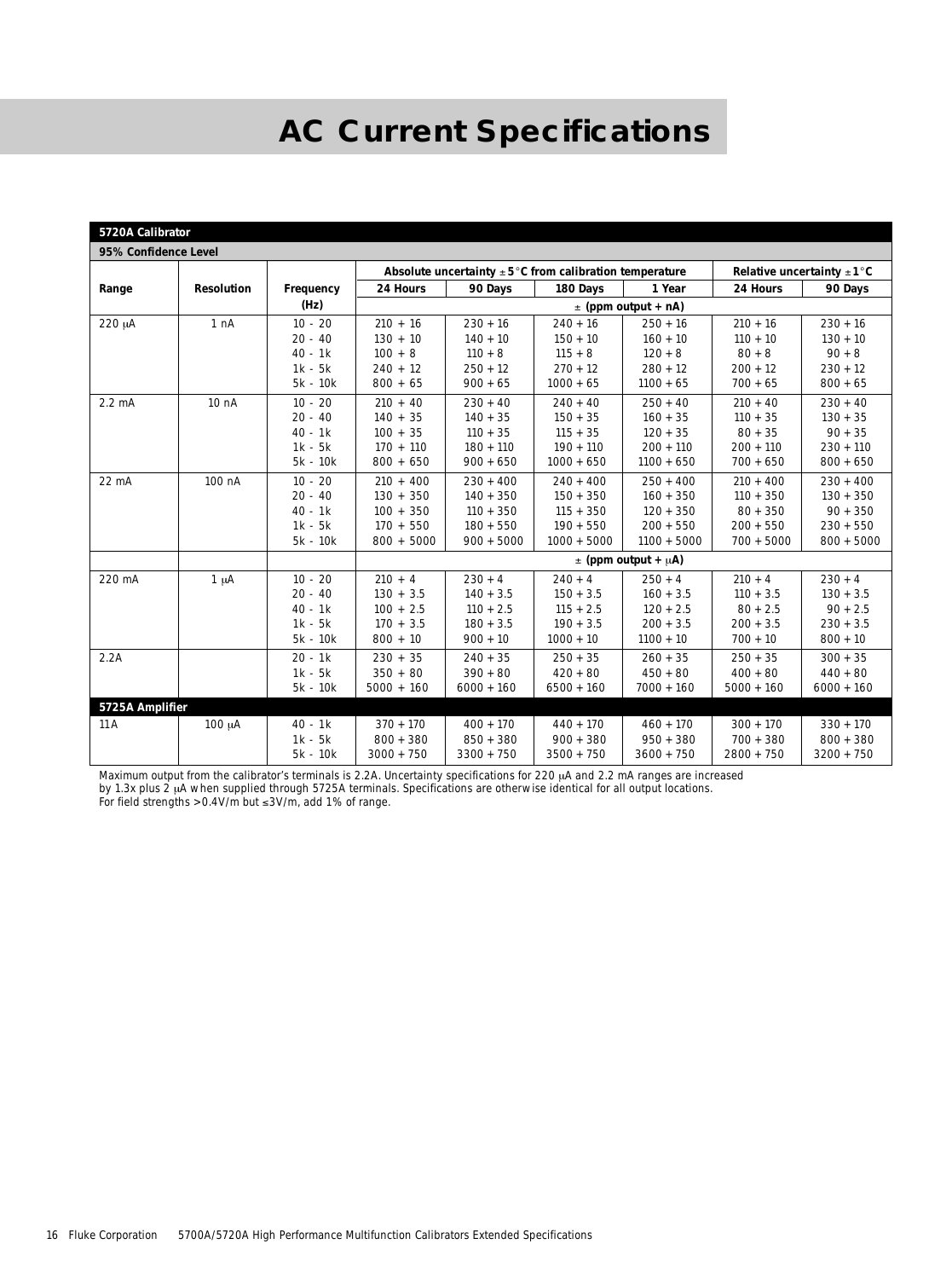| 5720A Calibrator |  |
|------------------|--|
|                  |  |

**99% Confidence Level**

|                  |                   |            |               | Absolute uncertainty $\pm 5^{\circ}$ C from calibration temperature |               |                              |              | Relative uncertainty $\pm 1^{\circ}C$ |
|------------------|-------------------|------------|---------------|---------------------------------------------------------------------|---------------|------------------------------|--------------|---------------------------------------|
| Range            | <b>Resolution</b> | Frequency  | 24 Hours      | 90 Days                                                             | 180 Days      | 1 Year                       | 24 Hours     | 90 Days                               |
|                  |                   | (Hz)       |               |                                                                     |               | $\pm$ (ppm output + nA)      |              |                                       |
| 220 µA           | 1 nA              | $10 - 20$  | $260 + 20$    | $280 + 20$                                                          | $290 + 20$    | $300 + 20$                   | $260 + 20$   | $280 + 20$                            |
|                  |                   | $20 - 40$  | $170 + 12$    | $180 + 12$                                                          | $190 + 12$    | $200 + 12$                   | $130 + 12$   | $150 + 12$                            |
|                  |                   | $40 - 1k$  | $120 + 10$    | $130 + 10$                                                          | $135 + 10$    | $140 + 10$                   | $100 + 10$   | $110 + 10$                            |
|                  |                   | $1k - 5k$  | $300 + 15$    | $320 + 15$                                                          | $340 + 15$    | $350 + 15$                   | $250 + 15$   | $280 + 15$                            |
|                  |                   | 5k - 10k   | $1000 + 80$   | $1100 + 80$                                                         | $1200 + 80$   | $1300 + 80$                  | $900 + 80$   | $1000 + 80$                           |
| $2.2 \text{ mA}$ | 10 <sub>nA</sub>  | $10 - 20$  | $260 + 50$    | $280 + 50$                                                          | $290 + 50$    | $300 + 50$                   | $260 + 50$   | $280 + 50$                            |
|                  |                   | $20 - 40$  | $170 + 40$    | $180 + 40$                                                          | $190 + 40$    | $200 + 40$                   | $130 + 40$   | $150 + 40$                            |
|                  |                   | $40 - 1k$  | $120 + 40$    | $130 + 40$                                                          | $135 + 40$    | $140 + 40$                   | $100 + 40$   | $110 + 40$                            |
|                  |                   | $1k - 5k$  | $210 + 130$   | $220 + 130$                                                         | $230 + 130$   | $240 + 130$                  | $250 + 130$  | $280 + 130$                           |
|                  |                   | $5k - 10k$ | $1000 + 800$  | $1100 + 800$                                                        | $1200 + 800$  | $1300 + 800$                 | $900 + 800$  | $1000 + 800$                          |
| $22 \text{ mA}$  | $100$ nA          | $10 - 20$  | $260 + 500$   | $280 + 500$                                                         | $290 + 500$   | $300 + 500$                  | $260 + 500$  | $280 + 500$                           |
|                  |                   | $20 - 40$  | $170 + 400$   | $180 + 400$                                                         | $190 + 400$   | $200 + 400$                  | $130 + 400$  | $150 + 400$                           |
|                  |                   | $40 - 1k$  | $120 + 400$   | $130 + 400$                                                         | $135 + 400$   | $140 + 400$                  | $100 + 400$  | $110 + 400$                           |
|                  |                   | $1k - 5k$  | $210 + 700$   | $220 + 700$                                                         | $230 + 700$   | $240 + 700$                  | $250 + 700$  | $280 + 700$                           |
|                  |                   | 5k - 10k   | $1000 + 6000$ | $1100 + 6000$                                                       | $1200 + 6000$ | $1300 + 6000$                | $900 + 6000$ | $1000 + 6000$                         |
|                  |                   |            |               |                                                                     |               | $\pm$ (ppm output + $\mu$ A) |              |                                       |
| 220 mA           | $1 \mu A$         | $10 - 20$  | $260 + 5$     | $280 + 5$                                                           | $290 + 5$     | $300 + 5$                    | $260 + 5$    | $280 + 5$                             |
|                  |                   | $20 - 40$  | $170 + 4$     | $180 + 4$                                                           | $190 + 4$     | $200 + 4$                    | $130 + 4$    | $150 + 4$                             |
|                  |                   | $40 - 1k$  | $120 + 3$     | $130 + 3$                                                           | $135 + 3$     | $140 + 3$                    | $100 + 3$    | $110 + 3$                             |
|                  |                   | $1k - 5k$  | $210 + 4$     | $220 + 4$                                                           | $230 + 4$     | $240 + 4$                    | $250 + 4$    | $280 + 4$                             |
|                  |                   | 5k - 10k   | $1000 + 12$   | $1100 + 12$                                                         | $1200 + 12$   | $1300 + 12$                  | $900 + 12$   | $1000 + 12$                           |
| 2.2A             | $10 \mu A$        | $20 - 1k$  | $290 + 40$    | $300 + 40$                                                          | $310 + 40$    | $320 + 40$                   | $300 + 40$   | $350 + 40$                            |
|                  |                   | $1k - 5k$  | $440 + 100$   | $460 + 100$                                                         | $480 + 100$   | $500 + 100$                  | $500 + 100$  | $520 + 100$                           |
|                  |                   | 5k - 10k   | $6000 + 200$  | $7000 + 200$                                                        | $7500 + 200$  | $8000 + 200$                 | $6000 + 200$ | $7000 + 200$                          |
| 5725A Amplifier  |                   |            |               |                                                                     |               |                              |              |                                       |
| 11 A             | $100 \mu A$       | $40 - 1k$  | $370 + 170$   | $400 + 170$                                                         | $440 + 170$   | $460 + 170$                  | $300 + 170$  | $330 + 170$                           |
|                  |                   | $1k - 5k$  | $800 + 380$   | $850 + 380$                                                         | $900 + 380$   | $950 + 380$                  | $700 + 380$  | $800 + 380$                           |
|                  |                   | 5k - 10k   | $3000 + 750$  | $3300 + 750$                                                        | $3500 + 750$  | $3600 + 750$                 | $2800 + 750$ | $3200 + 750$                          |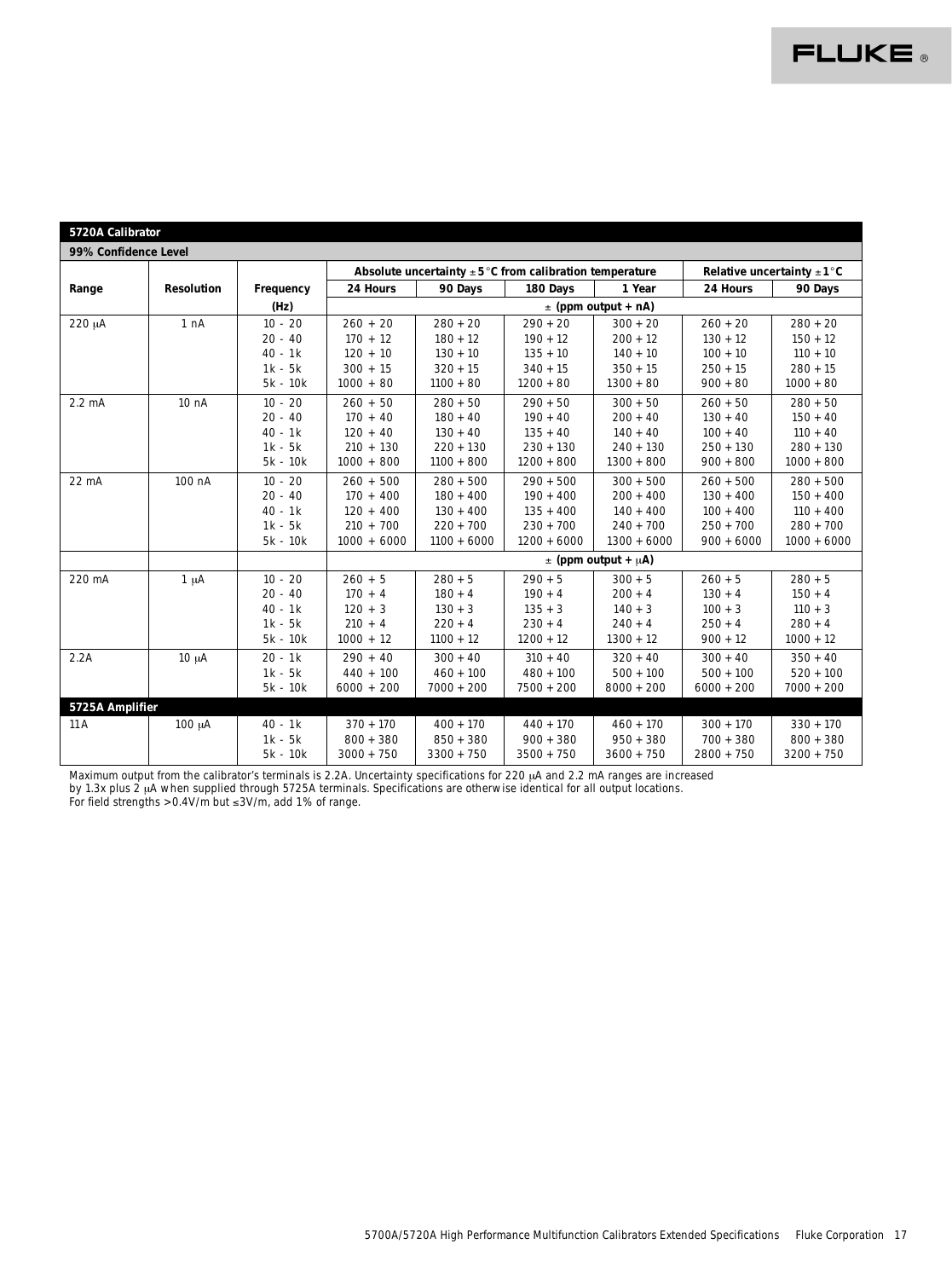# **AC Current Specifications**

| <b>5700A Series II Calibrator</b> |                   |           |               |                                                                     |               |                              |                                       |               |
|-----------------------------------|-------------------|-----------|---------------|---------------------------------------------------------------------|---------------|------------------------------|---------------------------------------|---------------|
| 95% Confidence Level              |                   |           |               |                                                                     |               |                              |                                       |               |
|                                   |                   |           |               | Absolute uncertainty $\pm 5^{\circ}$ C from calibration temperature |               |                              | Relative uncertainty $\pm 1^{\circ}C$ |               |
| Range                             | <b>Resolution</b> | Frequency | 24 Hours      | 90 Days                                                             | 180 Days      | 1 Year                       | 24 Hours                              | 90 Days       |
|                                   |                   | (Hz)      |               |                                                                     |               | $\pm$ (ppm output + nA)      |                                       |               |
| $220 \mu A$                       | 1 nA              | $10 - 20$ | $550 + 25$    | $600 + 25$                                                          | $650 + 25$    | $700 + 25$                   | $375 + 25$                            | $400 + 25$    |
|                                   |                   | $20 - 40$ | $280 + 20$    | $310 + 20$                                                          | $330 + 20$    | $350 + 20$                   | $220 + 20$                            | $250 + 20$    |
|                                   |                   | $40 - 1k$ | $100 + 16$    | $120 + 16$                                                          | $130 + 16$    | $140 + 16$                   | $90 + 16$                             | $100 + 16$    |
|                                   |                   | $1k - 5k$ | $400 + 40$    | $500 + 40$                                                          | $550 + 40$    | $600 + 40$                   | $375 + 40$                            | $400 + 40$    |
|                                   |                   | 5k - 10k  | $1300 + 80$   | $1400 + 80$                                                         | $1500 + 80$   | $1600 + 80$                  | $1200 + 80$                           | $1200 + 80$   |
| $2.2 \text{ mA}$                  | 10 <sub>nA</sub>  | $10 - 20$ | $550 + 40$    | $600 + 40$                                                          | $650 + 40$    | $700 + 40$                   | $375 + 40$                            | $400 + 40$    |
|                                   |                   | $20 - 40$ | $280 + 35$    | $310 + 35$                                                          | $330 + 35$    | $350 + 35$                   | $220 + 35$                            | $250 + 35$    |
|                                   |                   | $40 - 1k$ | $100 + 35$    | $120 + 35$                                                          | $130 + 35$    | $140 + 35$                   | $90 + 35$                             | $100 + 35$    |
|                                   |                   | $1k - 5k$ | $400 + 400$   | $500 + 400$                                                         | $550 + 400$   | $600 + 400$                  | $375 + 400$                           | $400 + 400$   |
|                                   |                   | 5k - 10k  | $1300 + 800$  | $1400 + 800$                                                        | $1500 + 800$  | $1600 + 800$                 | $1200 + 800$                          | $1200 + 800$  |
| $22 \text{ mA}$                   | $100$ nA          | $10 - 20$ | $550 + 400$   | $600 + 400$                                                         | $650 + 400$   | $700 + 400$                  | $375 + 400$                           | $400 + 400$   |
|                                   |                   | $20 - 40$ | $280 + 350$   | $310 + 350$                                                         | $330 + 350$   | $350 + 350$                  | $220 + 350$                           | $250 + 350$   |
|                                   |                   | $40 - 1k$ | $100 + 350$   | $120 + 350$                                                         | $130 + 350$   | $140 + 350$                  | $90 + 350$                            | $100 + 350$   |
|                                   |                   | $1k - 5k$ | $400 + 4000$  | $500 + 4000$                                                        | $550 + 4000$  | $600 + 4000$                 | $375 + 4000$                          | $400 + 4000$  |
|                                   |                   | 5k - 10k  | $1300 + 8000$ | $1400 + 8000$                                                       | $1500 + 8000$ | $1600 + 8000$                | $1200 + 8000$                         | $1200 + 8000$ |
|                                   |                   |           |               |                                                                     |               | $\pm$ (ppm output + $\mu$ A) |                                       |               |
| 220 mA                            | $1 \mu A$         | $10 - 20$ | $550 + 4$     | $600 + 4$                                                           | $650 + 4$     | $700 + 4$                    | $375 + 4$                             | $400 + 4$     |
|                                   |                   | $20 - 40$ | $280 + 3.5$   | $310 + 3.5$                                                         | $330 + 3.5$   | $350 + 3.5$                  | $220 + 3.5$                           | $250 + 3.5$   |
|                                   |                   | $40 - 1k$ | $100 + 3.5$   | $120 + 3.5$                                                         | $130 + 3.5$   | $140 + 3.5$                  | $90 + 3.5$                            | $100 + 3.5$   |
|                                   |                   | $1k - 5k$ | $400 + 40$    | $500 + 40$                                                          | $550 + 40$    | $600 + 40$                   | $375 + 40$                            | $400 + 40$    |
|                                   |                   | 5k - 10k  | $1300 + 80$   | $1400 + 80$                                                         | $1500 + 80$   | $1600 + 80$                  | $1200 + 80$                           | $1200 + 80$   |
| 2.2A                              | $10 \mu A$        | $20 - 1k$ | $500 + 35$    | $550 + 35$                                                          | $600 + 35$    | $650 + 35$                   | $500 + 35$                            | $550 + 35$    |
|                                   |                   | $1k - 5k$ | $600 + 80$    | $650 + 80$                                                          | $700 + 80$    | $750 + 80$                   | $550 + 80$                            | $650 + 80$    |
|                                   |                   | 5k - 10k  | $6500 + 160$  | $7500 + 160$                                                        | $8000 + 160$  | $8500 + 160$                 | $6000 + 160$                          | $7000 + 160$  |
| 5725A Amplifier                   |                   |           |               |                                                                     |               |                              |                                       |               |
| 11A                               | $100 \mu A$       | $40 - 1k$ | $370 + 170$   | $400 + 170$                                                         | $440 + 170$   | $460 + 170$                  | $300 + 170$                           | $330 + 170$   |
|                                   |                   | $1k - 5k$ | $800 + 380$   | $850 + 380$                                                         | $900 + 380$   | $950 + 380$                  | $700 + 380$                           | $800 + 380$   |
|                                   |                   | 5k - 10k  | $3000 + 750$  | $3300 + 750$                                                        | $3500 + 750$  | $3600 + 750$                 | $2800 + 750$                          | $3200 + 750$  |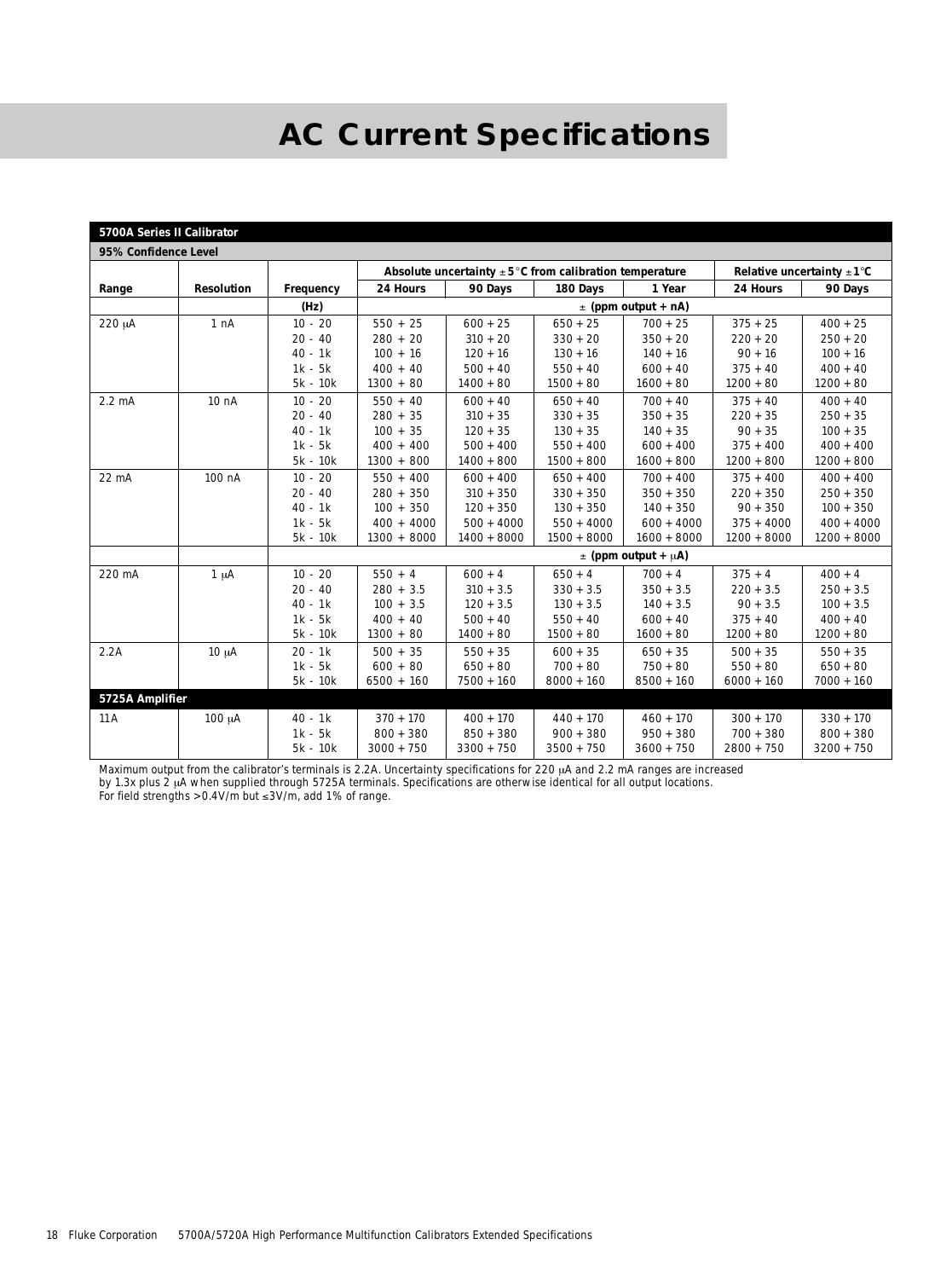### **5700A Series II Calibrator**

**99% Confidence Level**

| 99% Connaence Level |                   |                  |                |                                                                     |                |                              |                |                                       |
|---------------------|-------------------|------------------|----------------|---------------------------------------------------------------------|----------------|------------------------------|----------------|---------------------------------------|
|                     |                   |                  |                | Absolute uncertainty $\pm 5^{\circ}$ C from calibration temperature |                |                              |                | Relative uncertainty $\pm 1^{\circ}C$ |
| Range               | <b>Resolution</b> | <b>Frequency</b> | 24 Hours       | 90 Days                                                             | 180 Days       | 1 Year                       | 24 Hours       | 90 Days                               |
|                     |                   | (Hz)             |                |                                                                     |                | $\pm$ (ppm output + nA)      |                |                                       |
| 220 µA              | 1 nA              | $10 - 20$        | $650 + 30$     | $700 + 30$                                                          | $750 + 30$     | $800 + 30$                   | $450 + 30$     | $500 + 30$                            |
|                     |                   | $20 - 40$        | $350 + 25$     | $380 + 25$                                                          | $410 + 25$     | $420 + 25$                   | $270 + 25$     | $300 + 25$                            |
|                     |                   | $40 - 1k$        | $120 + 20$     | $140 + 20$                                                          | $150 + 20$     | $160 + 20$                   | $110 + 20$     | $120 + 20$                            |
|                     |                   | $1k - 5k$        | $500 + 50$     | $600 + 50$                                                          | $650 + 50$     | $700 + 50$                   | $450 + 50$     | $500 + 50$                            |
|                     |                   | 5k - 10k         | $1500 + 100$   | $1600 + 100$                                                        | $1700 + 100$   | $1800 + 100$                 | $1400 + 100$   | $1500 + 100$                          |
| $2.2 \text{ mA}$    | 10 <sub>nA</sub>  | $10 - 20$        | $650 + 50$     | $700 + 50$                                                          | $750 + 50$     | $800 + 50$                   | $450 + 50$     | $500 + 50$                            |
|                     |                   | $20 - 40$        | $350 + 40$     | $380 + 40$                                                          | $410 + 40$     | $420 + 40$                   | $270 + 40$     | $300 + 40$                            |
|                     |                   | $40 - 1k$        | $120 + 40$     | $140 + 40$                                                          | $150 + 40$     | $160 + 40$                   | $110 + 40$     | $120 + 40$                            |
|                     |                   | $1k - 5k$        | $500 + 500$    | $600 + 500$                                                         | $650 + 500$    | $700 + 500$                  | $450 + 500$    | $500 + 500$                           |
|                     |                   | 5k - 10k         | $1500 + 1000$  | $1600 + 1000$                                                       | $1700 + 1000$  | $1800 + 1000$                | $1400 + 1000$  | $1500 + 1000$                         |
| $22 \text{ mA}$     | $100$ nA          | $10 - 20$        | $650 + 500$    | $700 + 500$                                                         | $750 + 500$    | $800 + 500$                  | $450 + 500$    | $500 + 500$                           |
|                     |                   | $20 - 40$        | $350 + 400$    | $380 + 400$                                                         | $410 + 400$    | $420 + 400$                  | $270 + 400$    | $300 + 400$                           |
|                     |                   | $40 - 1k$        | $120 + 400$    | $140 + 400$                                                         | $150 + 400$    | $160 + 400$                  | $110 + 400$    | $120 + 400$                           |
|                     |                   | $1k - 5k$        | $500 + 5000$   | $600 + 5000$                                                        | $650 + 5000$   | $700 + 5000$                 | $450 + 5000$   | $500 + 5000$                          |
|                     |                   | 5k - 10k         | $1500 + 10000$ | $1600 + 10000$                                                      | $1700 + 10000$ | $1800 + 10000$               | $1400 + 10000$ | $1500 + 10000$                        |
|                     |                   |                  |                |                                                                     |                | $\pm$ (ppm output + $\mu$ A) |                |                                       |
| 220 mA              | $1 \mu A$         | $10 - 20$        | $650 + 5$      | $700 + 5$                                                           | $750 + 5$      | $800 + 5$                    | $450 + 5$      | $500 + 5$                             |
|                     |                   | $20 - 40$        | $350 + 4$      | $380 + 4$                                                           | $410 + 4$      | $420 + 4$                    | $280 + 4$      | $300 + 4$                             |
|                     |                   | $40 - 1k$        | $120 + 4$      | $150 + 4$                                                           | $170 + 4$      | $180 + 4$                    | $110 + 4$      | $130 + 4$                             |
|                     |                   | $1k - 5k$        | $500 + 50$     | $600 + 50$                                                          | $650 + 50$     | $700 + 50$                   | $450 + 50$     | $500 + 50$                            |
|                     |                   | $5k - 10k$       | $1500 + 100$   | $1600 + 100$                                                        | $1700 + 100$   | $1800 + 100$                 | $1400 + 100$   | $1500 + 100$                          |
| 2.2A                | $10 \mu A$        | $20 - 1k$        | $600 + 40$     | $650 + 40$                                                          | $700 + 40$     | $750 + 40$                   | $600 + 40$     | $650 + 40$                            |
|                     |                   | $1k - 5k$        | $700 + 100$    | $750 + 100$                                                         | $800 + 100$    | $850 + 100$                  | $650 + 100$    | $750 + 100$                           |
|                     |                   | 5k - 10k         | $8000 + 200$   | $9000 + 200$                                                        | $9500 + 200$   | $10000 + 200$                | $7500 + 200$   | $8500 + 200$                          |
| 5725A Amplifier     |                   |                  |                |                                                                     |                |                              |                |                                       |
| 11A                 | 100 µA            | $40 - 1k$        | $370 + 170$    | $400 + 170$                                                         | $440 + 170$    | $460 + 170$                  | $300 + 170$    | $330 + 170$                           |
|                     |                   | $1k - 5k$        | $800 + 380$    | $850 + 380$                                                         | $900 + 380$    | $950 + 380$                  | $700 + 380$    | $800 + 380$                           |
|                     |                   | 5k - 10k         | $3000 + 750$   | $3300 + 750$                                                        | $3500 + 750$   | $3600 + 750$                 | $2800 + 750$   | $3200 + 750$                          |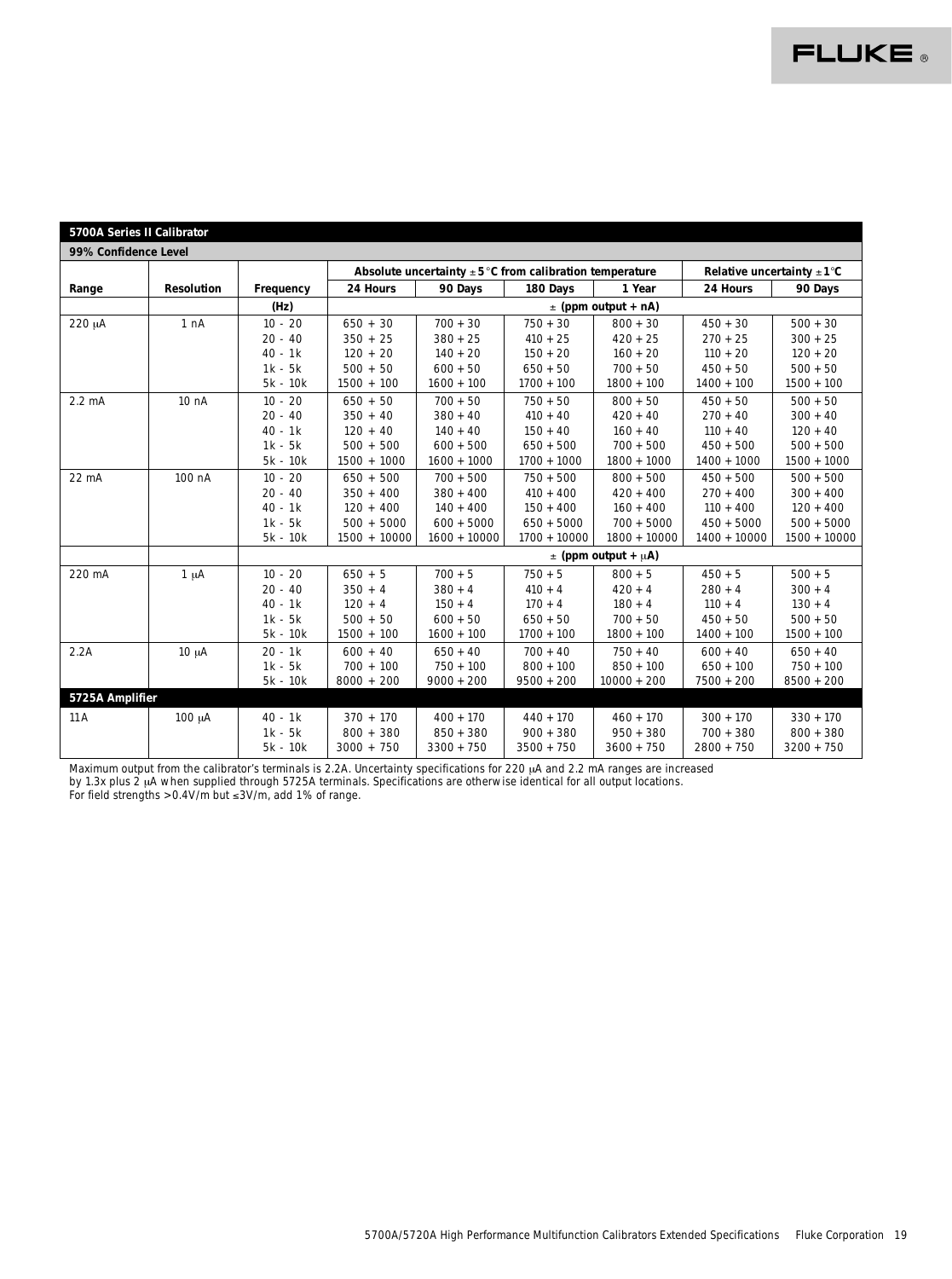### **AC Current Specifications**

|                  |                  | 5720A/5700A Series II Calibrator secondary performance and operating characteristics |                               |                                         |                  |                            |                                |
|------------------|------------------|--------------------------------------------------------------------------------------|-------------------------------|-----------------------------------------|------------------|----------------------------|--------------------------------|
|                  |                  |                                                                                      |                               |                                         |                  | <b>Maximum</b>             | <b>Noise and</b><br>distortion |
|                  |                  |                                                                                      |                               | Temperature coefficient <sup>2</sup>    |                  | resistive                  | <b>Bandwidth</b>               |
|                  |                  | Stability $\pm 1^{\circ}C^{1}$                                                       |                               | $0^\circ - 10^\circ C$                  | Compliance       | load for                   | 10 Hz-50 kHz                   |
| Range            | <b>Frequency</b> | 24 Hours                                                                             | $10^{\circ}$ -40 $^{\circ}$ C | and $40^\circ$ -50 $^\circ$ C           | limits           | full accuracy <sup>3</sup> | $<$ 0.5V burden                |
|                  | (Hz)             | $\pm$ (ppm output + nA)                                                              |                               | $\pm$ (ppm output + nA)/ <sup>o</sup> C | V rms            | $\Omega$                   | $\pm$ (% output+ $\mu$ A)      |
| 220 µA           | $10 - 20$        | $150 + 5$                                                                            | $50 + 5$                      | $50 + 5$                                | $\mathcal{I}$    | 2k <sup>6</sup>            | $0.05 + 0.1$                   |
|                  | $20 - 40$        | $80 + 5$                                                                             | $20 + 5$                      | $20 + 5$                                |                  |                            | $0.05 + 0.1$                   |
|                  | $40 - 1k$        | $30 + 3$                                                                             | $4 + 0.5$                     | $10 + 0.5$                              |                  |                            | $0.05 + 0.1$                   |
|                  | $1k - 5k$        | $50 + 20$                                                                            | $10 + 1$                      | $20 + 1$                                |                  |                            | $0.25 + 0.5$                   |
|                  | 5k - 10k         | $400 + 100$                                                                          | $20 + 100$                    | $20 + 100$                              |                  |                            | $0.5 + 1$                      |
| $2.2 \text{ mA}$ | $10 - 20$        | $150 + 5$                                                                            | $50 + 5$                      | $50 + 5$                                | $\mathcal{I}$    | 500                        | $0.05 + 0.1$                   |
|                  | $20 - 40$        | $80 + 5$                                                                             | $20 + 4$                      | $20 + 4$                                |                  |                            | $0.05 + 0.1$                   |
|                  | $40 - 1k$        | $30 + 3$                                                                             | $4 + 1$                       | $10 + 2$                                |                  |                            | $0.05 + 0.1$                   |
|                  | $1k - 5k$        | $50 + 20$                                                                            | $10 + 100$                    | $20 + 10$                               |                  |                            | $0.25 + 0.5$                   |
|                  | 5k - 10k         | $400 + 100$                                                                          | $50 + 400$                    | $50 + 400$                              |                  |                            | $0.5 + 1$                      |
| $22 \text{ mA}$  | $10 - 20$        | $150 + 50$                                                                           | $50 + 10$                     | $50 + 10$                               | $\mathcal{I}$    | 150                        | $0.05 + 0.1$                   |
|                  | $20 - 40$        | $80 + 50$                                                                            | $20 + 10$                     | $20 + 10$                               |                  |                            | $0.05 + 0.1$                   |
|                  | $40 - 1k$        | $30 + 30$                                                                            | $4 + 10$                      | $10 + 20$                               |                  |                            | $0.05 + 0.1$                   |
|                  | $1k - 5k$        | $50 + 500$                                                                           | $10 + 500$                    | $20 + 400$                              |                  |                            | $0.25 + 0.5$                   |
|                  | 5k - 10k         | $400 + 1000$                                                                         | $50 + 1000$                   | $50 + 1000$                             |                  |                            | $0.5 + 1$                      |
|                  |                  | $\pm$ (ppm output + $\mu$ A)                                                         |                               | $\pm$ (ppm output + $\mu$ A)/°C         |                  |                            |                                |
| 220 mA           | $10 - 20$        | $150 + 0.5$                                                                          | $50 + 0.05$                   | $50 + 0.05$                             | $\mathcal{I}$    | 15                         | $0.05 + 10$                    |
|                  | $20 - 40$        | $80 + 0.5$                                                                           | $20 + 0.05$                   | $20 + 0.05$                             |                  |                            | $0.05 + 10$                    |
|                  | $40 - 1k$        | $30 + 0.3$                                                                           | $4 + 0.1$                     | $10 + 0.1$                              |                  |                            | $0.05 + 10$                    |
|                  | $1k - 5k$        | $50 + 3$                                                                             | $10 + 2$                      | $20 + 2$                                |                  |                            | $0.25 + 50$                    |
|                  | 5k - 10k         | $400 + 5$                                                                            | $50 + 5$                      | $50 + 5$                                |                  |                            | $0.5 + 100$                    |
| 2.2A             | $20 - 1k$        | $50 + 5$                                                                             | $4 + 1$                       | $10 + 1$                                | 1.4 <sup>4</sup> | 0.5                        | $0.5 + 100$                    |
|                  | $1k - 5k$        | $80 + 20$                                                                            | $10 + 5$                      | $20 + 5$                                |                  |                            | $0.3 + 500$                    |
|                  | 5k - 10k         | $800 + 50$                                                                           | $50 + 10$                     | $50 + 10$                               |                  |                            | $1 + 1$ mA                     |
| 5725A Amplifier  |                  |                                                                                      |                               |                                         |                  |                            |                                |
|                  |                  |                                                                                      |                               |                                         |                  |                            | $\pm$ (% output)               |
| 11A              | $40 - 1k$        | $75 + 100$                                                                           | $20 + 75$                     | $30 + 75$                               | 3                | 3                          | Note 5                         |
|                  | $1k - 5k$        | $100 + 150$                                                                          | $40 + 75$                     | $50 + 75$                               |                  |                            |                                |
|                  | 5k - 10k         | $200 + 300$                                                                          | $100 + 75$                    | $100 + 75$                              |                  |                            |                                |

Maximum output from 5720A terminals is 2.2A. Uncertainty specifications for 220  $\mu$ A and 2.2 mA ranges are increased by 1.3x plus 2 mA when supplied through 5725A terminals. Specifications are otherwise identical for all output locations.

 $1$  Stability specifications are included in the Absolute Uncertainty values for the primary specifications.

 $^{\rm 2}$  Temperature coefficient is an adder to uncertainty specifications that does not apply unless operating more than  $\pm 5^{\circ}$ C from calibration temperature.

<sup>3</sup> For larger resistive loads multiply uncertainty specifications by:  $\left(\frac{\text{actual load}}{\text{maximum load for full accuracy}}\right)^2$ maximum load for full accuracy

<sup>4</sup> 1.5V compliance limit above 1A. 5725A Amplifier may be used in range-lock mode down to 1A.

<sup>5</sup> For resistive loads within rated compliance voltage limits.

<sup>6</sup> For outputs from the Aux Current terminals, the maximum resistive load for full accuracy is 1 kΩ. For larger resistive loads, multiply the uncertainty as described in Note 3.

**Minimum output:** 9 µA for 220 µA range, 10% on all other ranges. 1A minimum for 5725A. **Inductive load limits:** 400 µH (5700A/5720A or 5725A). 20 µH for 5700A/5720A output >1A. **Power factors:** 5700A/5720A, 0.9 to 1; 5725A, 0.1 to 1. Subject to compliance voltage limits. **Frequency:**

**Range (Hz):** 10.00-119.99, 120.0-1199.9, 1.200k-10.000k **Uncertainty:** ±0.01% **Resolution:** 11,999 counts **Settling time to full accuracy:** 5 seconds for 5700A/5720A ranges; 6 seconds for 5725A 11A range; +1 second for amplitude or frequency range change.

**Overshoot:** <10%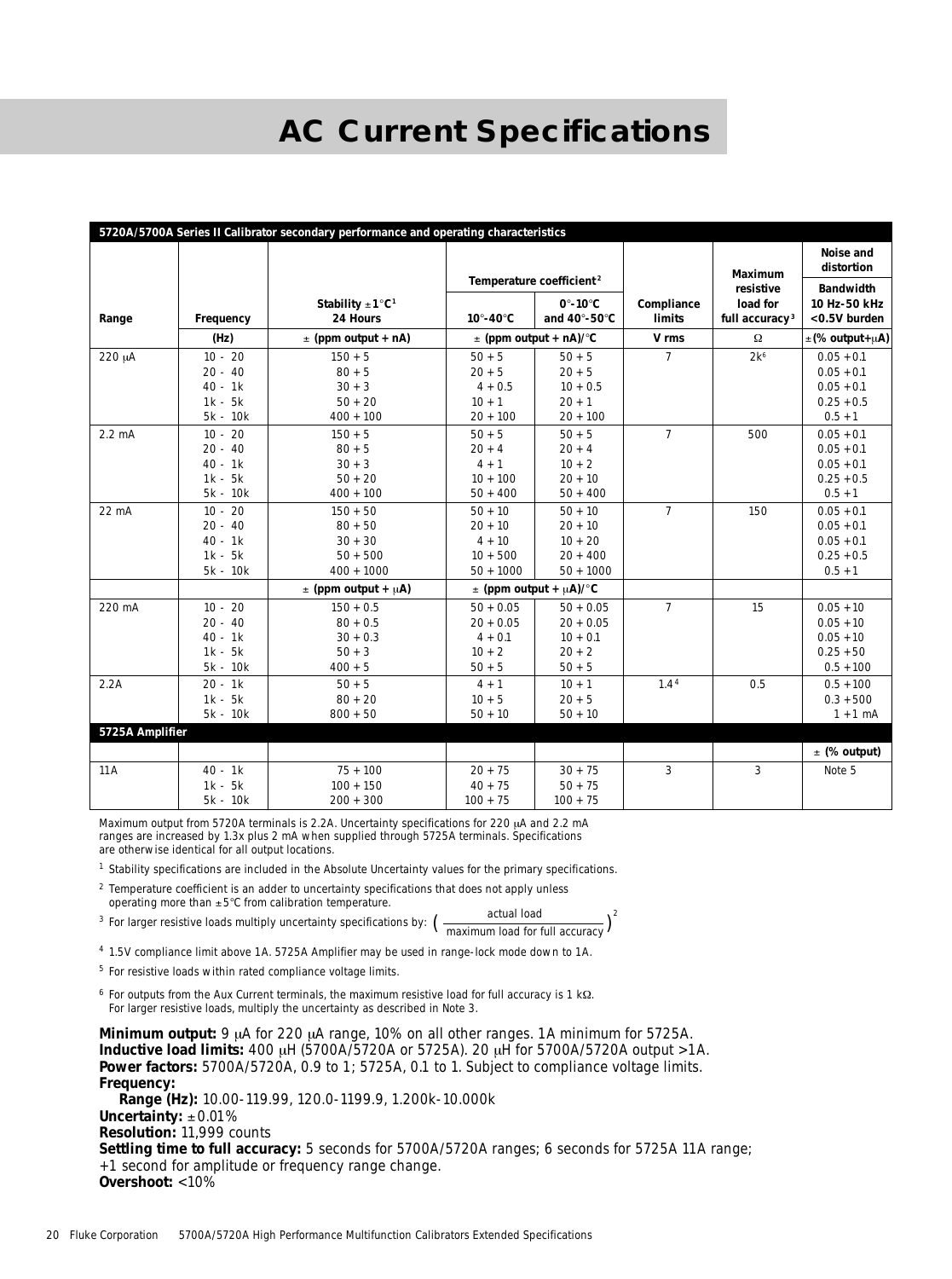### **5720A Calibrator**

**FLUKE** 



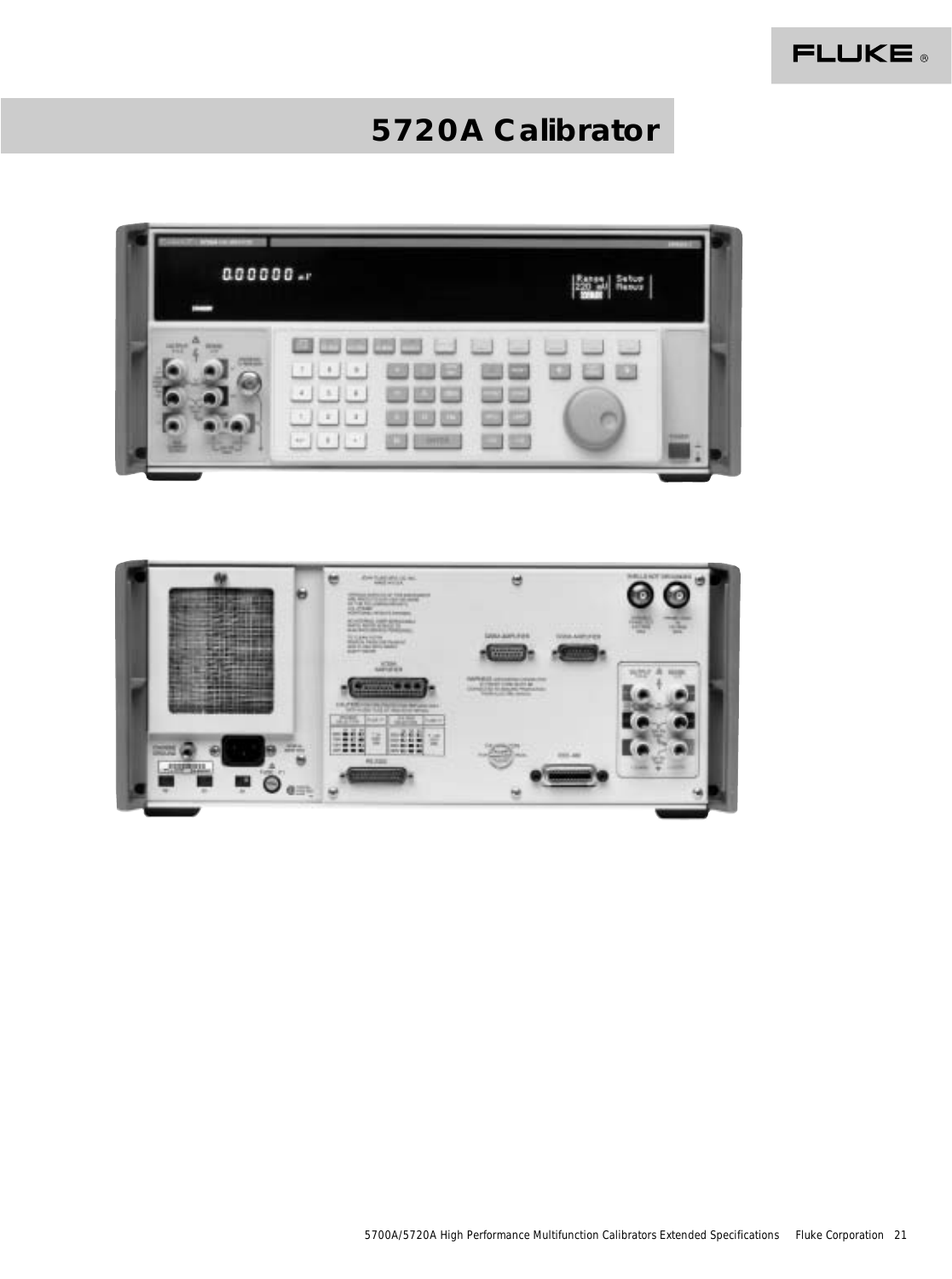### **Wideband AC Voltage Specifications**

| 5720A/5700A Series II Calibrator                                                                               |        |                   |                            |              |              |             |  |
|----------------------------------------------------------------------------------------------------------------|--------|-------------------|----------------------------|--------------|--------------|-------------|--|
| Option 5700A-03 – Specifications apply to the end of the cable and $50\Omega$ termination used for calibration |        |                   |                            |              |              |             |  |
| Absolute uncertainty $\pm 5^{\circ}$ C from calibration temperature                                            |        |                   |                            |              |              |             |  |
| Range                                                                                                          |        | <b>Resolution</b> | 30 Hz-500 kHz              |              |              |             |  |
|                                                                                                                |        |                   | 24 Hours                   | 90 Days      | 180 Days     | 1 Year      |  |
| <b>Volts</b>                                                                                                   | dBm    |                   | $\pm$ (% output + $\mu$ V) |              |              |             |  |
| $1.1 \text{ mV}$                                                                                               | - 46   | 10 <sub>nV</sub>  | $0.4 + 0.4$                | $0.5 + 0.4$  | $0.6 + 0.4$  | $0.8 + 2$   |  |
| $3 \text{ mV}$                                                                                                 | $-37$  | 10 <sub>nV</sub>  | $0.4 + 1$                  | $0.45 + 1$   | $0.5 + 1$    | $0.7 + 3$   |  |
| $11 \text{ mV}$                                                                                                | $-26$  | $100 \text{ nV}$  | $0.2 + 4$                  | $0.35 + 4$   | $0.5 + 4$    | $0.7 + 8$   |  |
| $33 \text{ mV}$                                                                                                | $-17$  | $100 \text{ nV}$  | $0.2 + 10$                 | $0.3 + 10$   | $0.45 + 10$  | $0.6 + 16$  |  |
| $110 \text{ mV}$                                                                                               | $-6.2$ | $1 \mu V$         | $0.2 + 40$                 | $0.3 + 40$   | $0.45 + 40$  | $0.6 + 40$  |  |
| $330 \text{ mV}$                                                                                               | $+3.4$ | $1 \mu V$         | $0.2 + 100$                | $0.25 + 100$ | $0.35 + 100$ | $0.5 + 100$ |  |
| 1.1V                                                                                                           | $+14$  | $10 \mu V$        | $0.2 + 400$                | $0.25 + 400$ | $0.35 + 400$ | $0.5 + 400$ |  |
| 3.5V                                                                                                           | $+24$  | $10 \mu V$        | $0.15 + 500$               | $0.2 + 500$  | $0.3 + 500$  | $0.4 + 500$ |  |

| Frequency     | Frequency<br>resolution | Amplitude flatness, 1 kHz reference<br>Voltage range $\pm\%$ |                 |                 | <b>Temperature</b><br>coefficient | <b>Settling</b><br>time to<br>full accuracy | <b>Harmonic</b><br>distortion |
|---------------|-------------------------|--------------------------------------------------------------|-----------------|-----------------|-----------------------------------|---------------------------------------------|-------------------------------|
|               |                         | $1.1$ mV                                                     | $3 \text{ mV}$  | $>3$ mV         |                                   |                                             |                               |
| Hz.           | Hz.                     | $\pm$ (% output + floor indicated)                           |                 |                 | $\pm$ ppm/°C                      | <b>Seconds</b>                              | dB                            |
| $10 + 30$     | 0.01                    | 0.3                                                          | 0.3             | 0.3             | 100                               | 7                                           | $-40$                         |
| $30 - 120$    | 0.01                    | 0.1                                                          | 0.1             | 0.1             | 100                               |                                             | $-40$                         |
| $120 - 1.2k$  | 0.1                     | 0.1                                                          | 0.1             | 0.1             | 100                               | 5                                           | $-40$                         |
| $1.2k - 12k$  |                         | 0.1                                                          | 0.1             | 0.1             | 100                               | 5                                           | $-40$                         |
| $12k - 120k$  | 10 <sup>10</sup>        | 0.1                                                          | 0.1             | 0.1             | 100                               | 5                                           | $-40$                         |
| $120k - 1.2M$ | 100                     | $0.2 + 3 \mu V$                                              | $0.1 + 3 \mu V$ | $0.1 + 3 \mu V$ | 100                               | 5                                           | $-40$                         |
| $1.2M - 2M$   | 100k                    | $0.2 + 3 \mu V$                                              | $0.1 + 3 \mu V$ | $0.1 + 3 \mu V$ | 100                               | 0.5                                         | $-40$                         |
| $2M - 10M$    | 100k                    | $0.4 + 3 \mu V$                                              | $0.3 + 3 \mu V$ | $0.2 + 3 \mu V$ | 100                               | 0.5                                         | $-40$                         |
| $10M - 20M$   | 1M                      | $0.6 + 3 \mu V$                                              | $0.5 + 3 \mu V$ | $0.4 + 3 \mu V$ | 150                               | 0.5                                         | $-34$                         |
| $20M - 30M$   | 1M                      | $1.5 + 15$ uV                                                | $1.5 + 3 uV$    | $1 + 3 \mu V$   | 300                               | 0.5                                         | $-34$                         |

#### **Additional operating information:**

dBm reference = 50Ω

Range boundaries are at voltage points, dBm levels are approximate

dBm = 10 log by:  $\left(\frac{\text{Power}}{1 \text{ mW}}\right)$  ; 0.22361V across 50 $\Omega$  = 1 mW or 0 dBm

**Minimum output:** 300 µV (-57 dBm)

**Frequency uncertainty:**  $\pm 0.01\%$ 

**Frequency resolution:** 11,999 counts to 1.1999 MHz, 119 counts to 30 MHz **Overload protection:** A short circuit on the wideband output will not result in damage. After settling time, normal operation is restored upon removal.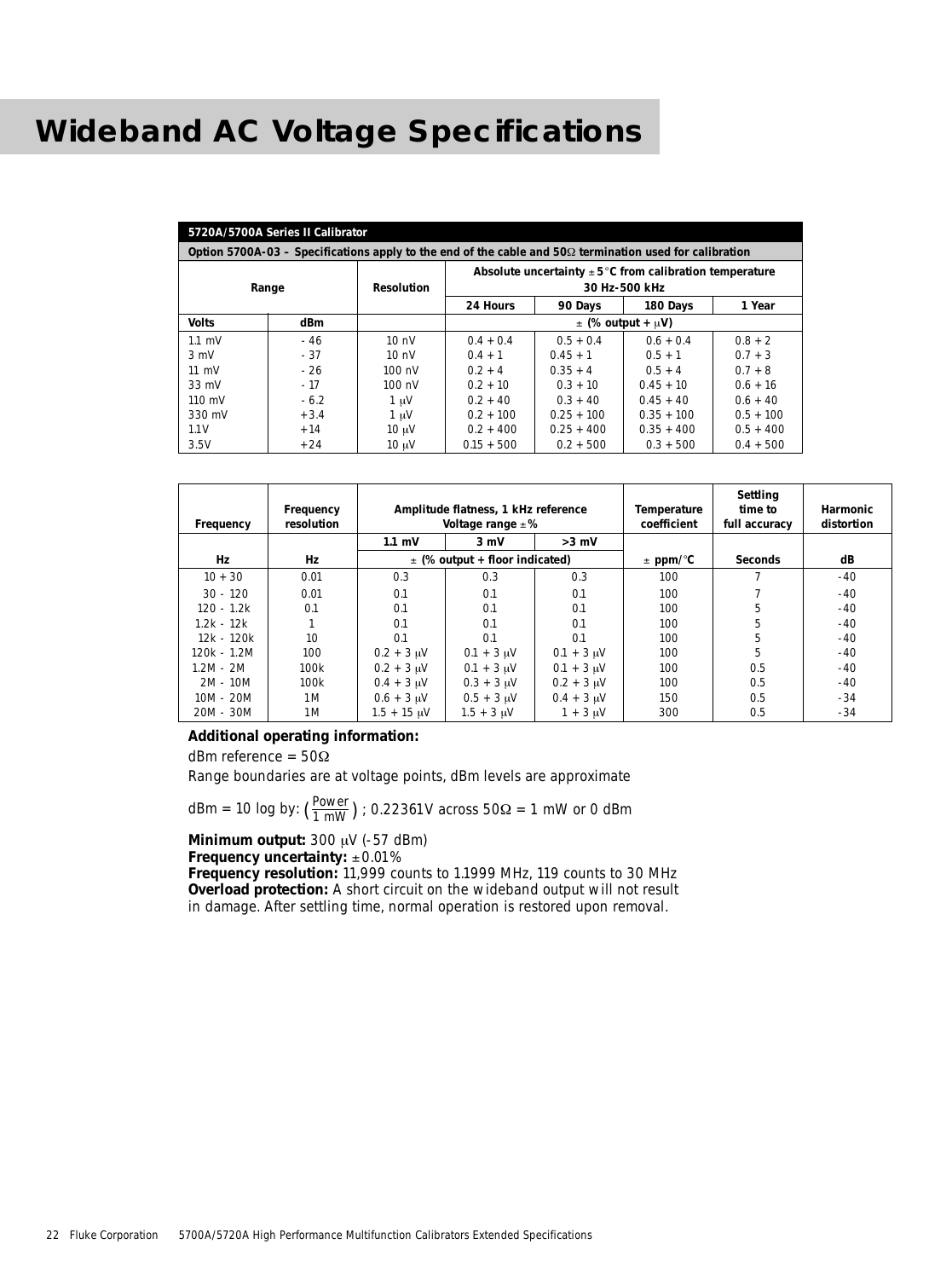### **General Specifications**

**Warm-up time:** 2x the time since last warmed up, to a maximum of 30 minutes

**System installation:** Rear output configuration and rack-mount kit available

**Standard interfaces:** IEEE-488, RS-232, 5725A, 5205A or 5215A, 5220A, phase lock in (BNC), phase

reference out (BNC)

**Temperature performance:**

Operating: 0°C to 50°C

Calibration: 15°C to 35°C

Storage: -40°C to 75°C

#### **Relative humidity:**

Operating: <80% to 30°C, <70% to 40°C, <40% to 50°C Storage: <95%, non-condensing. A power-on stabilization period of four days may be required after extended storage at high temperature and humidity.

**Safety:** Designed to comply with UL311; IEC 348-

1978; IEC 66E (CO) 4; CSA 556B

**Guard isolation:** 20 volts

**EMI/RFI:** Designed to comply with FCC Rules Part 15, Subpart J, Class B; VDE 0871, Class B

**Electro static discharge:** This instrument meets

criteria C for ESD requirements per EN61326

**Line power:** 47 to 63 Hz;  $\pm 10\%$  allowed about selectable nominal line voltage: 100V, 110V, 115V, 120V, 200V, 220V, 230V, 240V

Maximum power: 5700A/5720A: 300VA; 5725A, 750VA **Size:**

5700A/5720A: Height 17.8 cm, (7 in), standard rack increment, plus 1.5 cm (0.6 in) for feet; width 43.2 cm (17 in), standard rack width; depth 63.0 cm (24.8 in), overall; 57.8 cm (22.7 in), rack depth

5725A: Height 13.3 cm, (5.25 in); width and depth same as 5700A/5720A

Both units project 5.1 cm, (2 in) from rack front **Weight:**

5700A/5720A: 27kg (62 lbs) 5725A: 32 kg (70 lbs)

### **Calibration requirements**

Calibrating the 5700A Series II and 5720A to full specified absolute uncertainty requires only the following standards:

| Fluke<br>standard | <b>Traceable</b><br>quantity | <b>Nominal</b><br>value | <b>Maximum</b><br>uncertainty <sup>1</sup> | <b>Specs</b><br>susceptible<br>to uncertainty<br>limit |
|-------------------|------------------------------|-------------------------|--------------------------------------------|--------------------------------------------------------|
| 732B              | Voltage                      | 10 <sub>V</sub>         | $\pm 1.5$ ppm                              | dc volts.<br>ac volts,<br>dc current.<br>ac current    |
| $742A-1$          | Resistance                   | 1Ω                      | $\pm 10$ ppm                               | $1\Omega$ , $1.9\Omega$                                |
| 742A-10k          | Resistance                   | $10 \text{ k}\Omega$    | $±4$ ppm                                   | ac current,<br>dc current                              |

<sup>1</sup> Relative to national standards.

A simple, built-in, self-prompting calibration procedure is designed to use the portable Fluke standards to completely calibrate all functions.

Calibration may be done at any temperature from 15°C to 35°C without change to any specification except for resistance. Resistance specifications are modified by a small temperature coefficient when calibrated below 19°C or above 24°C.

You may use standards with different uncertainties than given in the table above. Absolute uncertainty must then be modified by the algebraic difference between the uncertainty of the standard used and that in the table. For example, if the dc voltage standard has an uncertainty of  $\pm 2.5$  ppm, dc voltage absolute uncertainty specifications will all be increased by  $\pm$  1 ppm. Add the increased uncertainty to the functions listed for that standard in the right column of the table above.